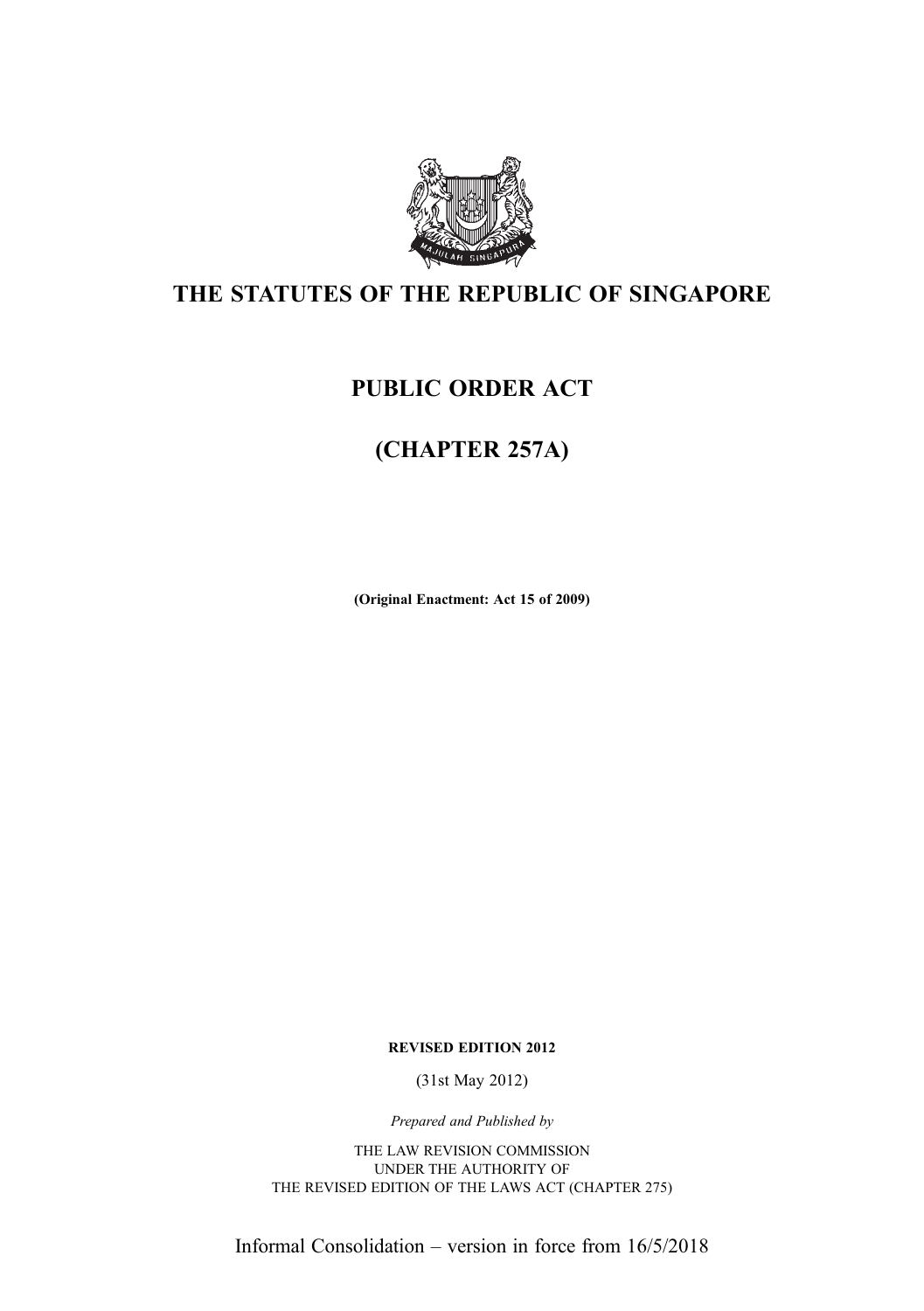# Public Order Act

#### ARRANGEMENT OF SECTIONS

#### PART I

#### PRELIMINARY

#### **Section**

- 1. Short title
- 2. Interpretation
- 3. Meanings of "organising" and "taking part in"
- 4. Commissioner and authorised officers

#### PART II

#### ASSEMBLIES AND PROCESSIONS

- 5. Regulation of public assemblies and public processions
- 6. Advance notice of public assembly or public procession
- 6A. Advance notice of events having prescribed crowd size
- 7. Permit for public assembly or public procession
- 8. Conditions applying to public assembly or public procession
- 9. Form and validity of permit
- 10. When permit may be cancelled
- 11. Appeal to Minister
- 12. Prohibited areas
- 13. Power to prohibit assembly or procession in public interest
- 14. Unrestricted areas
- 15. Offences in prohibited areas, etc.
- 16. Other offences in relation to assemblies or processions
- 17. Defences
- 18. Obstructing free passage of any ambulance, etc.
- 19. Legal immunity for participant in lawful assembly or procession

#### PART III

#### SPECIAL EVENTS SECURITY

- 20. Interpretation of this Part
- 21. Declaration of special event by Commissioner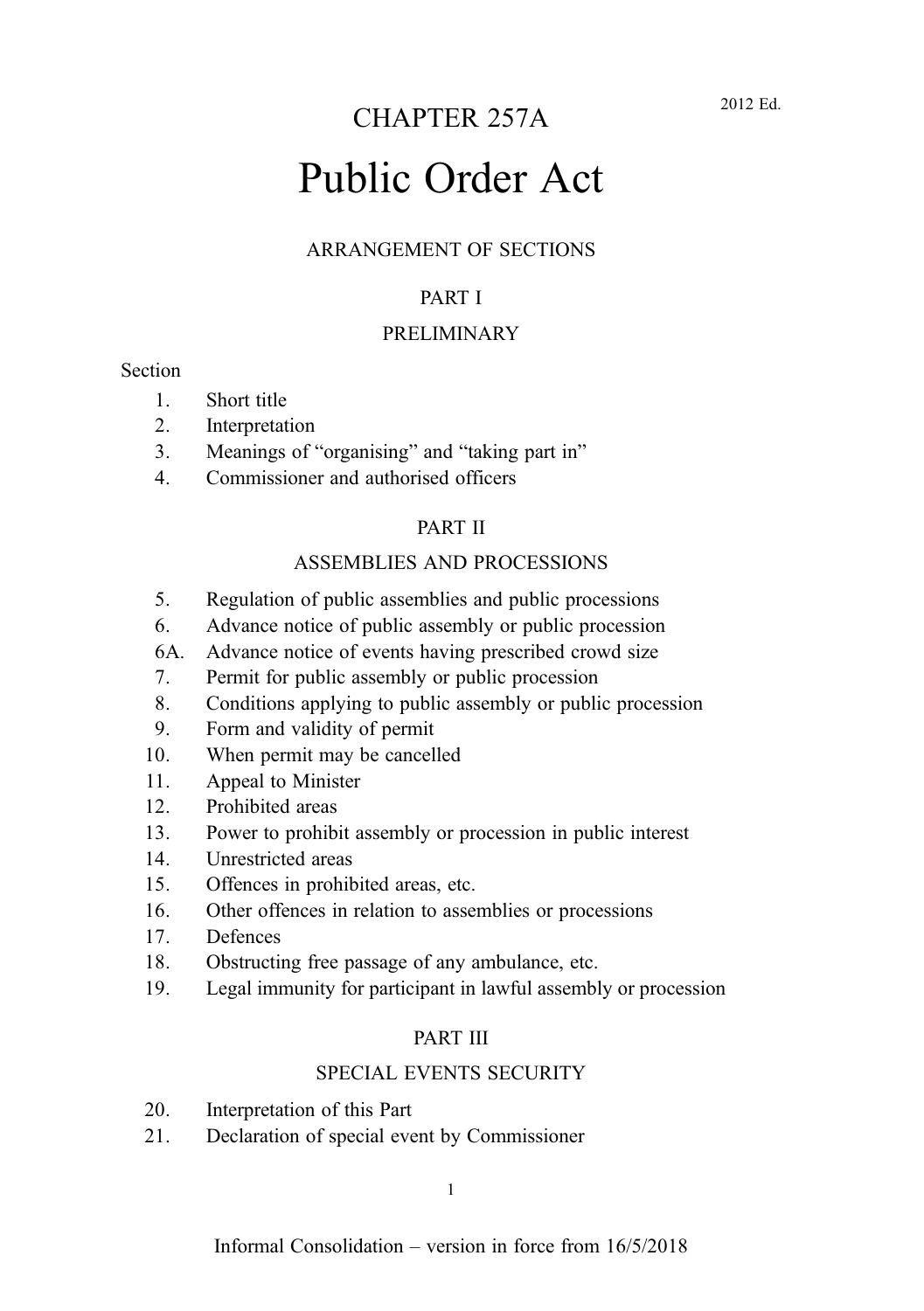#### **Section**

- 21A. Enhanced security special event declared by Minister
- 22. Statutory conditions of entry
- 23. Tickets sellers to inform of statutory conditions of entry
- 24. Inspection of personal property, etc., as condition of entry
- 25. Search of person
- 26. Prohibited items
- 27. Security screening at special event area of enhanced security special event
- 28. Power to require reasons for entry to special event area of enhanced security special event
- 29. Refusal of entry and removal from special event area of enhanced security special event
- 30. Directions to event organiser
- 31. Unauthorised entry to special event area of enhanced security special event, etc.
- 32. Interference with enhanced security special event, etc.
- 32A. Interception, etc., of unmanned aircraft
- 33. Saving of operation of Part II

#### PART IV

#### POWERS TO PRESERVE AND MAINTAIN PUBLIC ORDER

- 34. Application of this Part
- 35. When power applies to behaviour
- 36. Direction to move on
- 37. Contravening direction to move on
- 38. Seizure of films of law enforcement activities
- 39. Obstruction of police officers under section 29 or 38 or Commissioner under section 30(8A)

#### PART V

#### **MISCELLANEOUS**

- 40. Power of arrest
- 41. Composition of offences
- 42. Owner or occupier of premises where unlawful assembly, etc., takes place
- 43. Onus of proof
- 44. Offences by bodies corporate, etc.
- 45. Service of documents, etc.
- 46. Power to exempt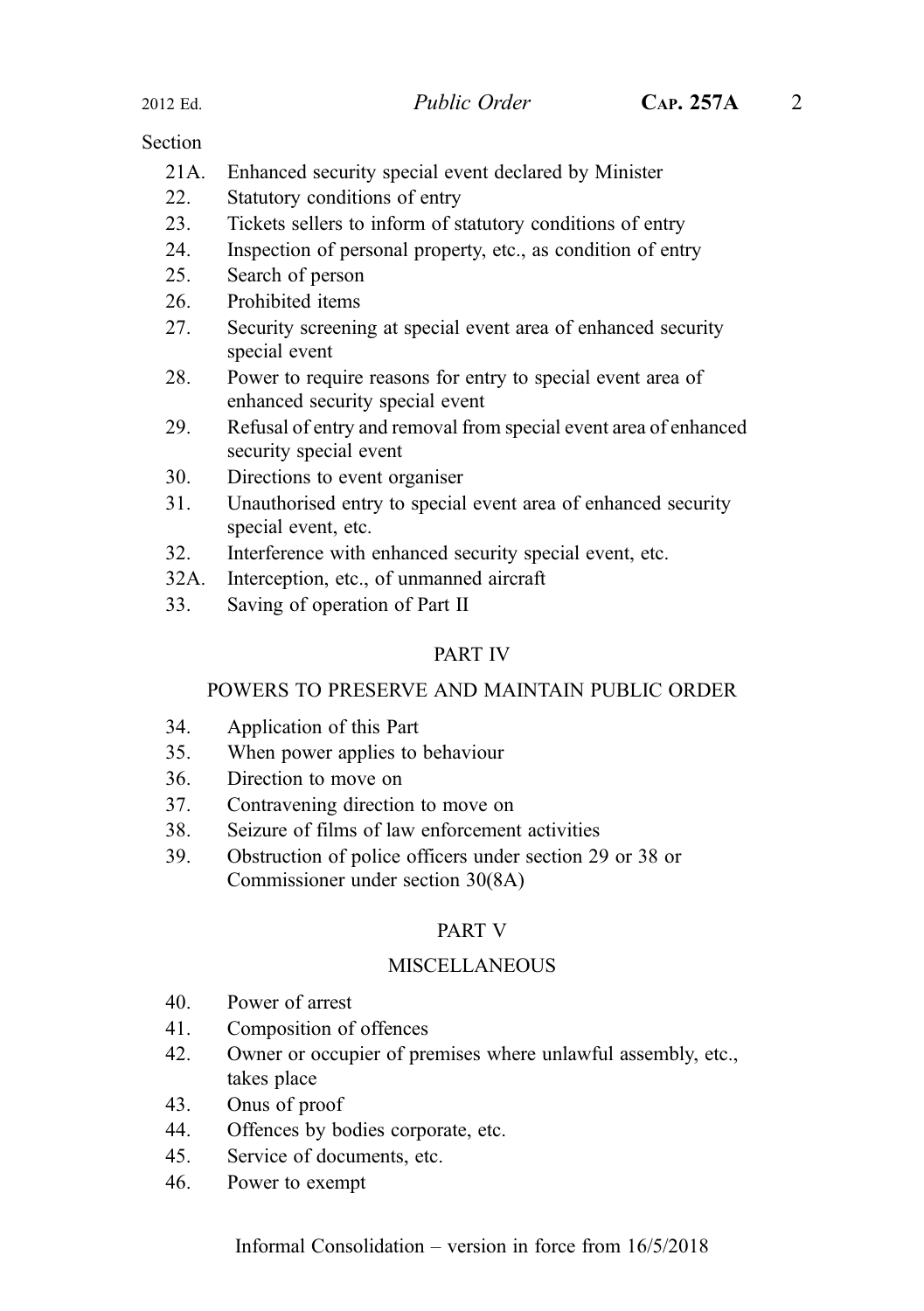Section

- 47. Regulations
- 48. Application of other laws
- 49. Saving and transitional provisions

An Act to regulate assemblies and processions in public places, to provide powers necessary for preserving public order and the safety of individuals at special event areas, to supplement other laws relating to the preservation and maintenance of public order in public places.

[9th October 2009]

## PART I

## PRELIMINARY

#### Short title

1. This Act may be cited as the Public Order Act.

#### Interpretation

 $2$ —(1) In this Act, unless the context otherwise requires —

"act of terrorism" means any of the following:

- (a) a terrorist bombing offence within the meaning of the Terrorism (Suppression of Bombings) Act (Cap. 324A);
- (b) a terrorist act within the meaning of the Terrorism (Suppression of Financing) Act (Cap. 325);
- "assembly" means a gathering or meeting (whether or not comprising any lecture, talk, address, debate or discussion) of persons the purpose (or one of the purposes) of which is  $-$ 
	- (a) to demonstrate support for or opposition to the views or actions of any person, group of persons or any government;
	- (b) to publicise a cause or campaign; or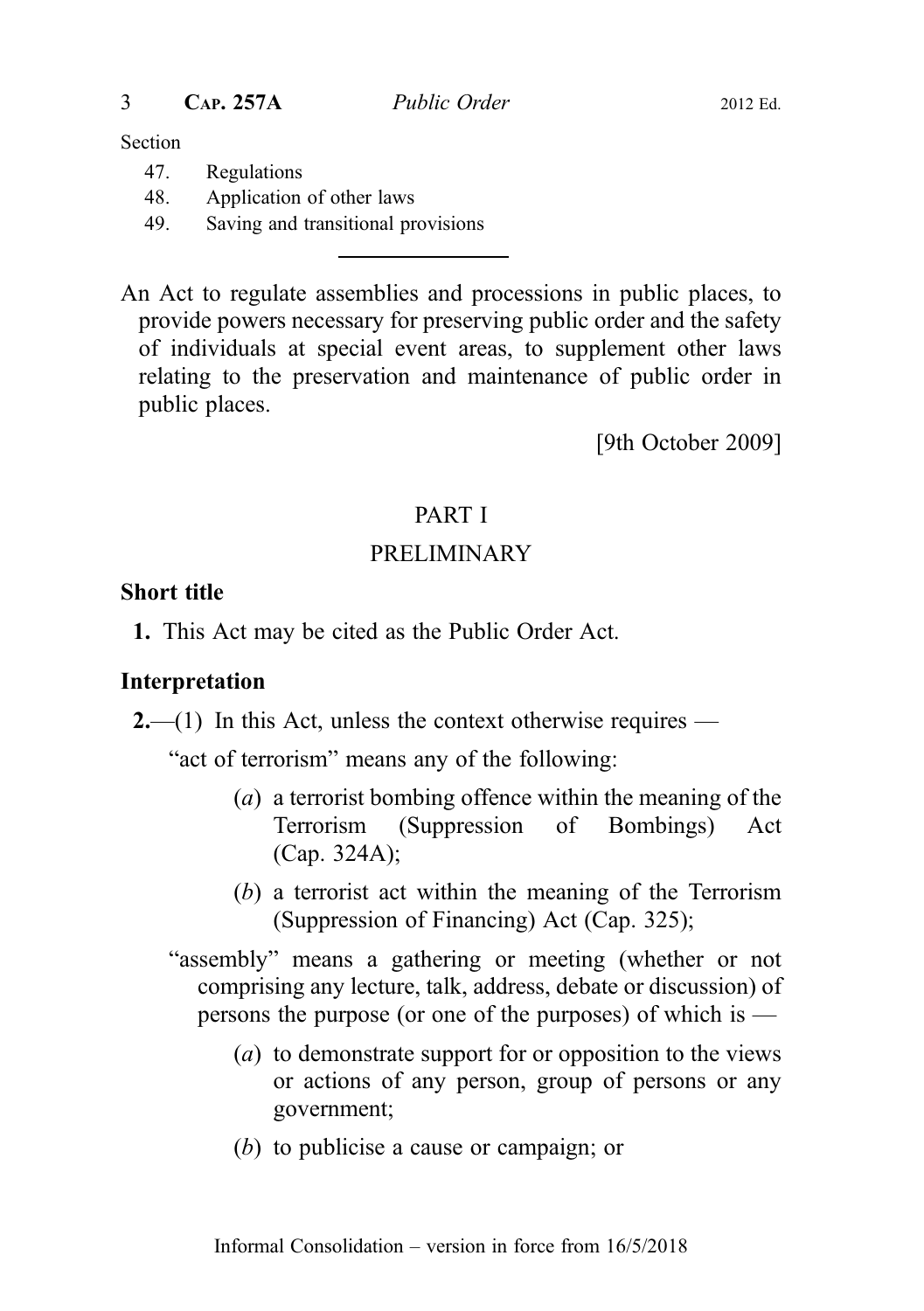(c) to mark or commemorate any event,

and includes a demonstration by a person alone for any such purpose referred to in paragraph  $(a)$ ,  $(b)$  or  $(c)$ ;

- "authorised officer", in relation to any provision in this Act or the regulations, means any police officer authorised in that behalf by the Commissioner for the purposes of that provision;
- "Commissioner" means the Commissioner of Police appointed under the Police Force Act (Cap. 235);
- "copy", in relation to a film, means any article or thing in which the visual images or sounds comprising the film are embodied;

"declaration" means a declaration made by —

- (a) the Commissioner under section 21; or
- (b) the Minister under section 21 read with section 21A,

as the case may be;

[Act 23 of 2017 wef 01/10/2017]

"enhanced security special event" means a special event that is the subject of a declaration made by the Minister;

[Act 23 of 2017 wef 01/10/2017]

- "event" includes any rehearsal, sound and light testing and other ancillary activities necessary and incidental to an event;
- "event organiser", for an event, means a person who is responsible (whether fully or substantially) for the organisation and holding of the event and the receipt of revenue from the event (if any);

[Act 23 of 2017 wef 01/10/2017]

- "permit" means a permit granted under section 7 in respect of a public assembly or public procession;
- "place" includes any motor vehicle, train, vessel, aircraft or other conveyance;
- "procession" means a march, parade or other procession (whether or not involving the use of vehicles or other conveyances) —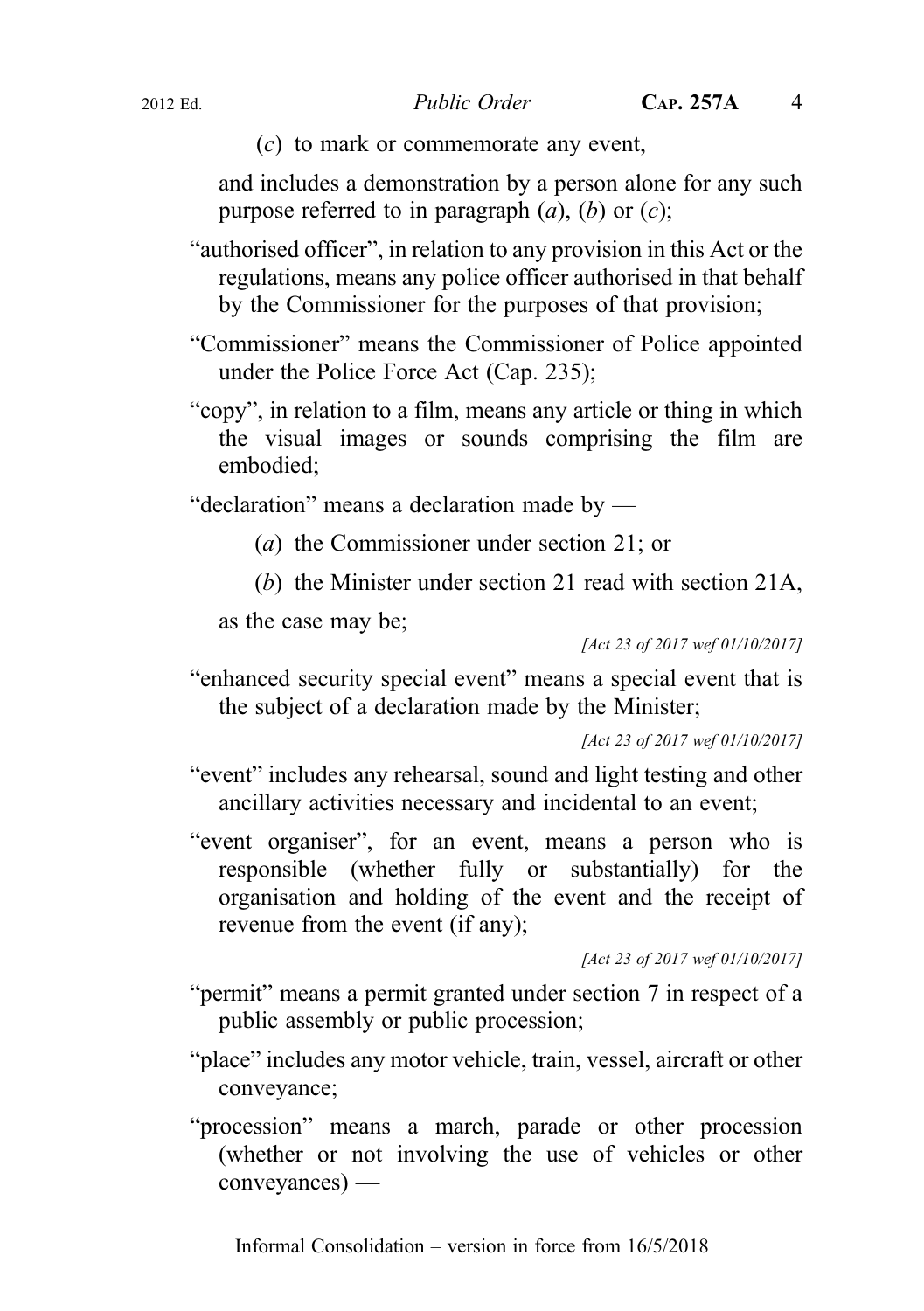5 CAP. 257A Public Order 2012 Ed.

- (a) comprising 2 or more persons gathered at a place of assembly to move from that place substantially as a body of persons in succession proceeding by a common route or routes; and
- (b) the purpose (or one of the purposes) of which is
	- (i) to demonstrate support for or opposition to the views or actions of any person, group of persons or any government;
	- (ii) to publicise a cause or campaign; or
	- (iii) to mark or commemorate any event,

and includes any assembly held in conjunction with such procession, and a march by a person alone for any such purpose referred to in paragraph  $(b)(i)$ ,  $(ii)$  or  $(iii)$ ;

- "prohibited area" means any area that is specified in an order made under section 12;
- "public assembly" means an assembly held or to be held in a public place or to which members of the public in general are invited, induced or permitted to attend;

"public place" means —

(a) any place (open to the air or otherwise) to which members of the public have access as of right or by virtue of express or implied permission, whether or not on payment of a fee, whether or not access to the place may be restricted at particular times or for particular purposes, and whether or not it is an "approved place" within the meaning of the Public Entertainments Act (Cap. 257); or

[Act 28 of 2017 wef 01/08/2017]

(b) a part of a place that the occupier of the place allows members of the public to enter, but only while the place is ordinarily open to members of the public;

"public procession" means a procession in, to or from a public place;

"regulated place" means any place to which Part IV applies;

Informal Consolidation – version in force from 16/5/2018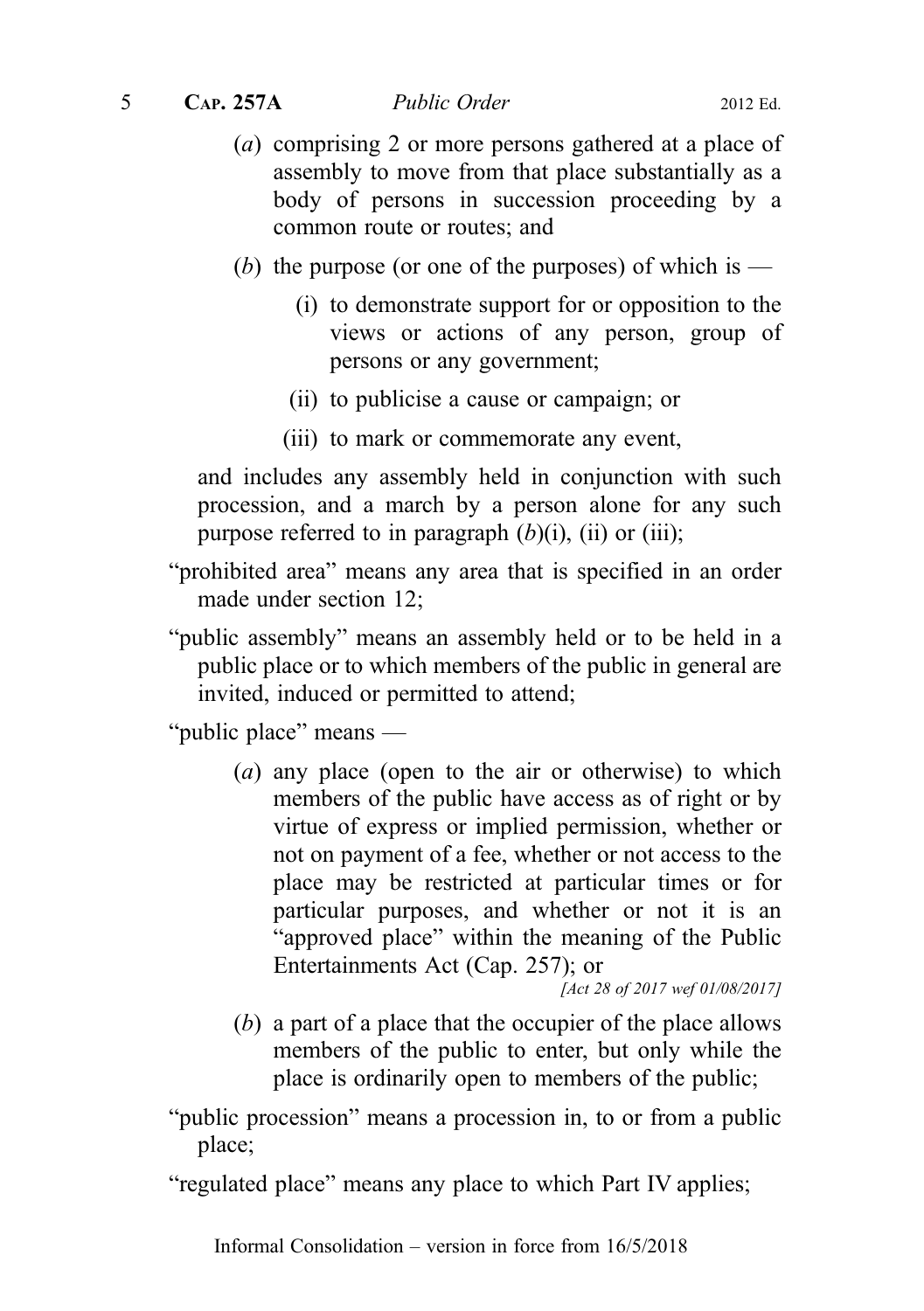"security officer" means an individual who is a licensed security officer within the meaning of the Private Security Industry Act (Cap. 250A);

"special event" means an event declared by the Commissioner or the Minister (as the case may be) to be a special event;

[Act 23 of 2017 wef 01/10/2017]

"special event area", in relation to a special event, means, for the period the declaration by the Commissioner or the Minister (as the case may be) for the event is in force  $-$ 

- (a) the place or places stated in the declaration as the location or locations at which the event is or is to be; and
- (b) any place reasonably incidental to the holding of the event;

[Act 23 of 2017 wef 01/10/2017]

"unrestricted area" means a public place specified in an order made under section 14.

(2) Any reference in this Act to an assembly or a procession that is unlawful under Part II shall be a reference to an assembly or a procession —

- (a) in respect of which no permit has been granted under section 7 or no such permit is in force;
- (b) which is held  $-$ 
	- (i) on a date or at a time which differs from the date or time specified in relation to the assembly or procession in the notice given under section 6; or
	- (ii) in the case of a procession, along a route which differs from the route specified in relation to the procession in the notice given under section 6;
- (c) which is not in compliance with any requirement imposed by section 8(1) or any condition imposed under section 8(2) on organisers or persons taking part in that assembly or procession;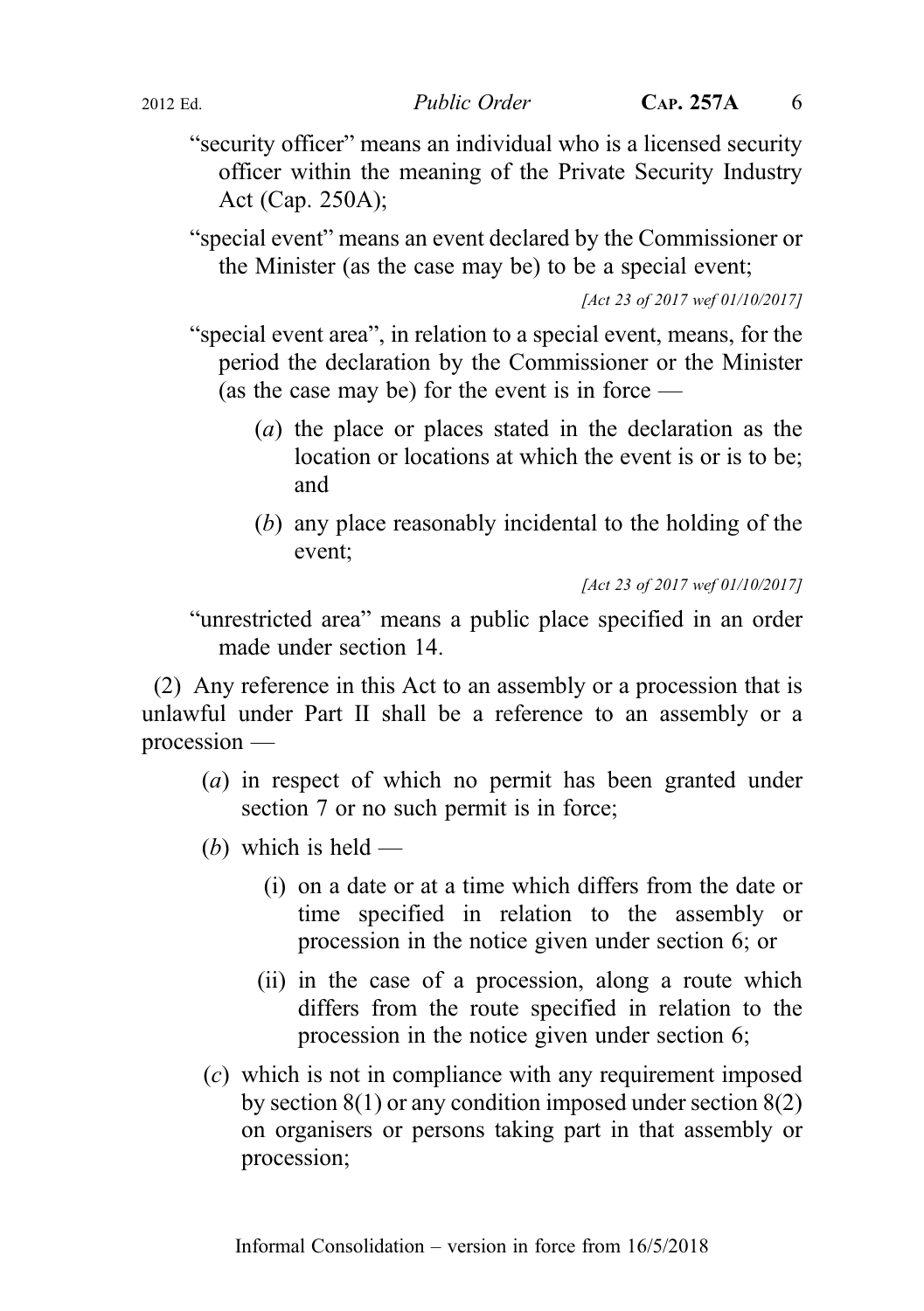7 CAP. 257A Public Order 2012 Ed.

- (d) which is held within a prohibited area and the holding thereof is prohibited by an order under section 12(1);
- (e) the holding of which is prohibited by an order or a notification under section 13(1) or (2); or
- (f) which is held within an unrestricted area and the holding thereof is not in accordance with any condition that applies by virtue of section 14 to the organising or taking part in the assembly or procession.

### Meanings of "organising" and "taking part in"

3.—(1) In this Act, a reference to a person organising an assembly or a procession shall be a reference to a person who is responsible for holding, convening, forming or collecting the assembly or procession, and includes —

- (a) any person who assists or promotes the holding, convening, forming or collecting of any assembly or procession; and
- (b) where any person will receive revenue from the sale (if any) of tickets to the assembly or procession, that person,

but does not include a person carrying on a demonstration by himself or marching alone.

(2) A reference to a person or persons taking part in an assembly or a procession shall include, as the case may be, a person carrying on a demonstration by himself, or a march by a person alone, for any such purpose referred to in the definitions of an assembly and a procession, respectively, in section 2(1).

#### Commissioner and authorised officers

4.—(1) The Commissioner shall, subject to any general or special directions of the Minister, be responsible for the administration of this Act and may perform such duties as are imposed and may exercise such powers as are conferred upon him by this Act.

(2) The Minister may from time to time give the Commissioner directions of a general character, and not inconsistent with the provisions of this Act, as to the exercise of the powers and discretions conferred on the Commissioner by, and the duties required to be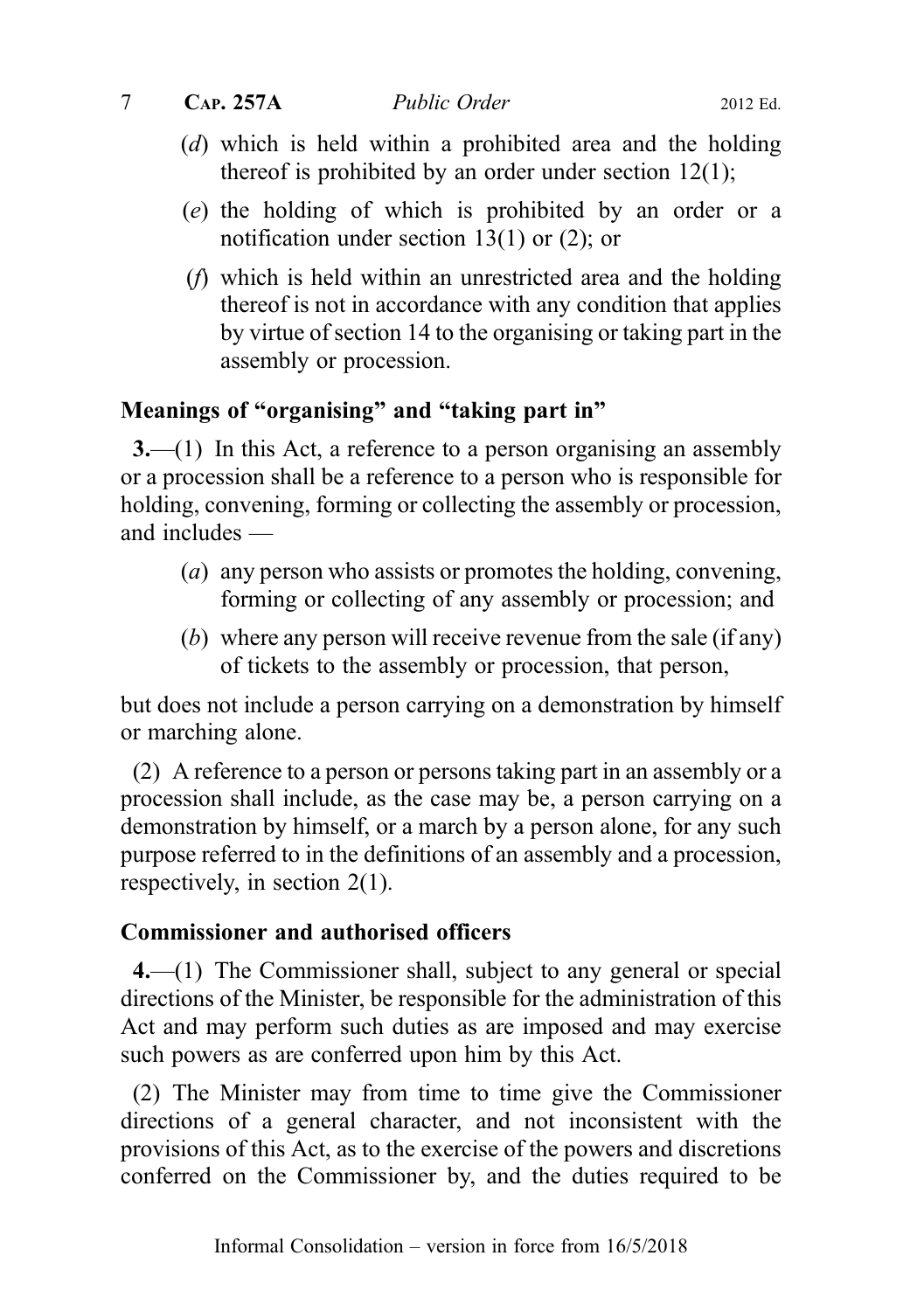discharged by the Commissioner under, this Act; and the Commissioner shall give effect to all such directions given.

(3) The Commissioner may delegate the exercise of all or any of the powers conferred or duties imposed upon him by this Act (except the power of delegation conferred by this subsection) to any authorised officer, subject to such conditions or limitations as set out in this Act or as the Commissioner may specify by directions; and any reference in this Act to the Commissioner shall include a reference to such an authorised officer.

(4) In exercising any powers or functions under a delegation under subsection (3), an authorised officer must comply with any direction of the Commissioner.

### PART II

### ASSEMBLIES AND PROCESSIONS

#### Regulation of public assemblies and public processions

5.—(1) Subject to the provisions of this Act, a public assembly and a public procession shall not take place unless —

- (a) the Commissioner is notified under section 6 of the intention to hold the public assembly or public procession, and a permit is granted under section 7 in respect of that public assembly or public procession, as the case may be; and
- (b) the holding of that public assembly or public procession is not prohibited under section 12 or 13.
- (2) This section shall not apply to  $-$ 
	- (a) an assembly or a procession exempted from this section under section 46; and
	- (b) an assembly or a procession within any part of an unrestricted area not falling within a special event area of an enhanced security special event.

[Act 23 of 2017 wef 01/10/2017]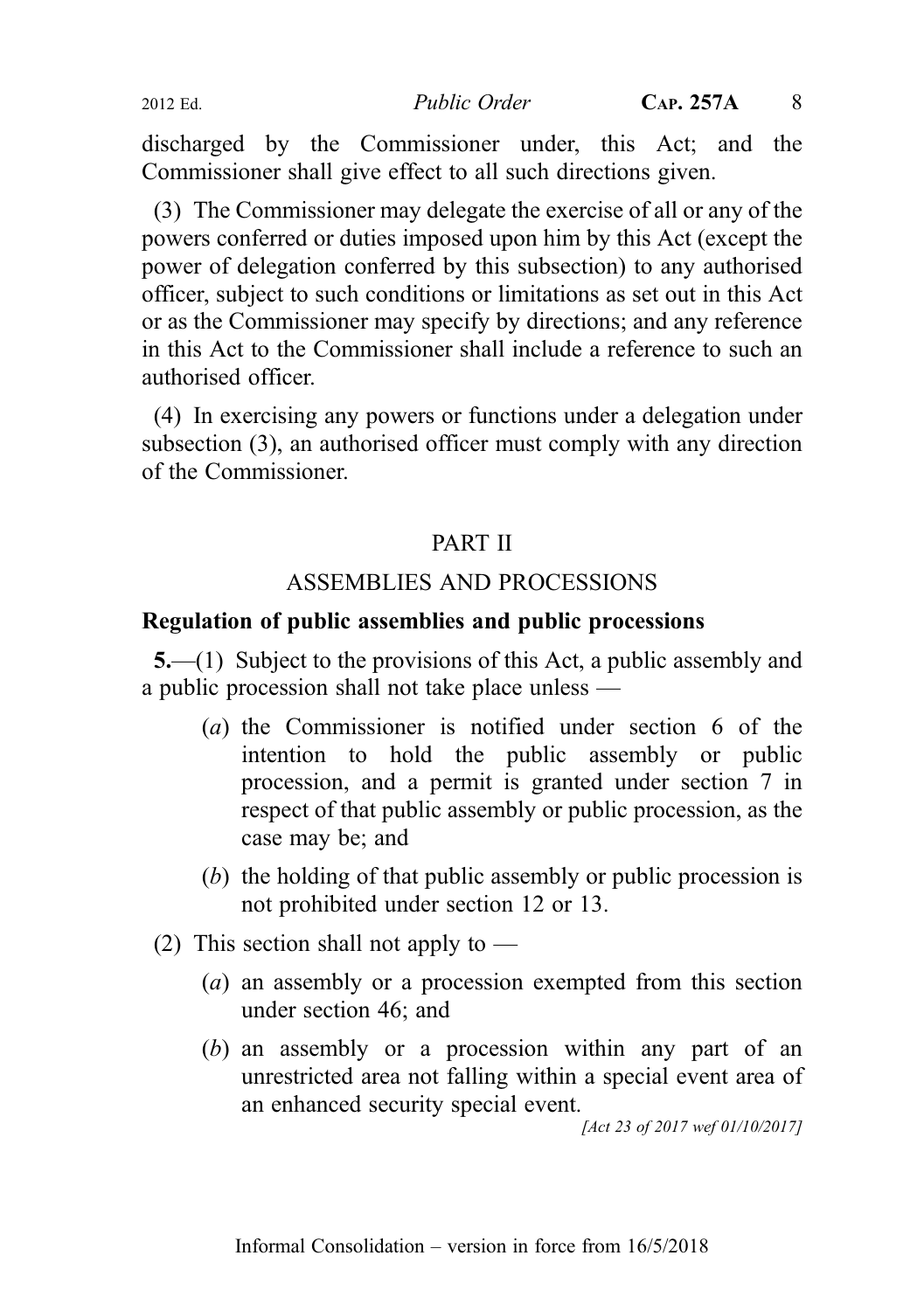## Advance notice of public assembly or public procession

6.—(1) Notice of intention to organise a public assembly or public procession shall be given in accordance with subsections (2) and (3) to the Commissioner in the prescribed manner accompanied by an application for a permit in respect of that assembly or procession, as the case may be.

(2) Notice under this section shall be given not less than the prescribed period before the date on which the assembly or procession, as the case may be, is to be held.

- (3) Notice under this section shall
	- (a) be given in writing in such form as may be prescribed;
	- (b) be given  $-$ 
		- (i) if it is a demonstration carried on by a person by himself or a march by a person alone, by that person; and
		- (ii) in any other case, by any of the organisers of the assembly or procession; and
	- $(c)$  contain all the following particulars:
		- (i) the location, date and time where and when the assembly or procession, as the case may be, is to be held and the estimated time at which it will disband;
		- (ii) in the case of a procession, the location, time of commencement and duration of any assembly to be held in conjunction with the procession and the route, the places (if any) at which the procession will halt and time for which it will remain stationary in each such place;
		- (iii) the number of persons likely to take part in it;
		- (iv) the purpose of the assembly or procession;
		- (v) the name, address and telephone number of the organiser of the assembly or procession, and of a person able to act, if necessary, in place of the organiser for the purposes of section  $8(1)(a)$ ;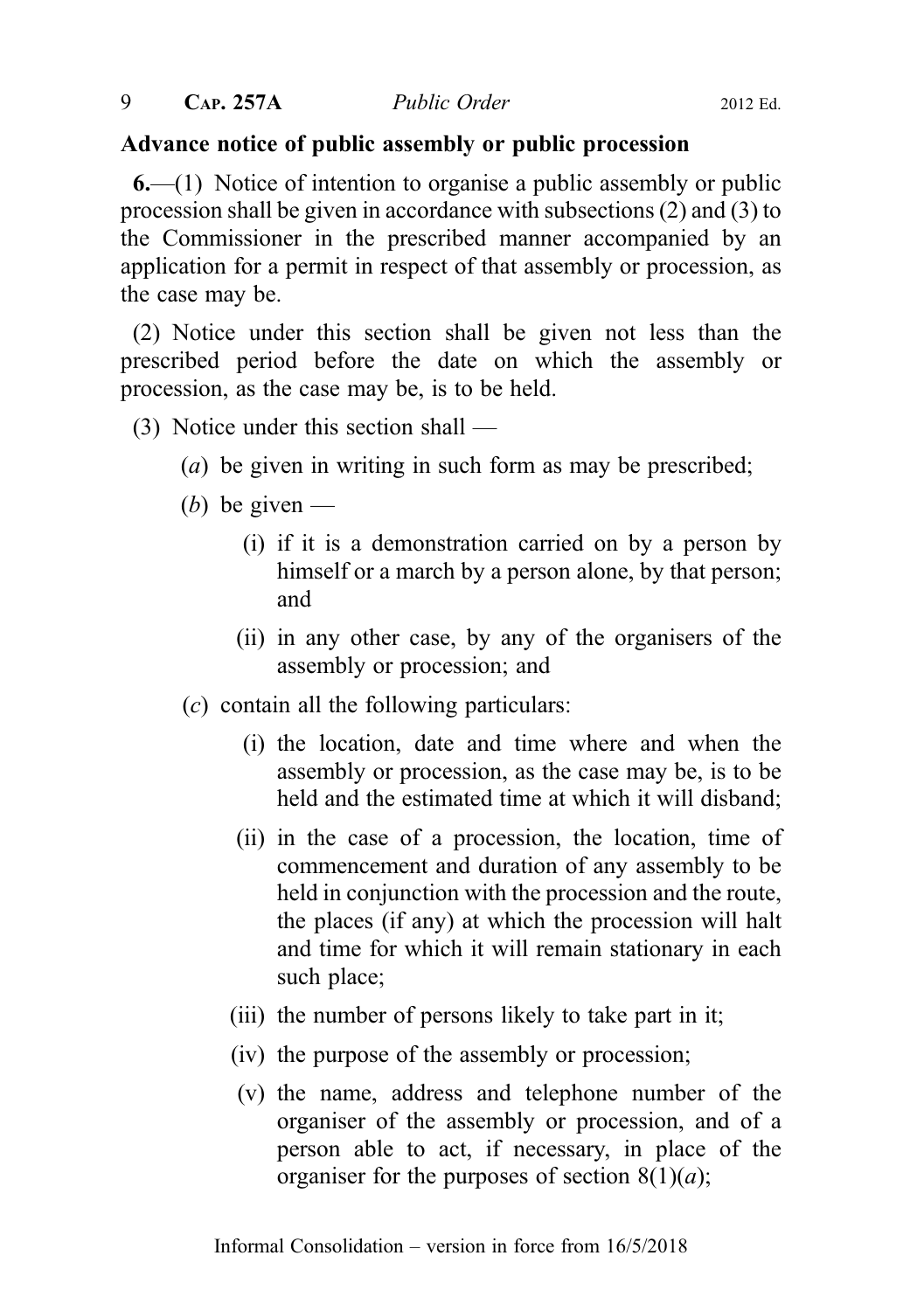- (vi) the arrangements for its control being made by the person proposing to organise it;
- (vii) such other particulars and information relating to the assembly or procession as may be prescribed;
- (viii) such other particulars and information relating to that particular assembly or procession, as the case may be, as the Commissioner may require.

(4) Notwithstanding subsection (2), the Commissioner may, and shall in any case where he is reasonably satisfied that earlier notice could not have been given, accept shorter notice than is as mentioned in that subsection.

(5) In cases where the Commissioner has decided not to accept shorter notice than is as mentioned in subsection (2), he shall as soon as practicable inform in writing the person purporting to give such notice of his decision.

## Advance notice of events having prescribed crowd size

6A.—(1) Without affecting section 6, special notice of intention to organise an event (whether or not comprising or involving an assembly or a procession) must be given to the Commissioner in the prescribed manner, with the prescribed information, by any event organiser for the event if the event organiser reasonably expects more than a prescribed number of individuals to participate in or to attend the event at any time during the holding of the event.

(2) Unless the Commissioner accepts shorter notice under subsection (3), special notice under this section must be given not less than the prescribed period —

- (a) before the proposed date of the event; or
- (b) in the case where the event is to take place during a proposed period, before the beginning of that proposed period.

(3) The Commissioner may, and must in any case where the Commissioner is reasonably satisfied that earlier notice could not have been given, accept shorter notice than is as mentioned in subsection (2).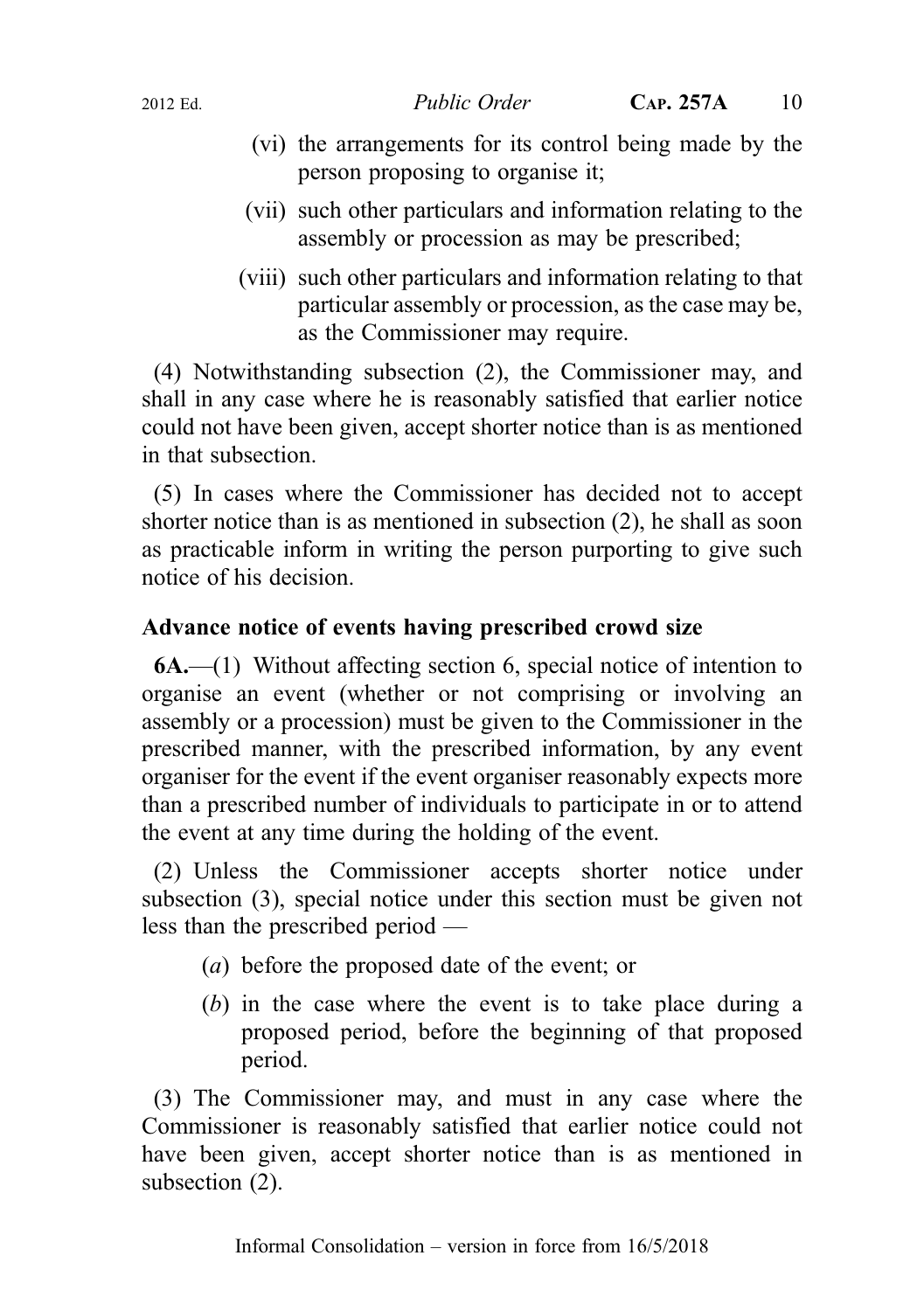(4) For the purposes of subsection (1), the Minister may prescribe different numbers of individuals for different classes of events.

(5) An event organiser who fails to comply with subsection (1) or (2) shall be guilty of an offence and shall be liable on conviction to a fine not exceeding \$20,000 or to imprisonment for a term not exceeding 12 months or to both.

[Act 23 of 2017 wef 01/10/2017]

## Permit for public assembly or public procession

7.—(1) The Commissioner shall, upon receipt of any notice and application under section 6 for a permit in respect of a proposed public assembly or public procession, have regard to the information furnished in the notice and any other information available to him in relation to the proposed public assembly or public procession, as the case may be, and may thereafter either —

- (a) grant a permit (with or without conditions) in respect of the proposed public assembly or public procession, as the case may be; or
- (b) refuse to grant a permit in respect of the proposed public assembly or public procession.

(2) The Commissioner may refuse to grant a permit for a public assembly or public procession in respect of which notice under section 6 has been given if he has reasonable ground for apprehending that the proposed assembly or procession may —

- (a) occasion public disorder, or damage to public or private property;
- (b) create a public nuisance;
- (c) give rise to an obstruction in any public road;
- (d) place the safety of any person in jeopardy;
- (e) cause feelings of enmity, hatred, ill-will or hostility between different groups in Singapore;
- (f) glorify the commission or preparation (whether in the past, in the future or generally) of acts of terrorism or any offence or otherwise have the effect of directly or indirectly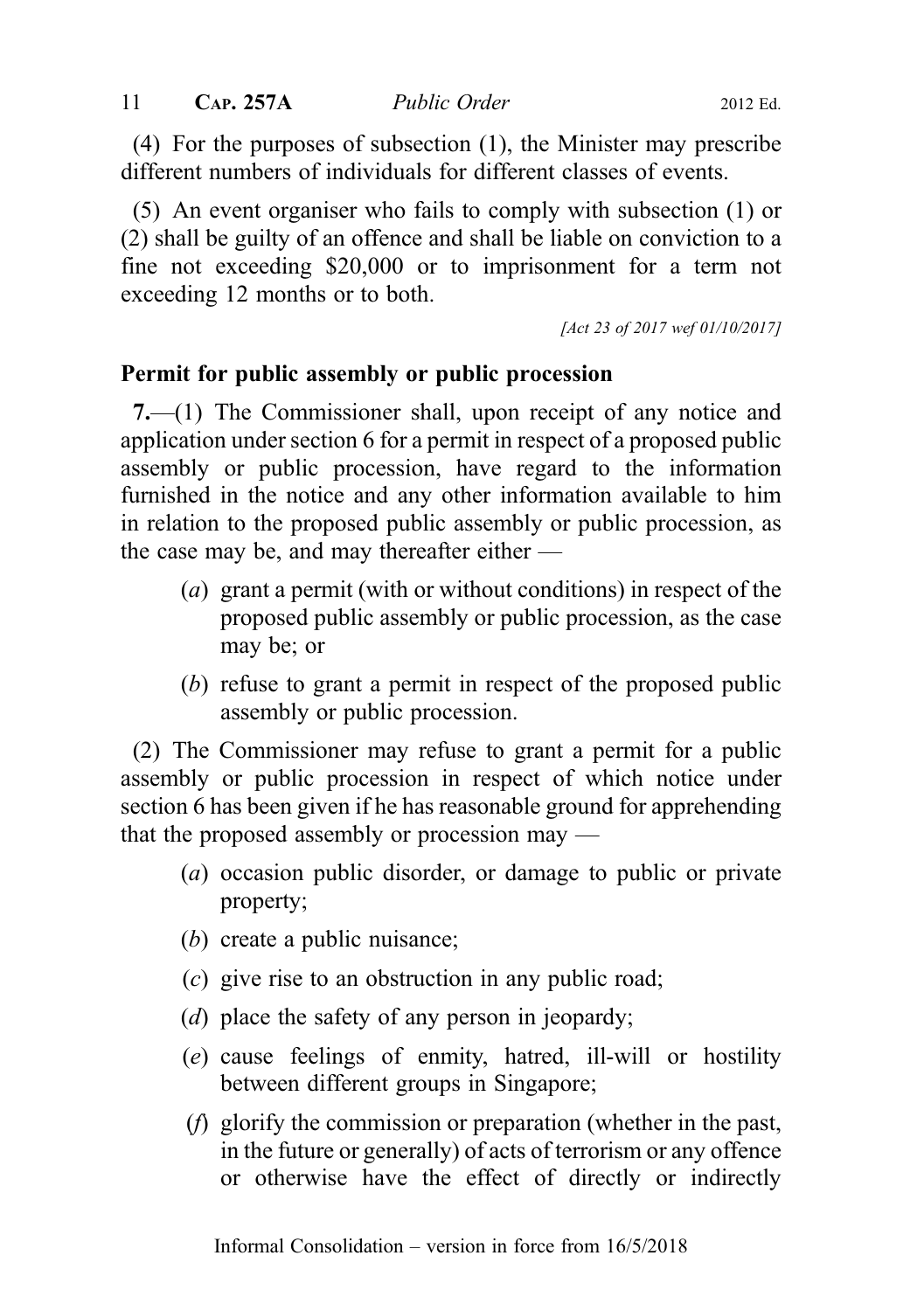encouraging or otherwise inducing members of the public to commit, prepare or instigate acts of terrorism or such an offence;

[Act 23 of 2017 wef 01/10/2017]

- $(g)$  be held within or enter a prohibited area, or an area to which an order or a notification under section 13 applies; or [Act 23 of 2017 wef 01/10/2017]
- (h) be directed towards a political end and be organised by, or involve the participation of, any of the following persons:
	- (i) an entity that is not a Singapore entity;
	- (ii) an individual who is not a citizen of Singapore.

```
[Act 23 of 2017 wef 01/10/2017]
```
(2A) During the period an activation order has effect under the Public Order and Safety (Special Powers) Act 2018, the Commissioner may refuse to issue any permit for or in respect of a public assembly or public procession to be held within or enter an area which is the target of a special authorisation granted under that Act as a result of the activation order.

[Act 26 of 2018 wef 16/05/2018]

 $(3)$  In this section —

"directed towards a political end" means —

- (a) promoting the interests of a political party or other group of persons organised, in Singapore or elsewhere, for political objects;
- (b) influencing, or seeking to influence, the outcome of elections or referendums, whether in Singapore or elsewhere;
- (c) influencing, or seeking to influence, the policies or decisions of national or regional governments, whether in Singapore or elsewhere;
- (*d*) influencing, or seeking to influence, the policies or decisions of persons on whom public functions are conferred by or under the law of Singapore or of a country or territory outside Singapore;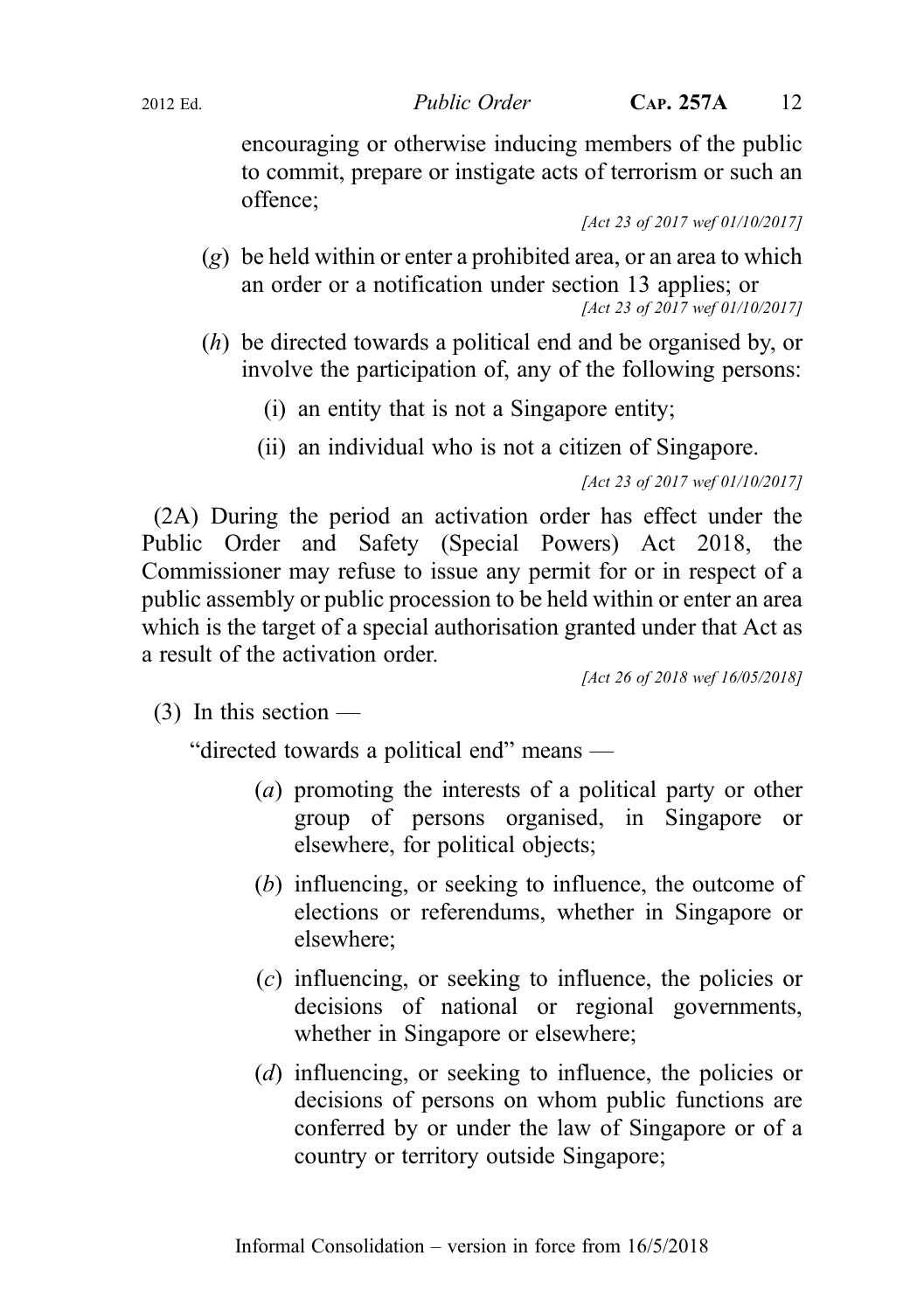- (e) influencing, or seeking to influence, the policies or decisions of persons on whom functions are conferred by or under international agreements;
- (f) influencing, or seeking to influence, public opinion on a matter which, in Singapore or elsewhere, is a matter of public controversy;
- (g) bringing about, or seeking to bring about, changes of the law in the whole or a part of Singapore or elsewhere, or otherwise influencing, or seeking to influence, the legislative process in Singapore or elsewhere; or
- (h) promoting or opposing political views, or public conduct relating to activities that have become the subject of a political debate, in Singapore or elsewhere;
- "Singapore entity" means a Singapore‑controlled corporation, a Singapore-controlled partnership or a Singapore-controlled unincorporated association;
- "Singapore‑controlled corporation" means a body corporate that —
	- (a) is incorporated under any written law in Singapore;
	- (b) has a management body (called an executive, a board of directors or otherwise), the majority of whose members (called directors, partners or otherwise) are citizens of Singapore; and
	- (c) has a majority of members who are citizens of Singapore or Singapore entities or, in the case of a company having a share capital, the majority of whose shares are held by citizens of Singapore or Singapore entities;

"Singapore‑controlled partnership" means —

(a) a firm registered under the Business Names Registration Act 2014 (Act 29 of 2014) in Singapore, the majority of whose partners are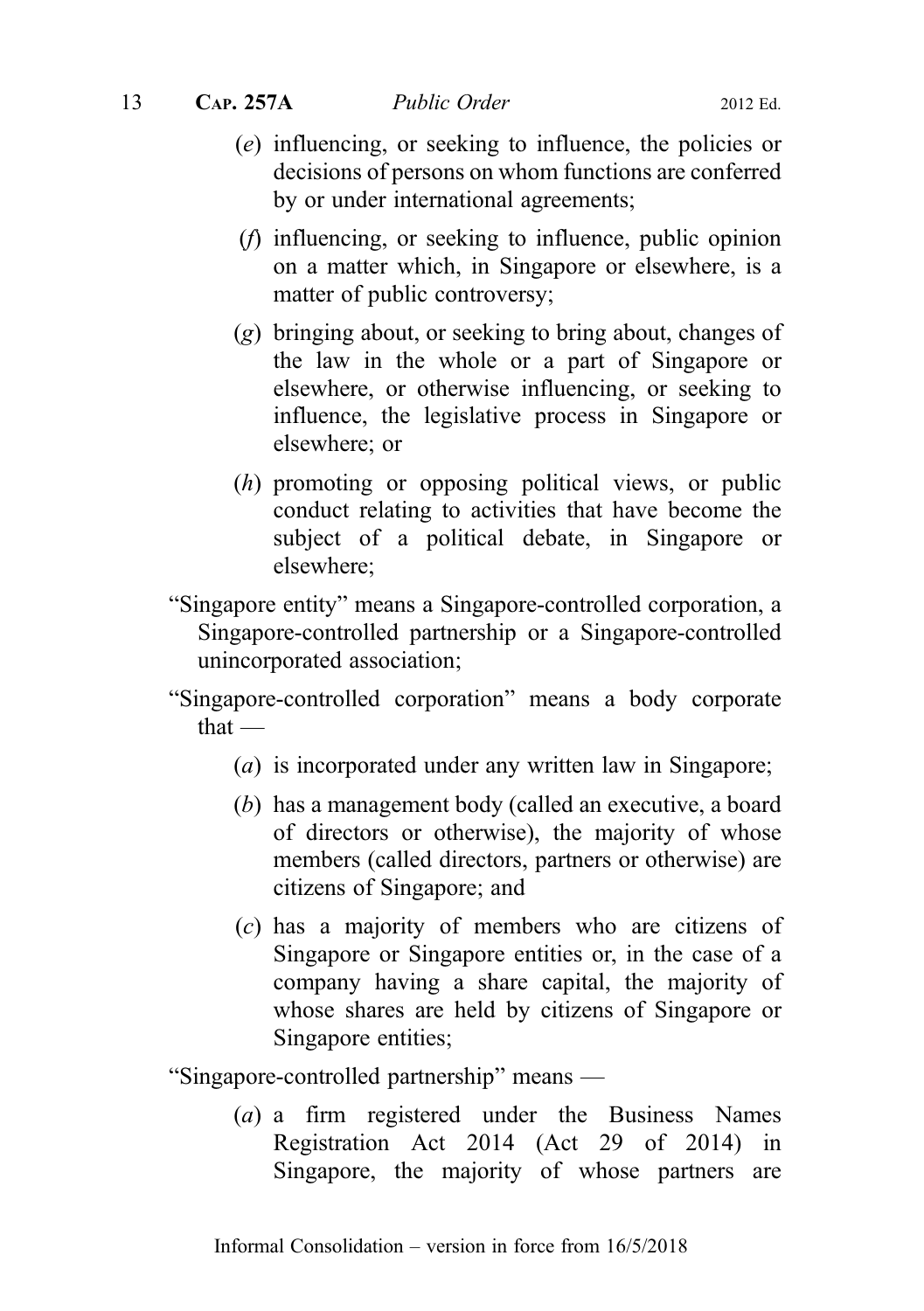citizens of Singapore or one or more Singapore entities; or

- (b) a limited partnership registered under the Limited Partnerships Act (Cap. 163B) in Singapore —
	- (i) the majority of whose general partners as defined in that Act are citizens of Singapore or Singapore entities; and
	- (ii) the majority of whose limited partners as defined in that Act are citizens of Singapore or Singapore entities;

"Singapore‑controlled unincorporated association" means an unincorporated association that —

- (a) is formed in Singapore under any written law;
- (b) has a management body (called a committee, council or otherwise), the majority of whose members are citizens of Singapore; and
- (c) has a majority of members who are citizens of Singapore or Singapore entities.

[Act 23 of 2017 wef 01/10/2017]

## Conditions applying to public assembly or public procession

**8.**—(1) At every public assembly or public procession —

- (a) there shall be present throughout the assembly or procession either the person who organised the assembly or procession or, if he is not present, a person nominated by him, in writing, to act in his place; and
- (b) good order and public safety shall be maintained throughout the assembly or procession, as the case may be.

(2) In granting a permit for a public assembly or public procession, the Commissioner may impose on the organisers of, and the persons taking part in, the assembly or procession such conditions specified in the permit and relating to the assembly or procession as in the Commissioner's opinion are necessary to prevent the assembly or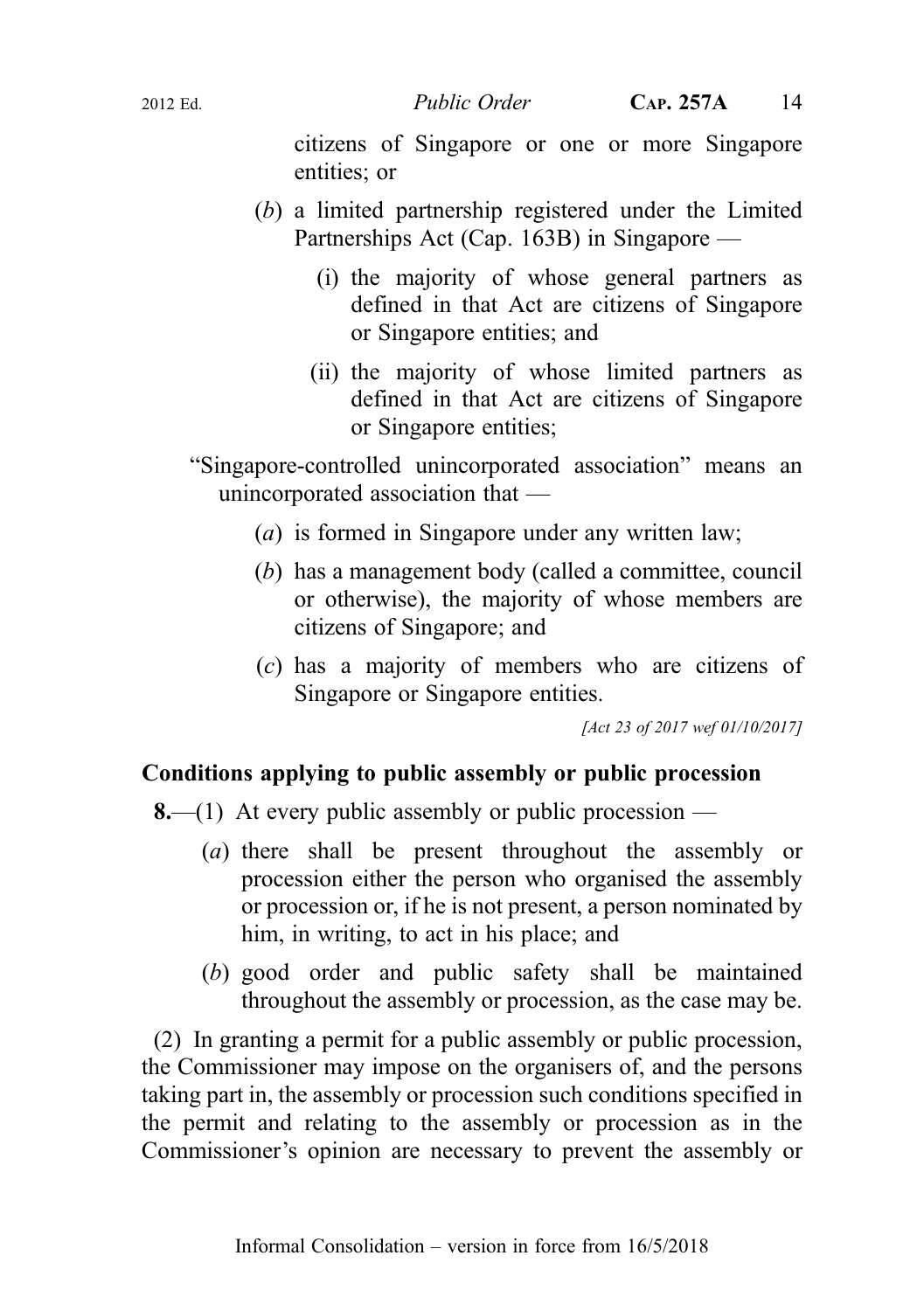procession, as the case may be, being carried out to result in anything referred to in section  $7(2)(a)$  to  $(h)$ .

[Act 23 of 2017 wef 01/10/2017]

(3) Without prejudice to the generality of subsection (2), the conditions may, in particular, impose requirements as to —

- (a) the number of persons who may take part in the public assembly or public procession;
- (b) the number and size of banners, placards, displays or other paraphernalia used;
- (c) the engagement of such number of marshals and security officers as may be necessary to ensure that good order and public safety shall be maintained throughout the assembly or procession, as the case may be; and
- (d) the place or places where the public assembly or public procession may, or may not, be carried on.

(4) The Commissioner may, if he reasonably believes that it is necessary in order to prevent anything referred to in section  $7(2)(a)$  to  $(h)$  from happening —

- (a) impose additional conditions on those organising or taking part in an assembly or a procession authorised by a permit; or
- (b) amend any condition previously imposed under subsection (2) or paragraph  $(a)$ ,

and the senior police officer may give directions to those organising or taking part in the assembly or procession to ensure the due observance of any condition imposed under subsection (2).

[Act 23 of 2017 wef 01/10/2017]

(5) Any reference in this Act to a condition imposed under subsection (2) shall, except where the context otherwise requires, include reference to an additional condition or amendment to such a condition imposed under subsection (4).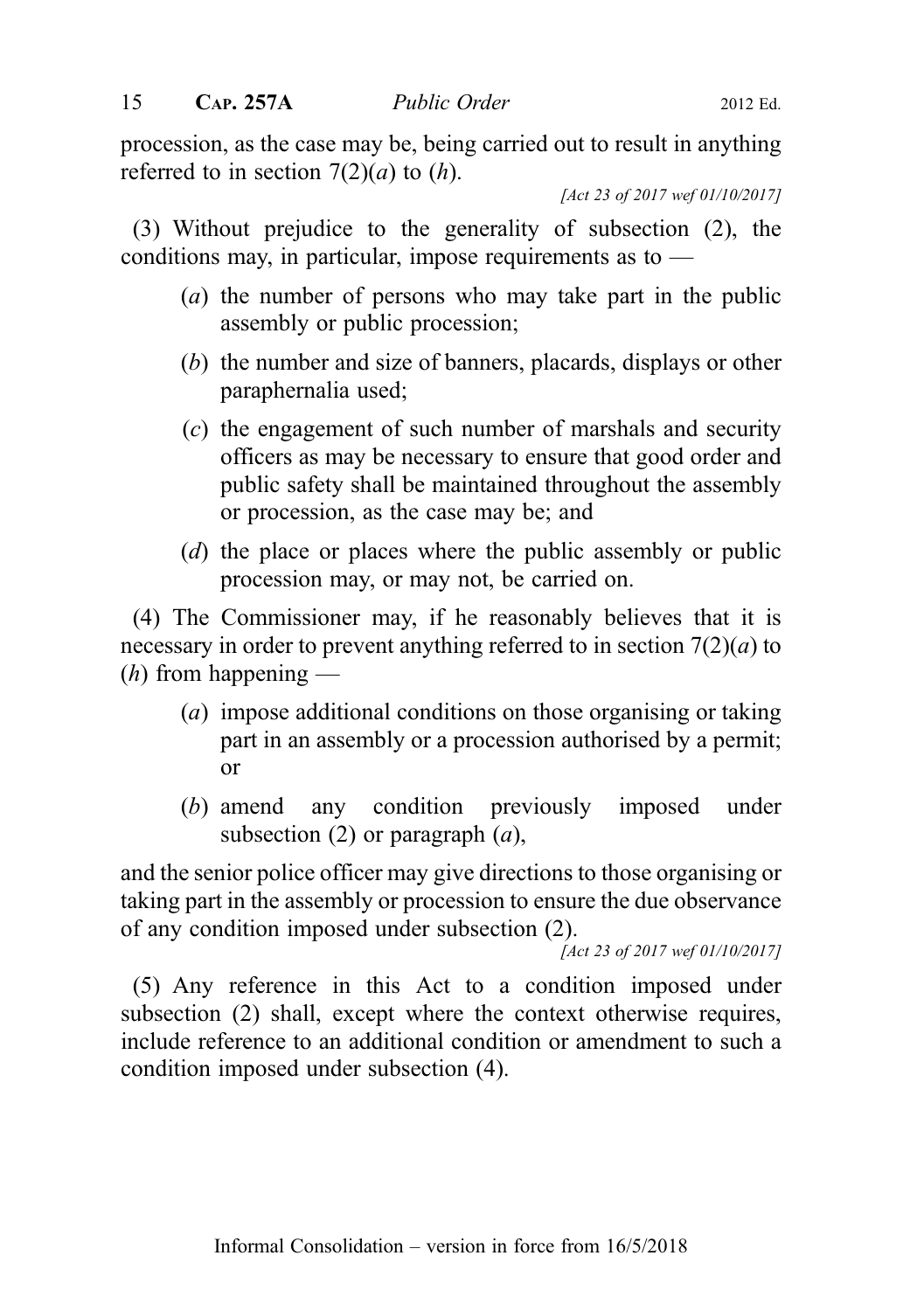- $(6)$  In this section
	- "assembly" and "procession" include the period of first assembly of the assembly and procession, respectively, to the time it disbands;
	- "senior police officer" means the most senior in rank of the police officers present at the scene of the assembly or procession, or any one of them if there are more than one of the same rank.

## Form and validity of permit

- 9. A permit granted under section 7 shall
	- (a) be in such form as the Commissioner may determine;
	- (b) contain the conditions subject to which it is granted; and
	- (c) unless earlier cancelled by or under this Act, be valid
		- (i) in respect of the holding of such particular public assembly or public procession specified in the permit; or
		- (ii) for such period (not exceeding one year) as may be specified therein.

## When permit may be cancelled

10.—(1) The Commissioner may, by notice in writing to the person to whom the permit is granted, cancel the permit that has been granted thereto.

(2) Without prejudice to subsection (1), the Commissioner may, by notice in writing, cancel a permit that has been granted to any person  $if -$ 

- (a) the permit has been reported lost or stolen;
- (b) there is reasonable cause to believe that the permit has been obtained by means of any false statement or any statement that is false in a material particular;
- (c) the Commissioner becomes aware of a circumstance that would have required or permitted him to refuse the permit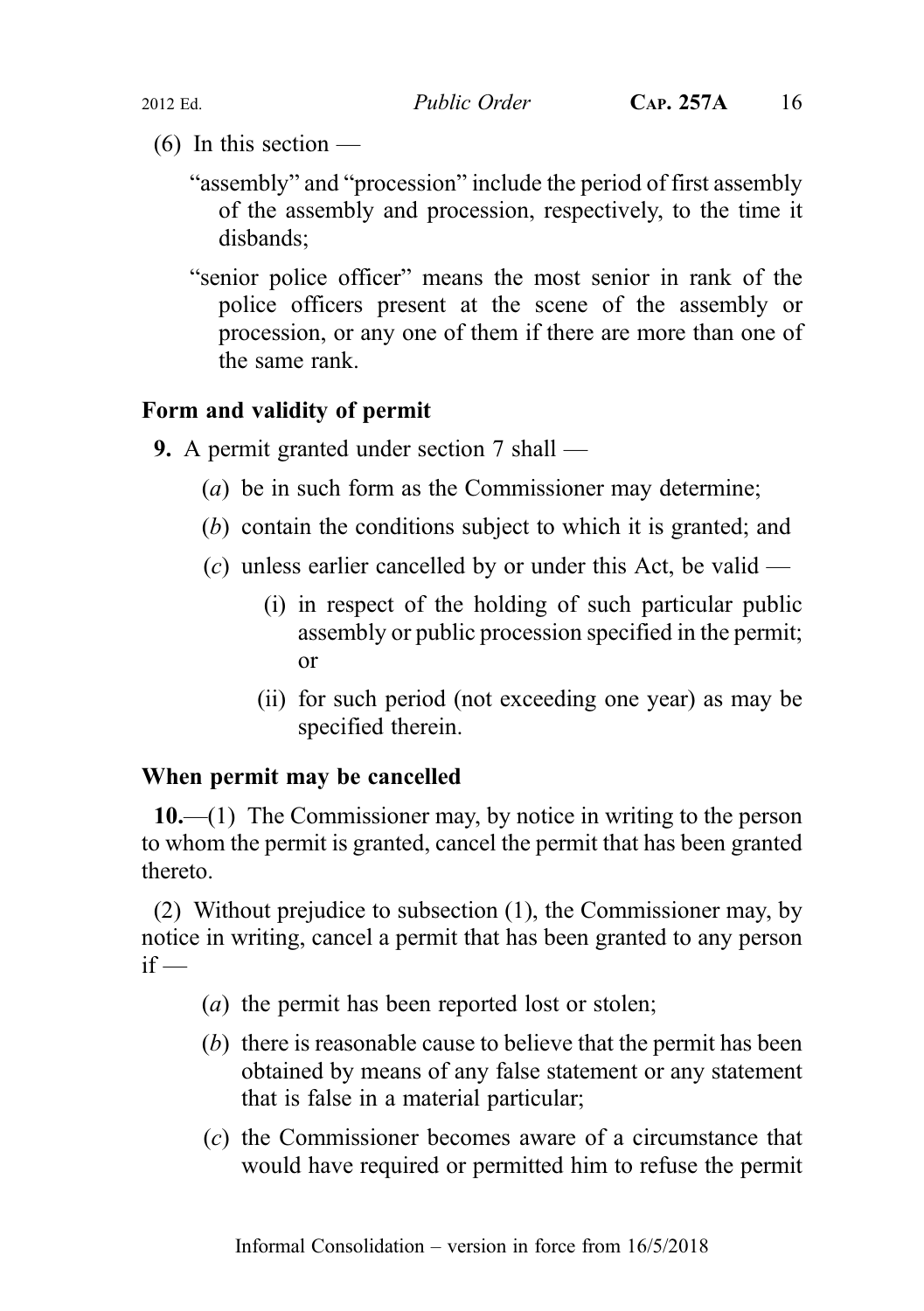to the person had he been aware of the circumstance immediately before the grant thereof; or

(d) there is reasonable cause to believe that any condition of the permit has been contravened.

(2A) A permit which is granted for or in respect of a public assembly or public procession is treated as cancelled immediately if —

- (a) a special authorisation is granted under section 11 of the Public Order and Safety (Special Powers) Act 2018 pursuant to the giving of an activation order under that Act; and
- (b) the public assembly or public procession is being or is to be held within, or enter or is to enter, an area which is the target area of that special authorisation.

[Act 26 of 2018 wef 16/05/2018]

(3) Every permit that is cancelled under subsection (1) or (2A) shall thereupon be invalid and cease to be in force.

[Act 26 of 2018 wef 16/05/2018]

#### Appeal to Minister

11.—(1) If a person is aggrieved by the Commissioner's decision under this Part —

- (a) to refuse to grant a permit;
- (b) to cancel a permit; or
- (c) to impose any particular condition on a permit,

the person may, within 7 days after being notified of the decision (or such longer period as the Minister allows in exceptional circumstances, whether before or after the end of the 7 days), appeal to the Minister whose decision shall be final.

(2) An appeal must be in writing, and specify the grounds on which it is made.

(3) After receiving an appeal under subsection (1), the Minister shall consider the appeal and —

(a) reject the appeal and confirm the Commissioner's decision;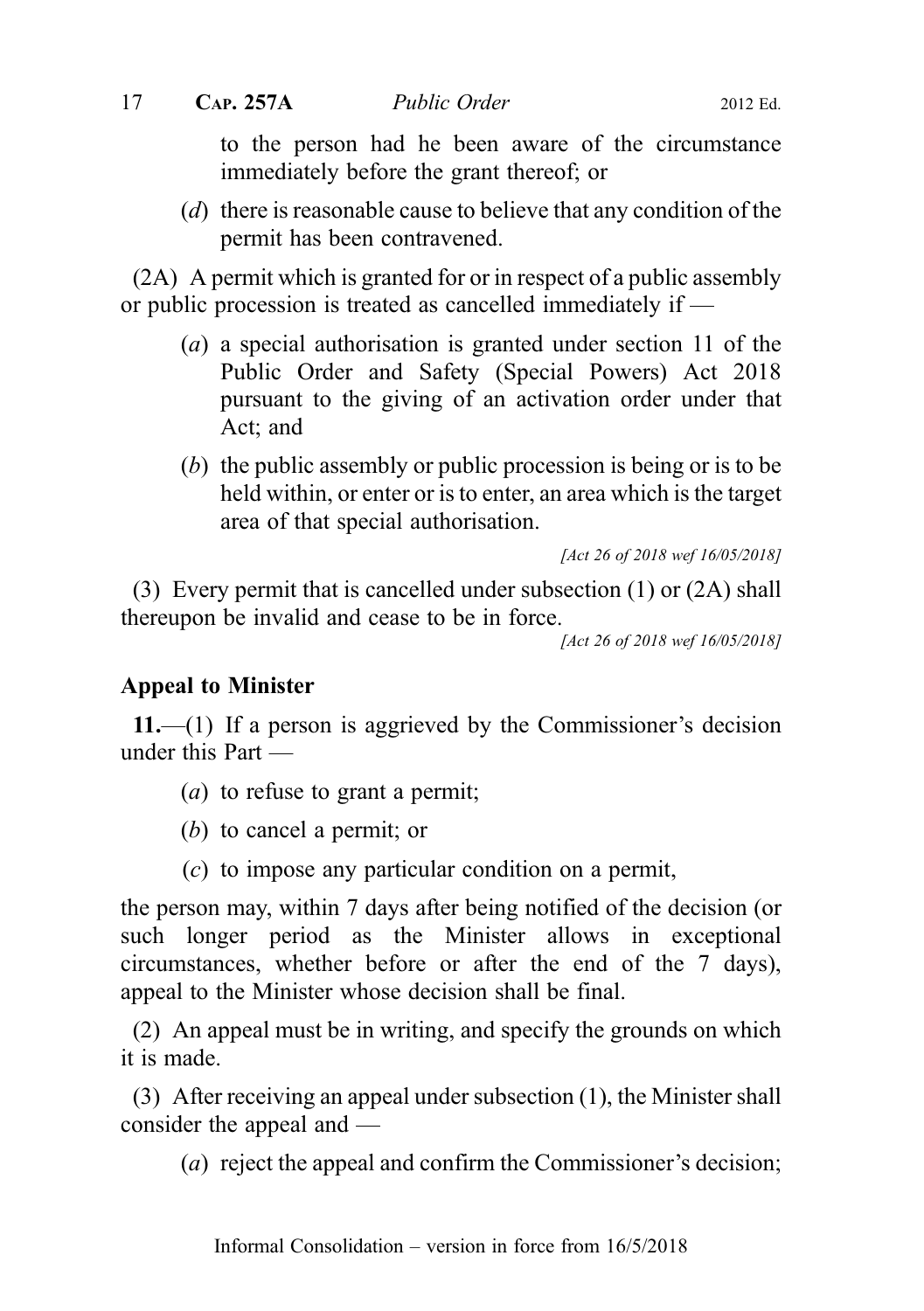- (b) allow the appeal in whole or in part and vary the Commissioner's decision;
- (c) set aside the Commissioner's decision and make a decision in substitution for it; or
- (d) direct the Commissioner to reconsider his decision,

and the appellant shall be notified in writing of the Minister's decision in respect of his appeal accordingly.

(3A) This section does not apply to or in relation to any cancellation of a permit in the circumstances mentioned in section 10(2A).

[Act 26 of 2018 wef 16/05/2018]

(4) In this section, any reference to the Minister shall include a reference to any Minister of State designated by the Minister to hear any appeal under this section in place of the Minister.

## Prohibited areas

 $12$ —(1) If, in relation to any public place, the Minister is of the opinion that, having regard to the extent of powers exercisable under section 13, it is necessary in the public interest to do so, the Minister may, by order published in the *Gazette*, prohibit the holding of all public assemblies or public processions or both in the public place (referred to in this Act as a prohibited area).

(2) An order made under subsection (1) may exclude any assembly or procession, or any assembly or procession of any class or description, specified in the order from the prohibition therein.

(3) An order made under subsection (1) shall have the effect of cancelling any previous permit granted under section 7 in relation to any public assembly or public procession, the holding of which is prohibited by the order.

(4) All orders made under this section shall be presented to Parliament as soon as possible after publication in the Gazette.

## Power to prohibit assembly or procession in public interest

 $13$ —(1) If, in the case of any proposed public assembly or public procession, the Minister is of the opinion that it is necessary in the public interest to do so, the Minister may, by order published in the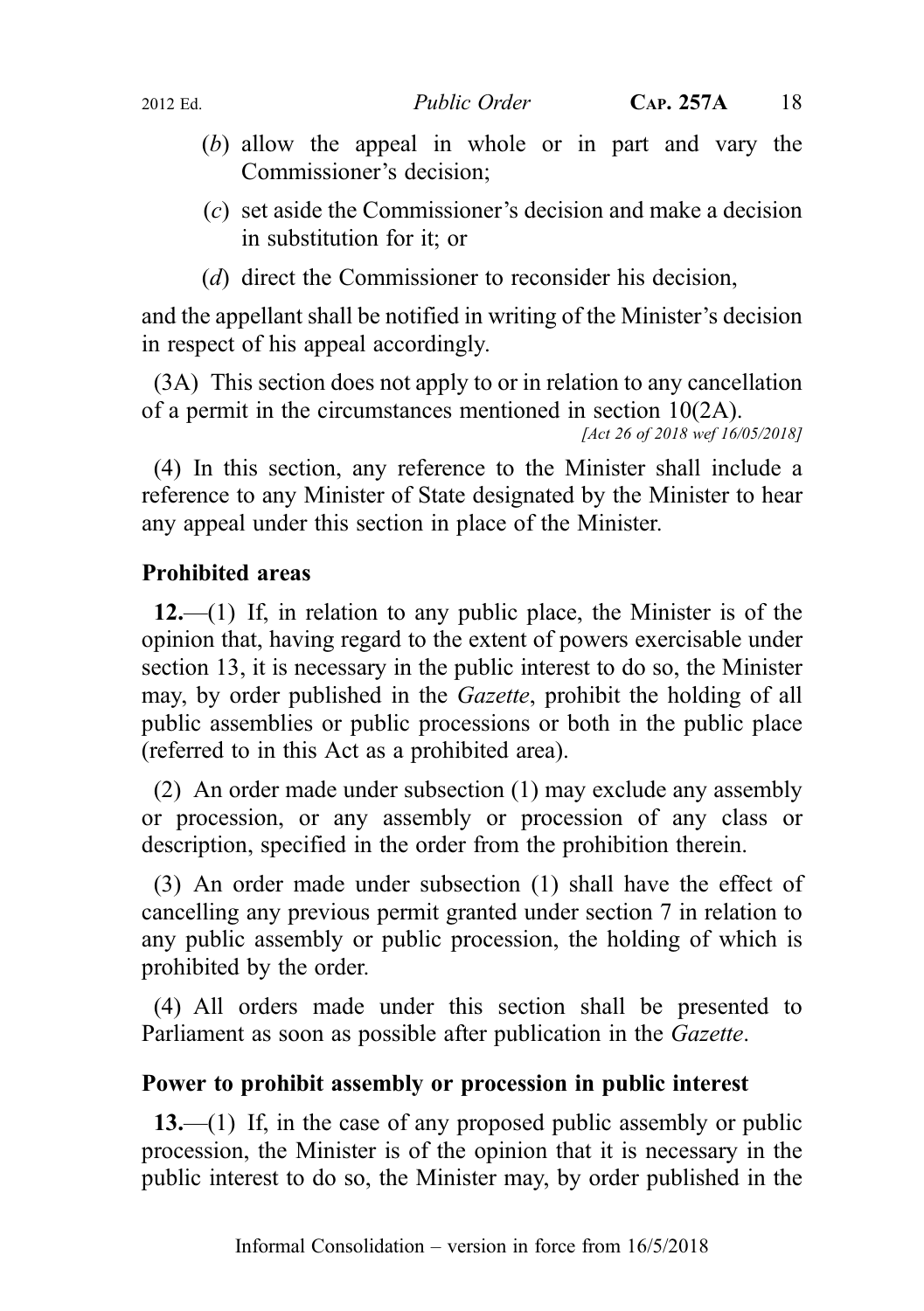Gazette, prohibit the holding of that public assembly or public procession.

(2) If, in relation to any public place and any period of time not exceeding 28 days, the Commissioner is of the opinion that, having regard to —

- (a) any serious public disorder or serious damage to public or private property which may result from public assemblies or public processions of a particular class or description in that public place during that period;
- (b) any serious public nuisance or obstruction in any public road, or threat to the safety of persons in that public place, that may result from such public assemblies or public processions;
- (c) any serious impact which such public assemblies or public processions may have on relations between different groups in Singapore;
- (d) any undue demands which such public assemblies or public processions may cause to be made on the police or military forces; and
- (e) the extent of powers exercisable under subsection (1),

it is necessary in the public interest to do so, he may, with the concurrence of the Minister, by notification published in the Gazette, prohibit the holding of all public assemblies or public processions or both, or of that class or description, in that public place during that period.

(3) An order made under subsection (1) in relation to an assembly or a procession shall have the effect of cancelling any previous permit granted under section 7 in relation to that assembly or procession.

(4) A notification made under subsection (2) shall have the effect of cancelling any previous permit granted under section 7 in relation to any assembly or procession, the holding of which is prohibited by the notification.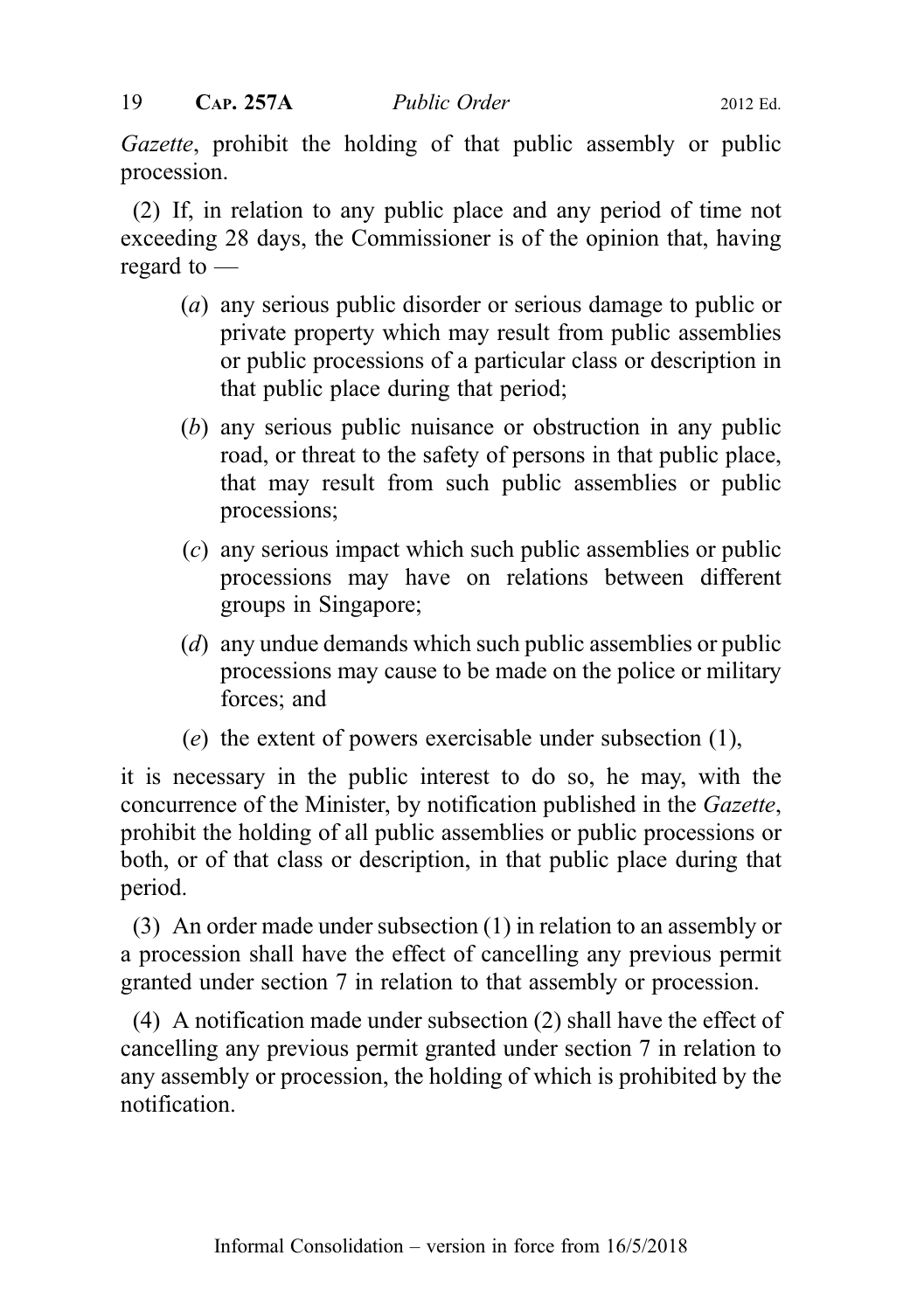### Unrestricted areas

 $14$ ,—(1) If the Minister is of the opinion that, having regard to the natural environment of any public place and the likelihood of any serious disruption to the life of the community (such as but not limited to the rights of members of the public to enjoy the natural environment and the rights of persons to carry on business), it is appropriate to allow citizens and other persons to exercise the right to participate in assemblies and processions in that public place, the Minister may, by order published in the Gazette, designate that public place (referred to in this Act as an unrestricted area) to be an area whereby no notice under section 6, and no permit under section 7, shall be required for the holding of all assemblies or processions or both therein.

- (2) An order made under subsection (1) shall
	- (a) describe the unrestricted area, whether by means of a description, map or other document;
	- (b) state any period for which the order is in force; and
	- $(c)$  state the conditions (if any) that apply to the organising of, or taking part in, any assembly or procession within that unrestricted area.
- (3) An order made under subsection  $(1)$  may
	- (a) provide that any contravention of any condition therein that is applicable to the organising of or taking part in any assembly or procession within the unrestricted area subject to the order shall be an offence punishable with a fine not exceeding \$10,000 or with imprisonment for a term not exceeding 6 months or with both; and
	- (b) provide for such transitional, savings and other consequential, incidental and supplemental provisions as the Minister considers necessary or expedient.

(3A) However, an order under subsection (1) designating a public place as an unrestricted area immediately expires if —

(a) a special authorisation is granted under section 11 of the Public Order and Safety (Special Powers) Act 2018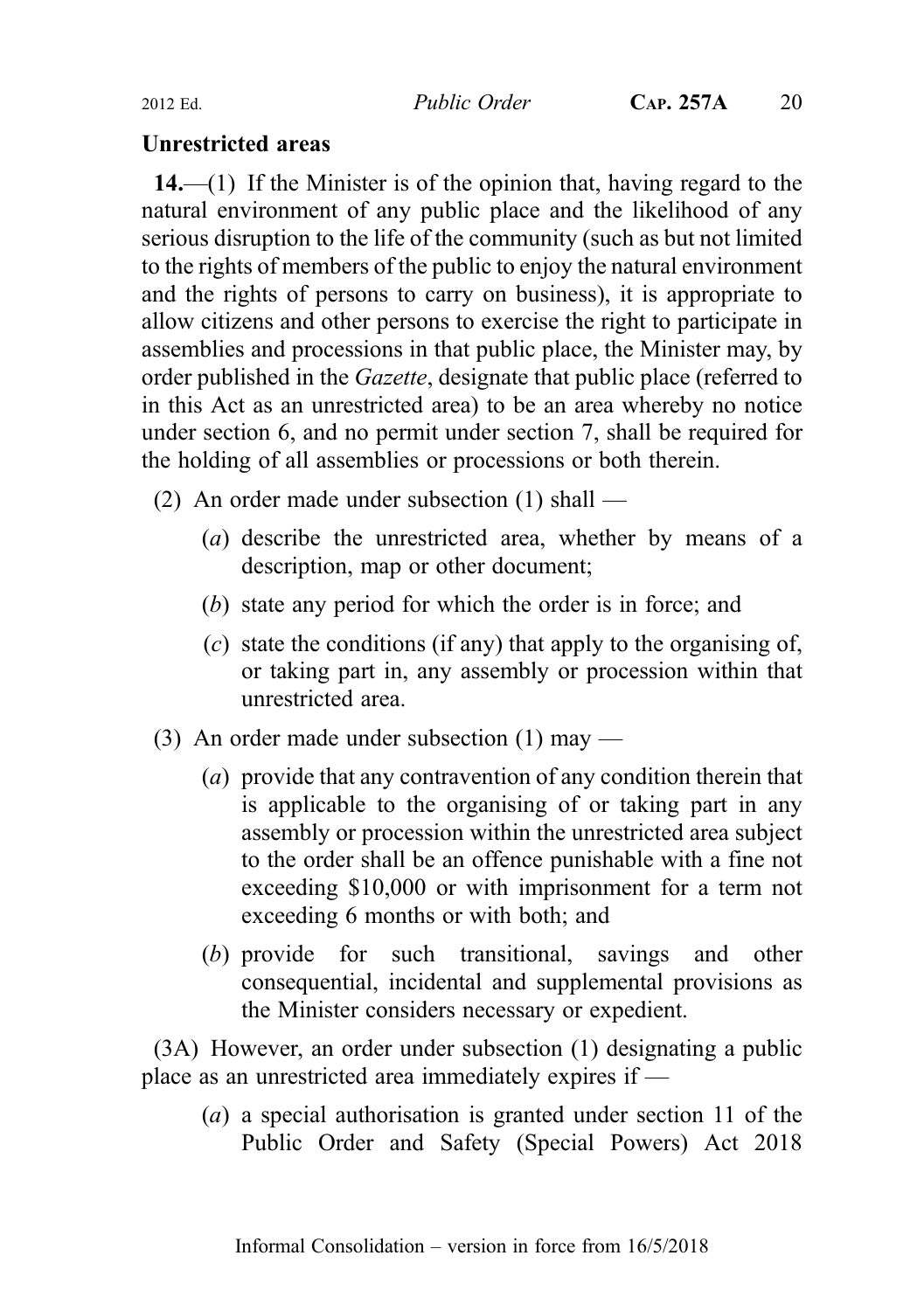pursuant to the giving of an activation order under that Act; and

(b) the public place, or any part of the public place, falls within the target area of the special authorisation.

[Act 26 of 2018 wef 16/05/2018]

(4) All orders made under this section shall be presented to Parliament as soon as possible after publication in the Gazette.

(5) This section shall have effect subject to section 33.

### Offences in prohibited areas, etc.

15.—(1) A person who organises an assembly or a procession the holding of which he knows or ought reasonably to know is prohibited by an order under section 12(1) or 13(1) or a notification under section 13(2), as the case may be, shall be guilty of an offence and shall be liable on conviction to a fine not exceeding \$10,000 or to imprisonment for a term not exceeding 6 months or to both.

(2) A person who takes part in an assembly or a procession the holding of which he knows or ought reasonably to know is prohibited by an order under section 12(1) or 13(1) or a notification under section 13(2), as the case may be, shall be guilty of an offence and shall be liable on conviction to a fine not exceeding \$5,000.

## Other offences in relation to assemblies or processions

16.—(1) Each person who organises a public assembly or public procession —

- (a) in respect of which no permit has been granted under section 7 or no such permit is in force, where such permit is required by this Act;
- (b) which is held
	- (i) on a date or at a time which differs from the date or time specified in relation to the assembly or procession in the notice given under section 6; or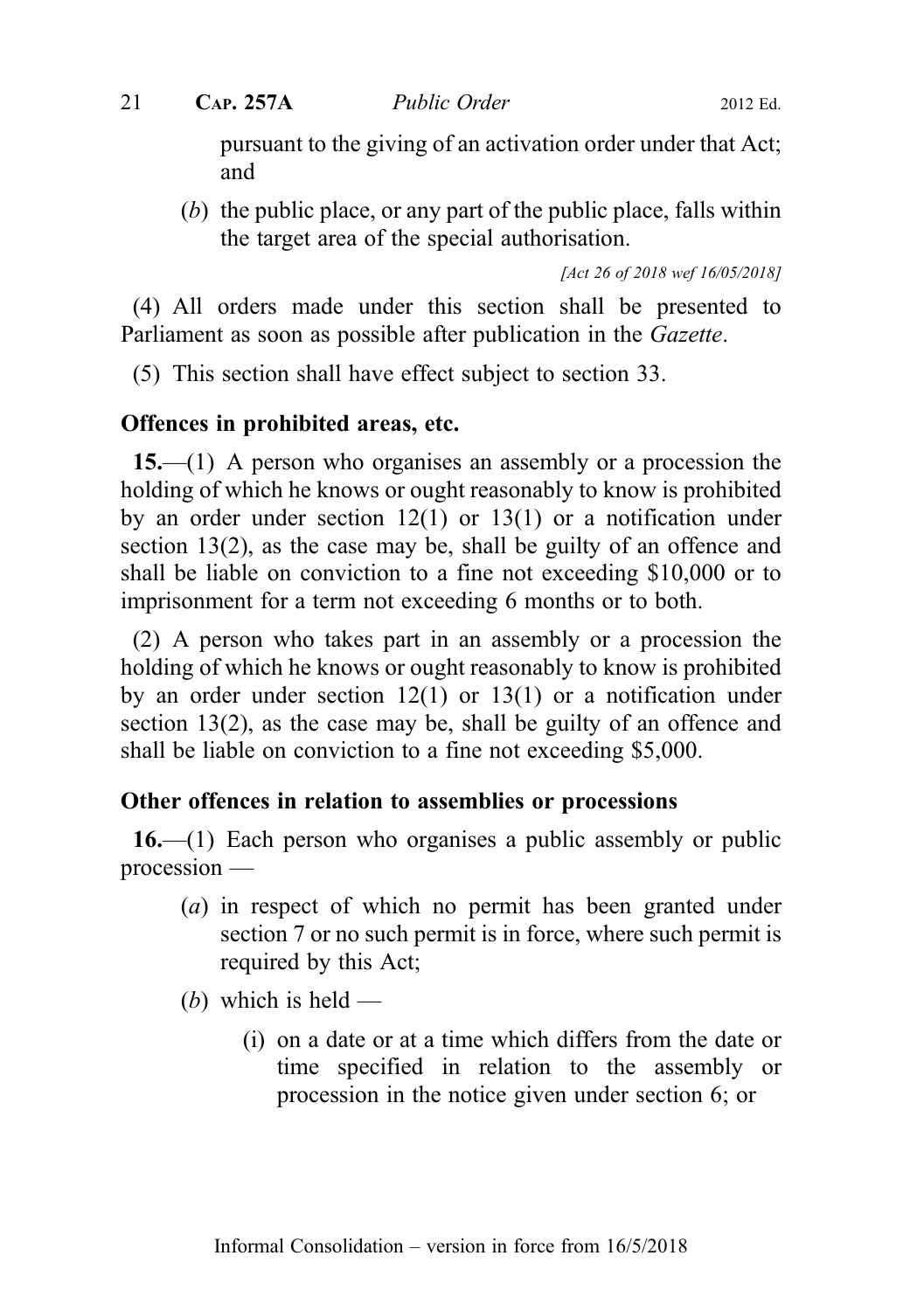- (ii) in the case of a procession, along a route which differs from the route specified in relation to the procession in the notice given under section 6; or
- (c) which is not in compliance with any condition imposed under section 8(2) on persons organising that assembly or procession,

[Act 23 of 2017 wef 01/10/2017]

shall be guilty of an offence and shall, subject to subsection (3), be liable on conviction to a fine not exceeding \$5,000.

(2) Each person who takes part in a public assembly or public procession —

- (a) in respect of which no permit has been granted under section 7 or no such permit is in force, where such permit is required by this Act;
- (b) which is held  $-$ 
	- (i) on a date or at a time which differs from the date or time specified in relation to the assembly or procession in the notice given under section 6; or
	- (ii) in the case of a procession, along a route which differs from the route specified in relation to the procession in the notice given under section 6; or
- (c) which is not in compliance with any requirement imposed by section  $8(1)(b)$  or any condition imposed under section 8(2) on persons taking part in that assembly or procession,

shall be guilty of an offence and shall, subject to subsection (3), be liable on conviction to a fine not exceeding \$3,000.

(3) Where a person who is convicted or found guilty of an offence under subsection (1) or (2) is a repeat offender, the person shall be liable on conviction —

(a) if the person is one who organises an assembly or a procession — to a fine not exceeding  $$10,000$  or to imprisonment for a term not exceeding 6 months or to both; and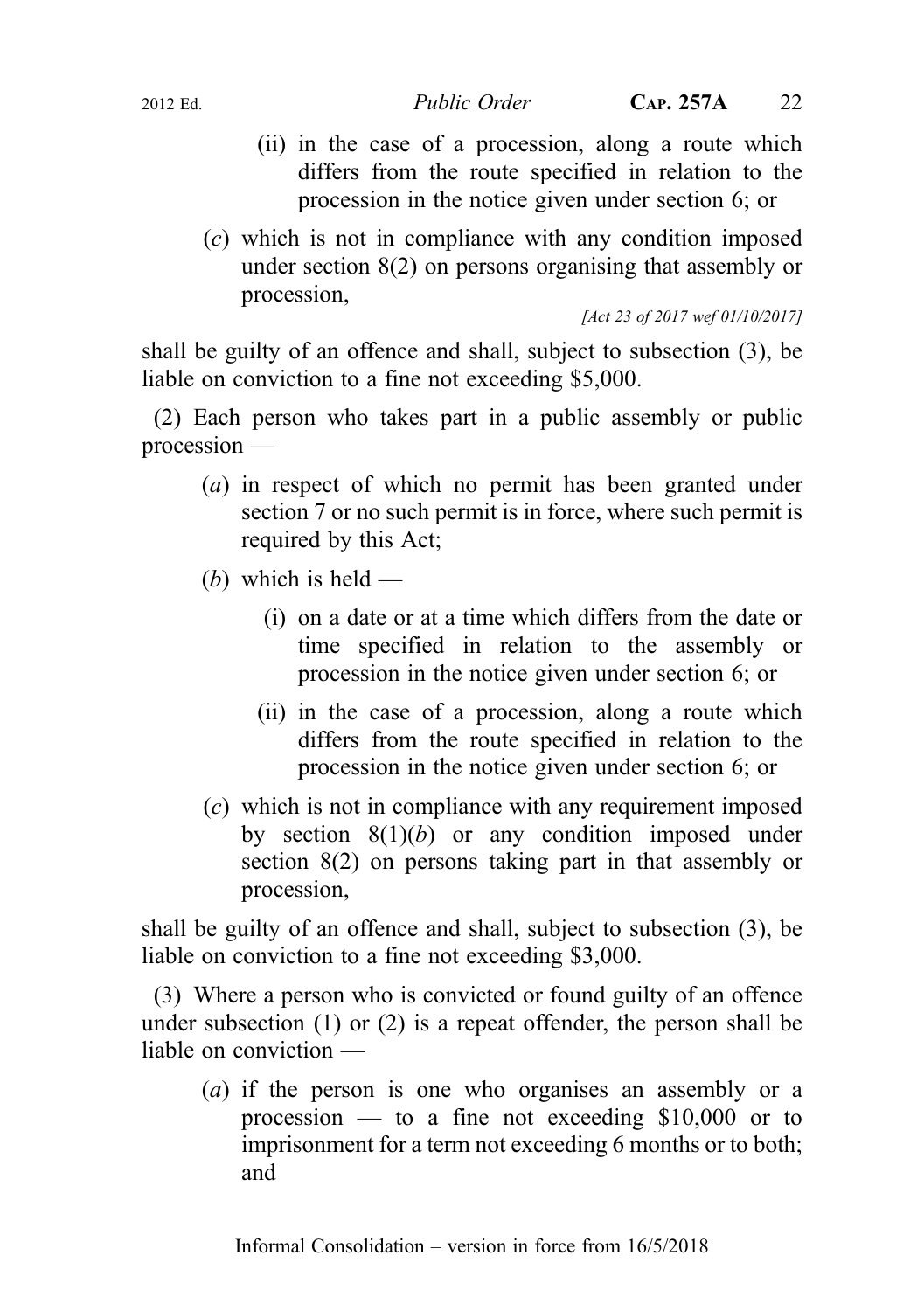## 23 CAP. 257A *Public Order* 2012 Ed.

(b) if the person is one who takes part in an assembly or a procession — to a fine not exceeding \$5,000.

(4) A person organising or taking part in an assembly or a procession who knowingly fails to comply with any direction of the senior police officer given under section 8(4) shall be guilty of an offence and shall be liable on conviction —

- (a) in the case of a person organising an assembly or a procession — to a fine not exceeding \$10,000; and
- (b) in the case of a person taking part in an assembly or a procession — to a fine not exceeding \$5,000.

(5) For the purposes of subsection (3), a person is a repeat offender in relation to an offence under subsection (1) or (2) if the person who is convicted, or found guilty, of an offence under subsection (1) or (2) (referred to as the current offence) has been convicted or found guilty  $of -$ 

- (a) an offence under subsection  $(1)$  or  $(2)$ ;
- (b) an offence under section 5(4) of the Miscellaneous Offences (Public Order and Nuisance) Act (Cap. 184) as in force immediately before the commencement of this section; or
- $(c)$  an offence under any rules made under section 5(1) of the Miscellaneous Offences (Public Order and Nuisance) Act as in force immediately before the commencement of this section, in relation to any assembly or procession in any public road, public place or place of public resort held without a permit under those rules or in contravention of any term or condition of such a permit,

on at least one other occasion within the period of 5 years immediately before the date on which he is convicted or found guilty of the current offence.

- (6) This section shall not apply to  $-$ 
	- (a) an assembly or a procession exempted from this section under section 46; and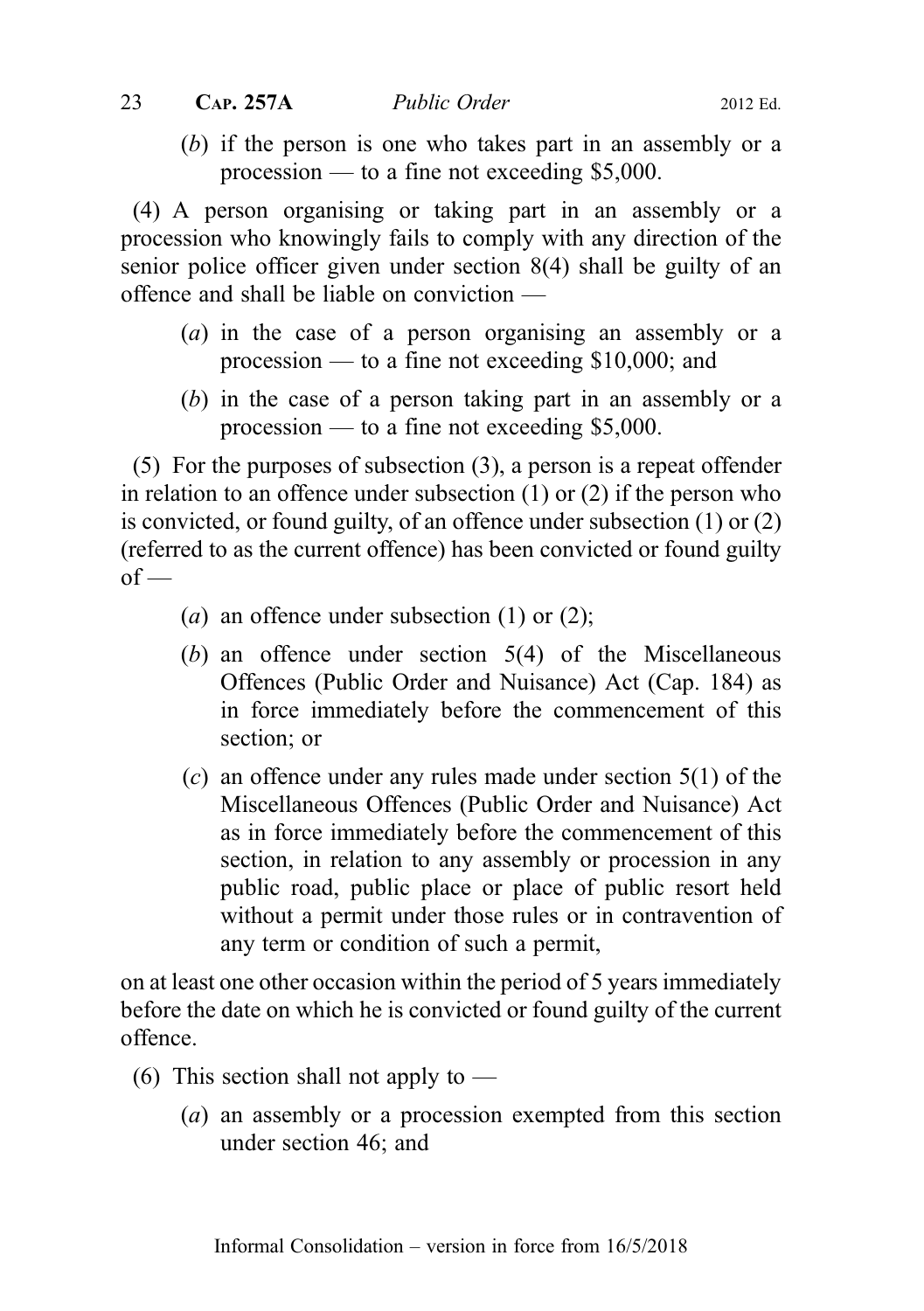(b) an assembly or a procession within an unrestricted area not falling within a special event area of an enhanced security special event.

[Act 23 of 2017 wef 01/10/2017]

## **Defences**

17.—(1) In any proceedings for an offence under section  $16(1)(a)$  or  $(2)(a)$ , it shall be a defence for the person charged to prove that he did not know, and neither suspected nor had reason to suspect, that no permit had been granted under section 7 in respect of the assembly or procession or that no such permit is in force, as the case may be.

(2) In any proceedings for an offence under section  $16(1)(b)$  or  $(2)(b)$ , it shall be a defence for the person charged to prove that —

- (a) he did not know, and neither suspected nor had reason to suspect, the difference in date, time or route; or
- (b) the difference arose from  $-$ 
	- (i) circumstances beyond his control;
	- (ii) something done in compliance with conditions imposed under section 8(2); or
	- (iii) something done with the agreement of a police officer not below the rank of sergeant or by the senior police officer's direction under section 8(4).

(3) In any proceedings for an offence under section  $16(1)(c)$  or  $(2)(c)$ , it shall be a defence for the person charged to prove that he did not know, and neither suspected nor had reason to suspect, that the assembly or procession was not in compliance with any of the conditions of the permit for the assembly or procession.

(4) In any proceedings for an offence under section 16(4), it shall be a defence for the person charged to prove that his failure to comply with a direction of the senior police officer given under section 8(4) arose from circumstances beyond his control.

## Obstructing free passage of any ambulance, etc.

18. Where a person at, or in relation to, an assembly or a procession conducted pursuant to a permit —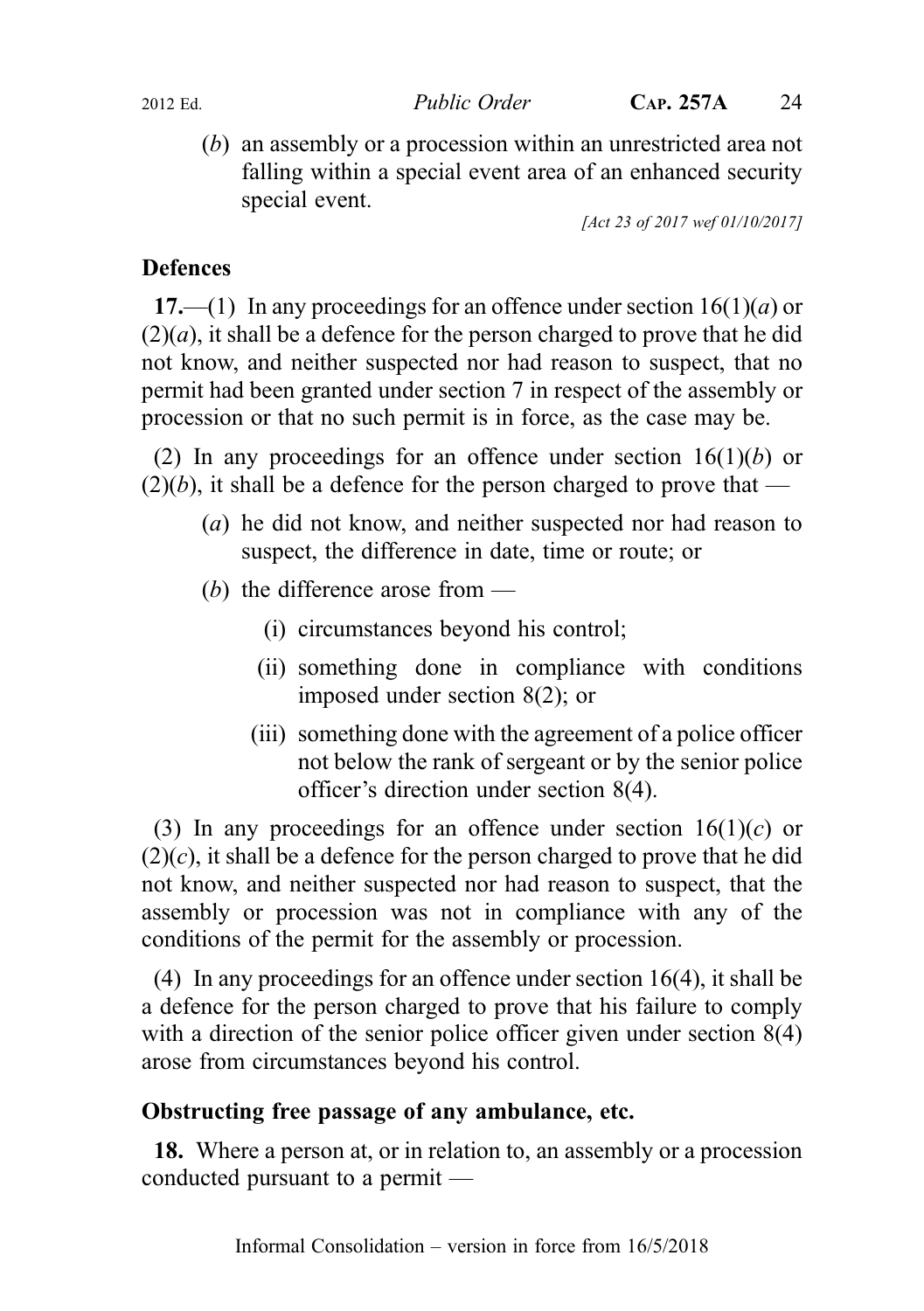$25$  C<sub>AP</sub>. 257A *Public Order* 2012 Ed.

- (a) acts in a disorderly manner for the purpose of preventing the transaction of the business for which the assembly or procession assembled;
- (b) obstructs the free passage of any ambulance, fire engine or vehicle belonging to the Singapore Police Force or the Singapore Civil Defence Force or, otherwise than in the manner and to the extent authorised by the permit relating to that assembly or procession, impedes or disrupts the use by members of the public in general of any road; or
- (c) incites other persons to do so,

the person shall be guilty of an offence and shall be liable on conviction to a fine not exceeding \$10,000 or to imprisonment for a term not exceeding 6 months or to both.

## Legal immunity for participant in lawful assembly or procession

19. If an assembly or a procession —

- (a) is the subject of a permit;
- (b) is peaceful; and
- (c) is held in accordance with the conditions imposed on the permit,

a person who takes part in the assembly or procession, does not, merely because of his taking part, incur any civil or criminal liability because of the obstruction of a public place.

## PART III

## SPECIAL EVENTS SECURITY

## Interpretation of this Part

- 20. In this Part, unless the context otherwise requires
	- "approved person", in relation to any power under section 22, 24, 27, 28 or 29, means any of the following persons approved by the Commissioner in writing to exercise such power under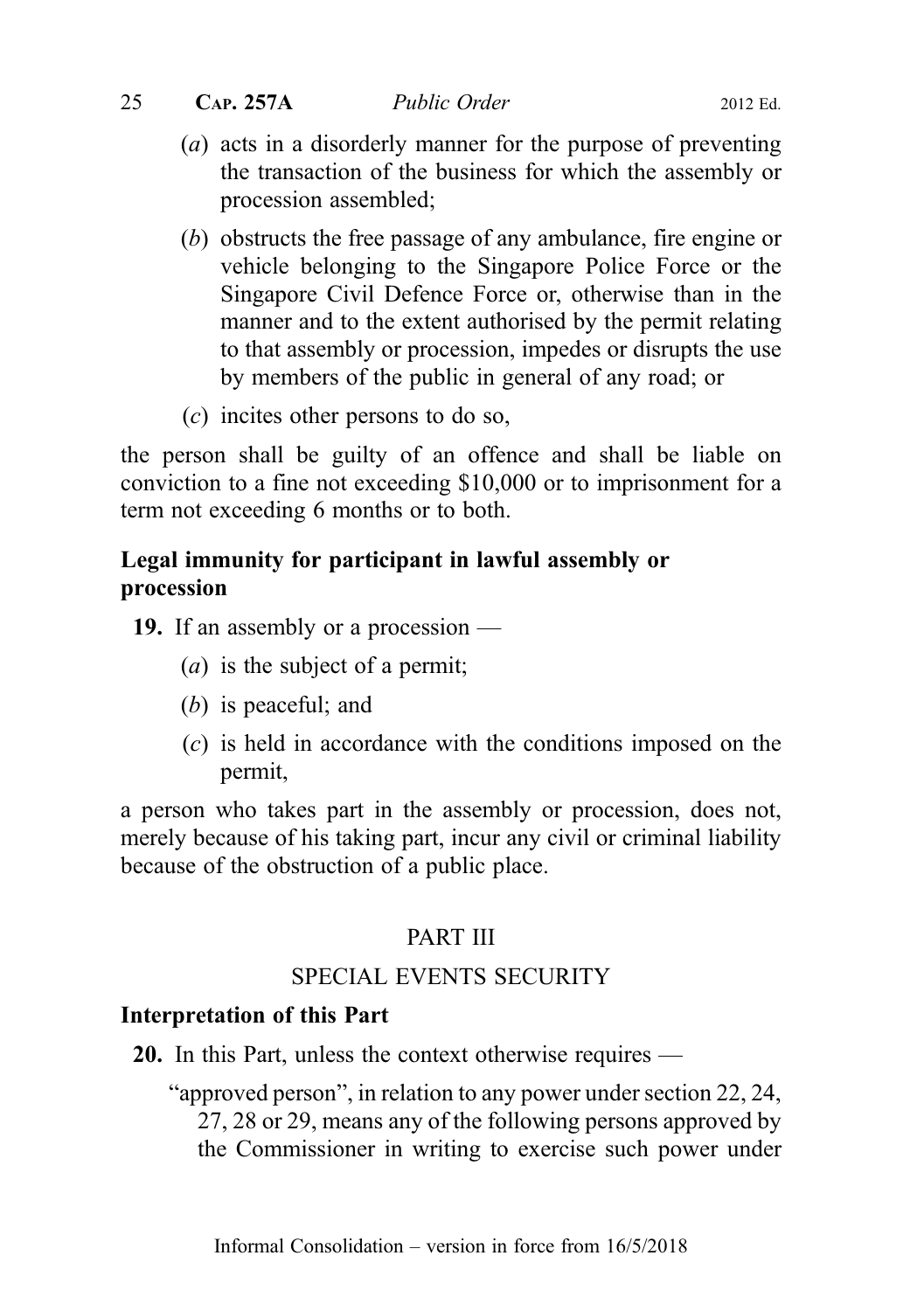that provision at or in relation to a special event area specified in that approval:

- (a) any member of an auxiliary police force; or
- (b) any security officer who is employed by, or whose services are supplied to, the occupier of the special event area;
- "entrant", in relation to a special event area, means a person who is about to enter or is in the area;

[Deleted by Act 23 of 2017 wef 01/10/2017]

"garment" includes a cloak, coat or shirt;

- "hand-held scanner" means a device that may be passed over or around a person or a person's personal property to detect metal, objects or other substances;
- "occupier", in relation to a special event area, includes the event organiser of the special event at that special event area;
- "personal property", in relation to a person, means things carried by the person or things apparently in the immediate control of the person, but does not include clothing being worn by the person;

"place" includes an area;

- "prohibited item", in relation to a special event, means such thing or animal that is stated to be a prohibited item in the notification in respect of the event under section 22;
- "prohibited item permit" means a permit of that name granted under section 26(2B) for a specific prohibited item or a class of prohibited items;

[Act 16 of 2015 wef 01/06/2015]

"remotely piloted aircraft" and "remotely piloted aircraft system" have the same respective meanings as assigned in the Air Navigation Act (Cap. 6);

[Act 16 of 2015 wef 01/06/2015]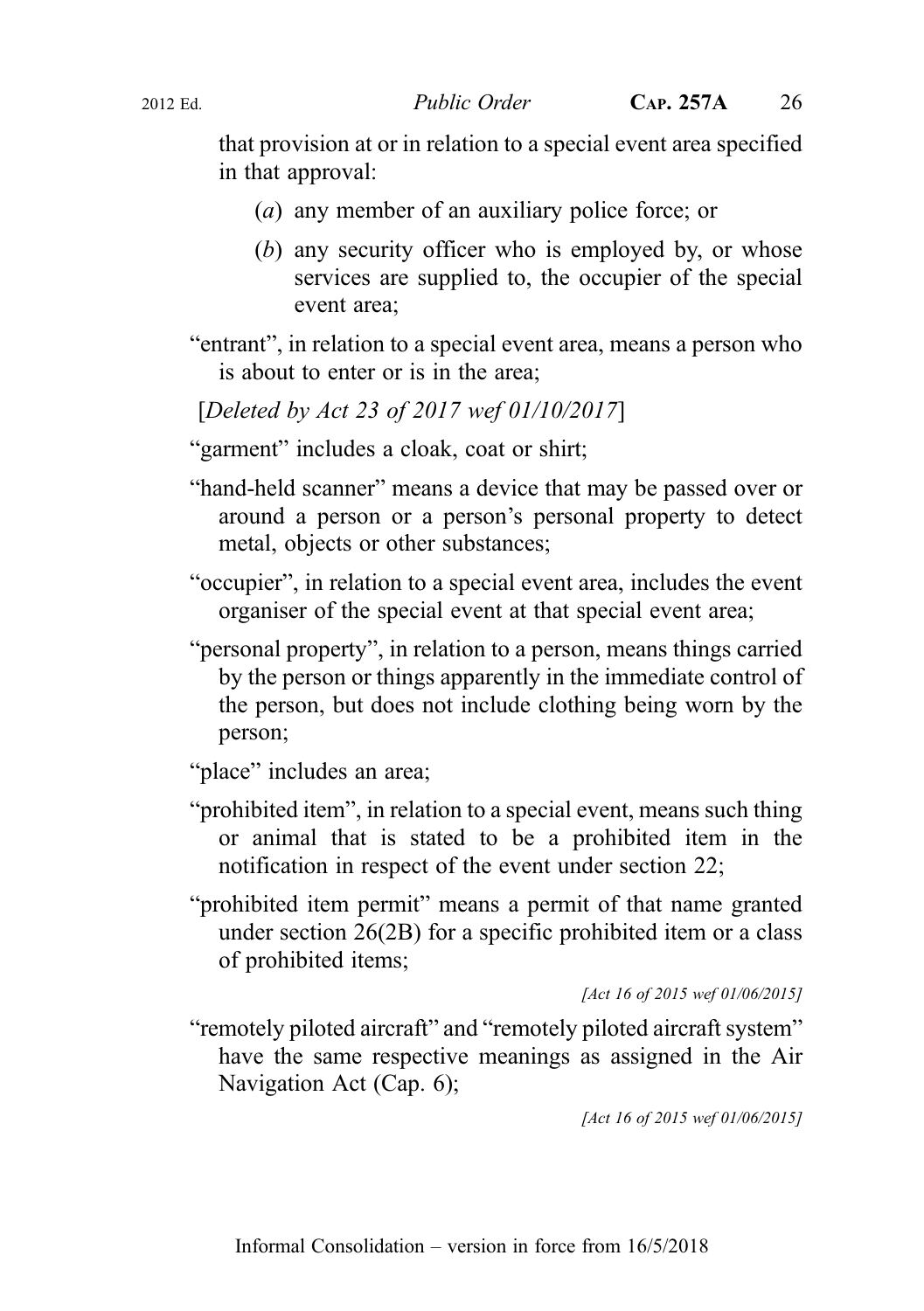"search" includes —

- (a) a search of a person conducted by quickly running the hands over the person's outer garments; and
- (b) an examination of anything worn or carried by the person;
- "statutory condition of entry", in relation to a special event, means a condition that is stated in the notification concerning the event under section 22 to be a statutory condition of entry to the special event area;
- "unmanned aircraft" means an aircraft that may be flown or used without any individual on board the aircraft to operate it, and excludes a balloon or kite;

```
[Act 16 of 2015 wef 01/06/2015]
```
"unmanned aircraft system" means an unmanned aircraft and its associated elements;

```
[Act 16 of 2015 wef 01/06/2015]
```
- "vehicle" includes an aircraft and a boat;
- "X-ray machine" means a device through which a person's belongings are passed and X-rayed.

#### Declaration of special event by Commissioner

**21.**—(1) Subject to subsections (2) and (3) and section 21A, the Commissioner may declare an event to be a special event for the purposes of this Part.

(2) In deciding whether to make a declaration and the scope of the declaration, the Commissioner is to have regard to —

- (a) the size of the event;
- (b) the number and prominence of persons who are likely to attend the event;
- (c) the likely media coverage of the event;
- (d) the likely contribution that the event will make to Singapore;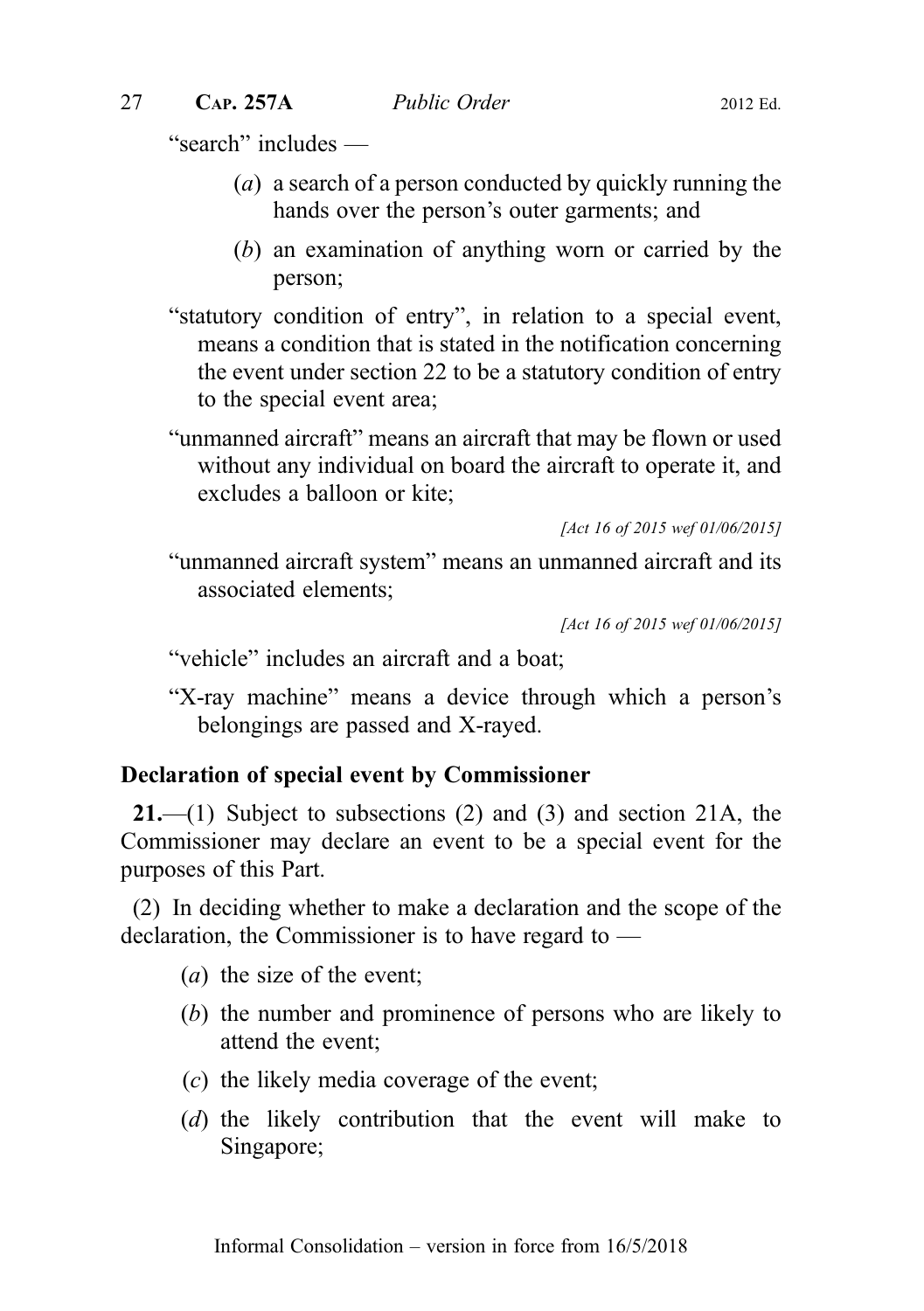- (e) the commercial arrangements for the event;
- (f) the event management experience and expertise of the event organiser;
- (g) the factors affecting the operational organisation of the event, including measures taken or to be taken by the event organiser in relation to the planning of the event, such as  $-$ 
	- (i) preparation of traffic and transport management plans;
	- (ii) emergency management plans;
	- (iii) security plans and consultation with police and emergency services; and
	- (iv) crowd management;
- (h) Singapore's obligations for holding the event; and
- (i) any other relevant factor.

(3) The Commissioner may make a declaration only if the Commissioner is satisfied that the declaration is necessary —

- (a) for preserving public order and the safety of individuals involved in the event and other individuals; and
- (b) for the avoidance of disruptions to the event.
- (4) A declaration under subsection (1) must
	- (a) contain a brief description of the event to which the declaration applies, whether by means of a description, map or other document;
	- (b) state the proposed date and time of the event or the proposed period in which the event is to take place, and the location of the special event area for the event; and
	- (c) state the period (not exceeding 3 years) for which the declaration is in force.

(5) Once such a declaration is made in respect of an event, the Commissioner must give a copy of the declaration to the event organiser of the event.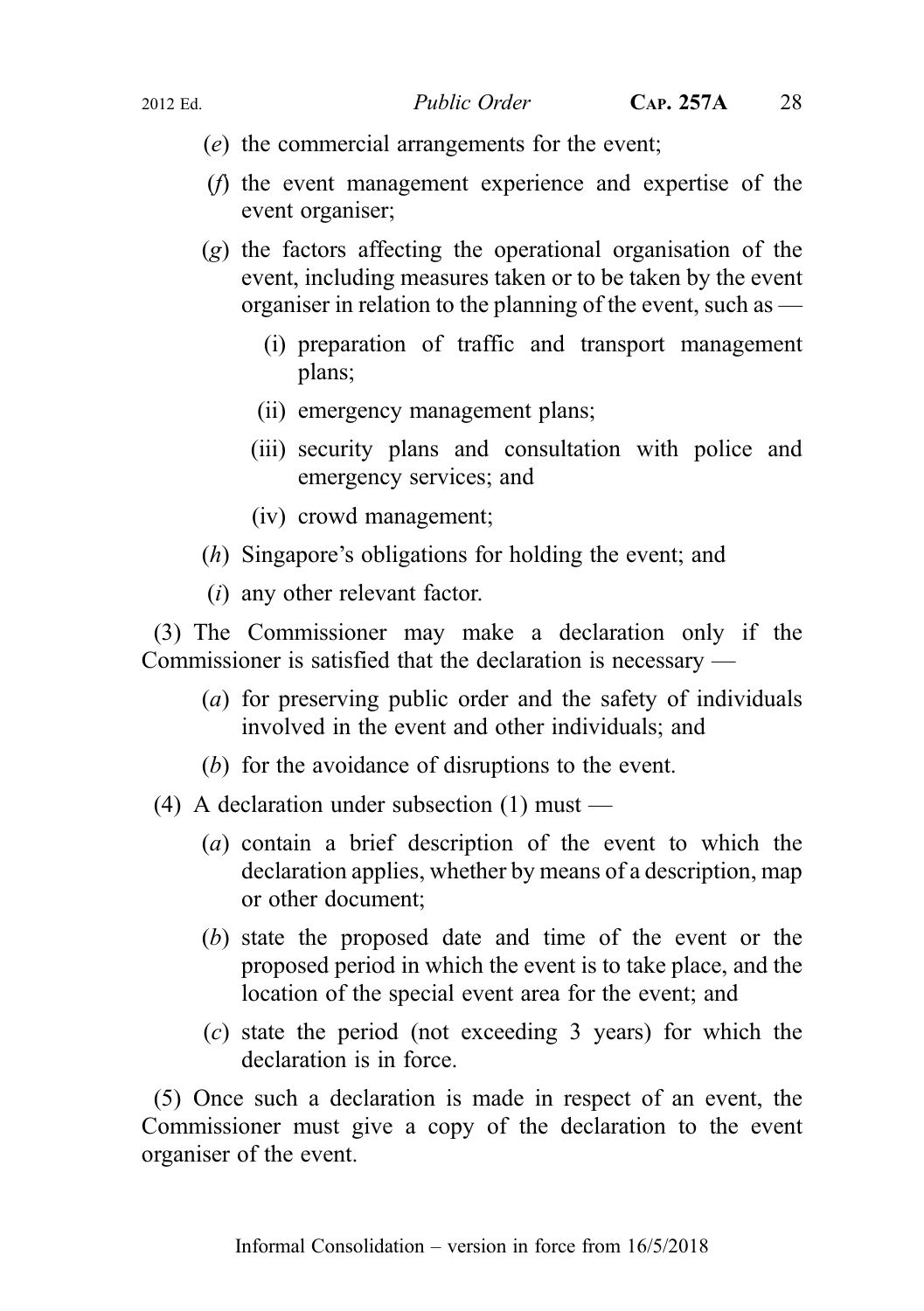(6) Unless sooner revoked, a declaration expires on the date, and at the time (if any) stated in, or worked out in accordance with the declaration.

(7) At any time before the declaration in respect of a special event comes into force, the Commissioner may, by informing the event organiser of the event, amend all or any of the following:

- (a) the description of the location of the special event area to which the declaration applies;
- (b) the date and time of the special event or the proposed period in which the special event is to take place;
- (c) the period (not exceeding 3 years) for which the declaration is in force.

(8) To avoid doubt, more than one declaration under this section may be made in respect of the same event.

[Act 23 of 2017 wef 01/10/2017]

## Enhanced security special event declared by Minister

**21A.**—(1) Where the Minister is satisfied, in relation to any event, that any of the following applies:

- (a) there is a reasonable likelihood that the event may be disrupted if all or any of the powers in sections 24 to 29 and section 32A are not exercised;
- (b) the exercise of all or any of those powers is necessary because of the need to protect persons involved in or at the event;
- (c) the exercise of all or any of those powers is required as a condition of holding the event in Singapore;
- (d) there is a reasonable likelihood that the event might be the subject of an act of terrorism because of the nature of the event, or the attendance or likely attendance of prominent persons or a large number of people,

the Minister may give directions to the Commissioner requiring the Commissioner to refer the event, or a class of similar events, specified in the direction, to the Minister for deciding whether to make a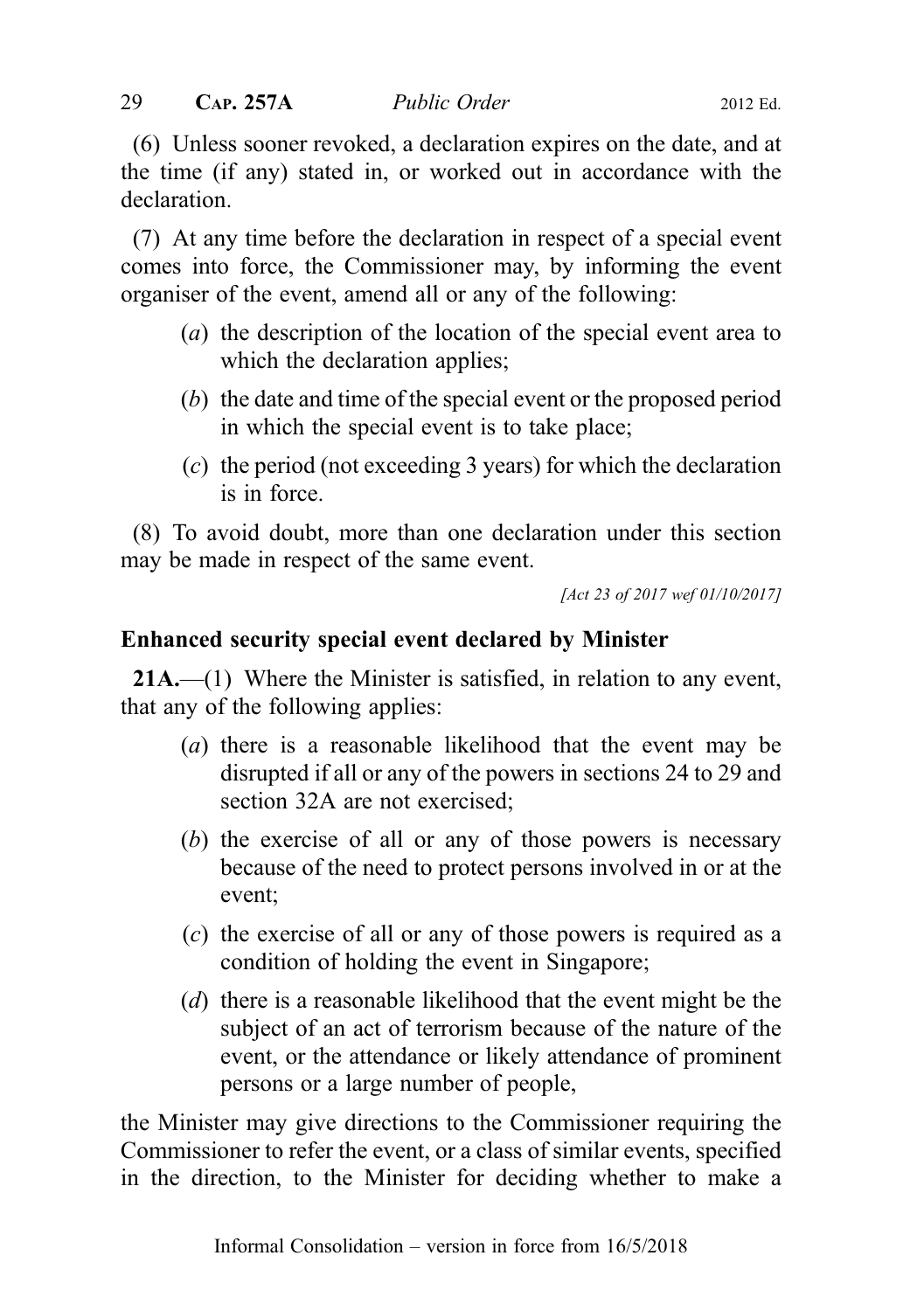declaration, and the scope of the declaration, under section 21 instead of the Commissioner, and every such event, or event in the class, specified must then be so referred to the Minister.

(2) In deciding whether to make a declaration, and the scope of the declaration, under section 21, in relation to any event specified in a direction under subsection (1), the Minister has all the functions and powers of the Commissioner under section 21, and a reference in that section to the Commissioner accordingly includes a reference to the Minister.

(3) A declaration made by the Minister under section 21 read with this section must be published in the Gazette.

(4) Once such a declaration is made, the Minister must, within 7 days after the making of the declaration and before the date the declaration comes into force, cause to be published a notice of the making of the declaration, describing briefly the event and the special event area for that event in such manner as will secure adequate publicity for the declaration.

(5) If the Minister, by virtue of this section read with section 21(7), makes any amendment to the declaration for an enhanced security special event, the Minister must publish the amended declaration in the Gazette; and a notice describing briefly the amendment must be published as soon as practicable in such manner as will secure adequate publicity for the amended declaration.

(6) However, failure to publish a notice under subsection (4) or (5) in respect of any declaration or amended declaration by the Minister does not invalidate the declaration.

[Act 23 of 2017 wef 01/10/2017]

#### Statutory conditions of entry

 $22$ —(1) At any time after a declaration is made in respect of an enhanced security special event and the special event area for that event, the Commissioner may, with the approval of the Minister, determine that any or all of the following conditions apply to the special event area: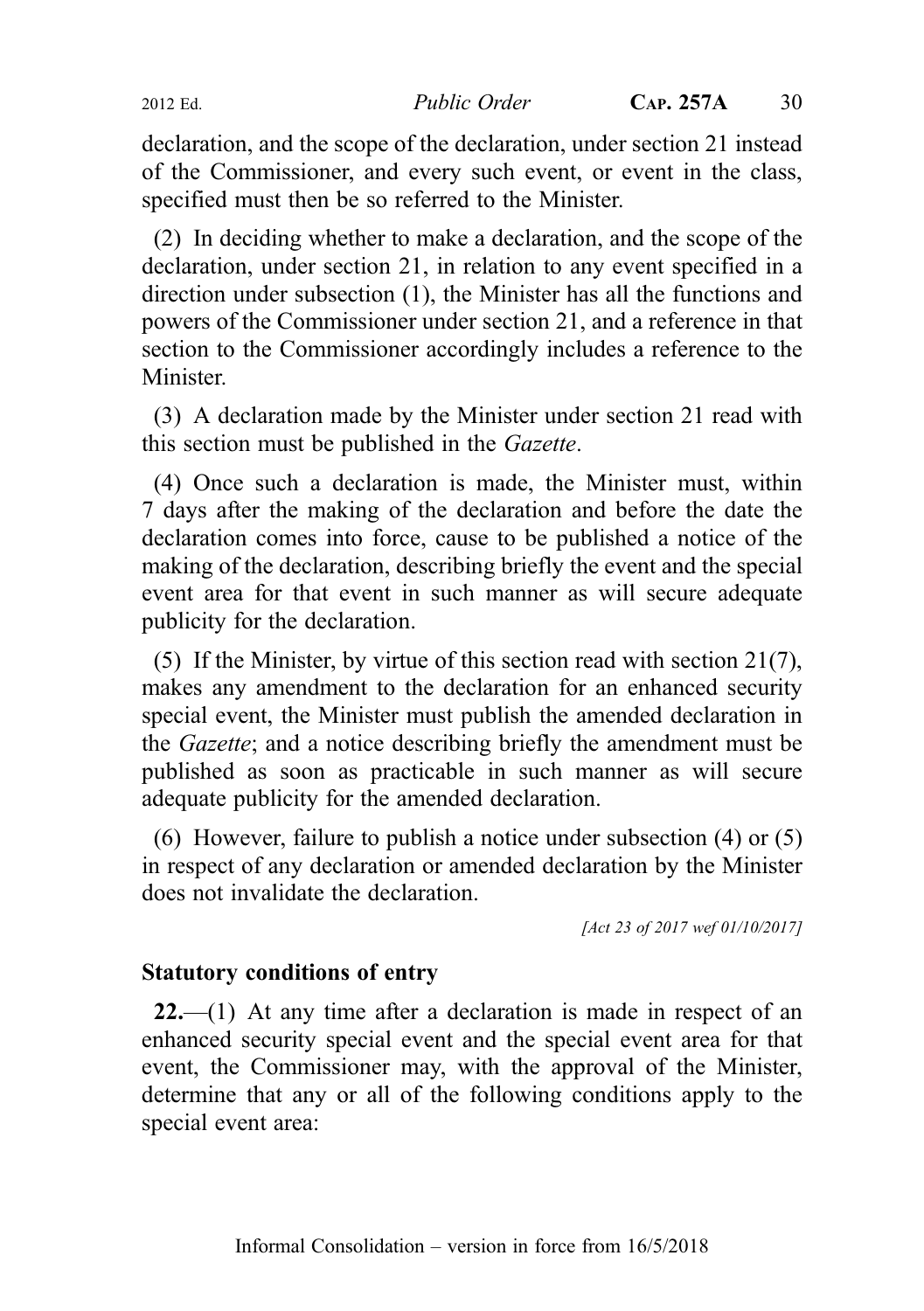## 31 CAP. 257A Public Order 2012 Ed.

- (b) that a person seeking to enter or in the special event area must, if asked by a police officer, permit a search to be made of the person;
- (c) that a person must not take into or possess in the special event area a prohibited item;
- (d) that a person seeking to enter or in the special event area must comply with any lawful order of a police officer or an approved person regarding the entrant's entry into and remaining in that area.

[Act 23 of 2017 wef 01/10/2017]

(2) Once any such determination is made in respect of an enhanced security special event and its special event area, the Commissioner shall, by notification published in the *Gazette*, specify —

- (a) the places, if any, at which a police officer or an approved person may exercise specified powers under sections 24 to 29;
- (b) if the determination includes the statutory condition of entry that a person shall not take into or possess in the special event area a prohibited item, the thing or animal a person is prohibited from bringing into the special event area; and
- (c) any other conditions that apply to entry to the special event area or any part of it.

[Act 23 of 2017 wef 01/10/2017]

(3) Any notification under subsection (2) in respect of an enhanced security special event and its special event area shall be made and published at least 7 days before the proposed date of the enhanced security special event or, in the case where the enhanced security special event is to take place during a proposed period, the beginning of that proposed period.

[Act 23 of 2017 wef 01/10/2017]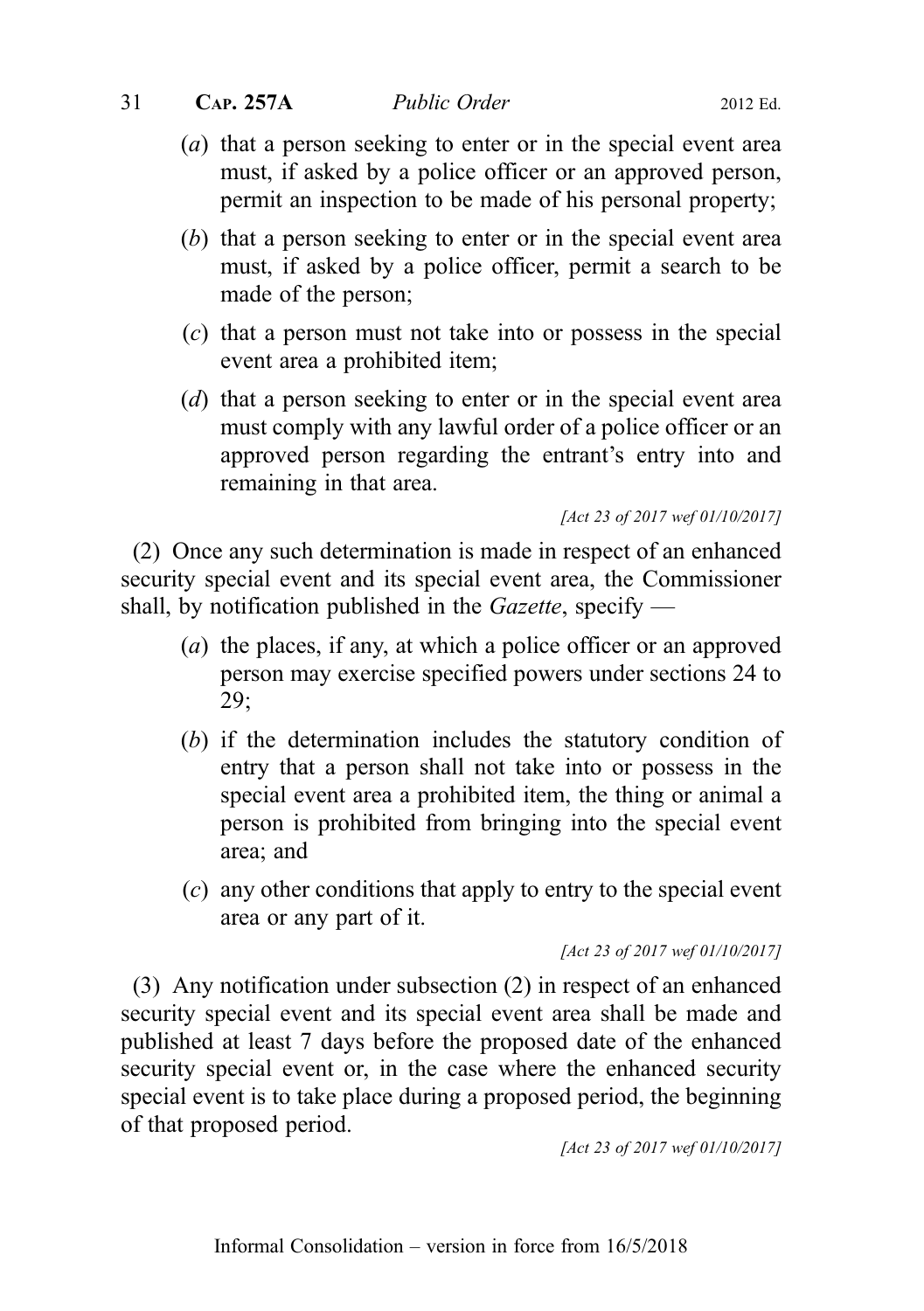2012 Ed. Public Order CAP. 257A 32

(4) Once such a notification under subsection (2) is published, the Commissioner shall, within 7 days thereafter and before the proposed date of the enhanced security special event or, in the case where the enhanced security special event is to take place during a proposed period, the beginning of that proposed period, cause to be published a copy of the notification in such manner as will secure adequate publicity for it.

[Act 23 of 2017 wef 01/10/2017]

(5) The Commissioner may at any time amend the notification under subsection (2) relating to an enhanced security special event and special event area; and notice of the amendment describing briefly the changes therein shall be published as soon as practicable in such manner as will secure adequate publicity for the amended declaration. [Act 23 of 2017 wef 01/10/2017]

## Tickets sellers to inform of statutory conditions of entry

23.—(1) If any person who sells tickets to an event has reasonable grounds for believing that the event may be declared a special event by the Minister, the person shall take reasonable steps to tell a person, before the person buys tickets to the event, that statutory conditions of entry may apply to the event.

[Act 23 of 2017 wef 01/10/2017]

(2) If an event has been declared a special event by the Minister, the person who sells tickets to the event must take reasonable steps to tell a person, before the person buys tickets to the event, the statutory conditions of entry that apply to the event.

[Act 23 of 2017 wef 01/10/2017]

## Inspection of personal property, etc., as condition of entry

 $24$ .—(1) This section shall apply only if the notification under section 22(2) relating to the enhanced security special event to be held at a special event area states that it is a condition of entry to the special event area that an entrant to the area must, if asked by a police officer or an approved person, permit an inspection to be made of the entrant's personal property.

[Act 23 of 2017 wef 01/10/2017]

(2) Subject to subsection (3), a police officer or an approved person may ask the entrant to do one or more of the following: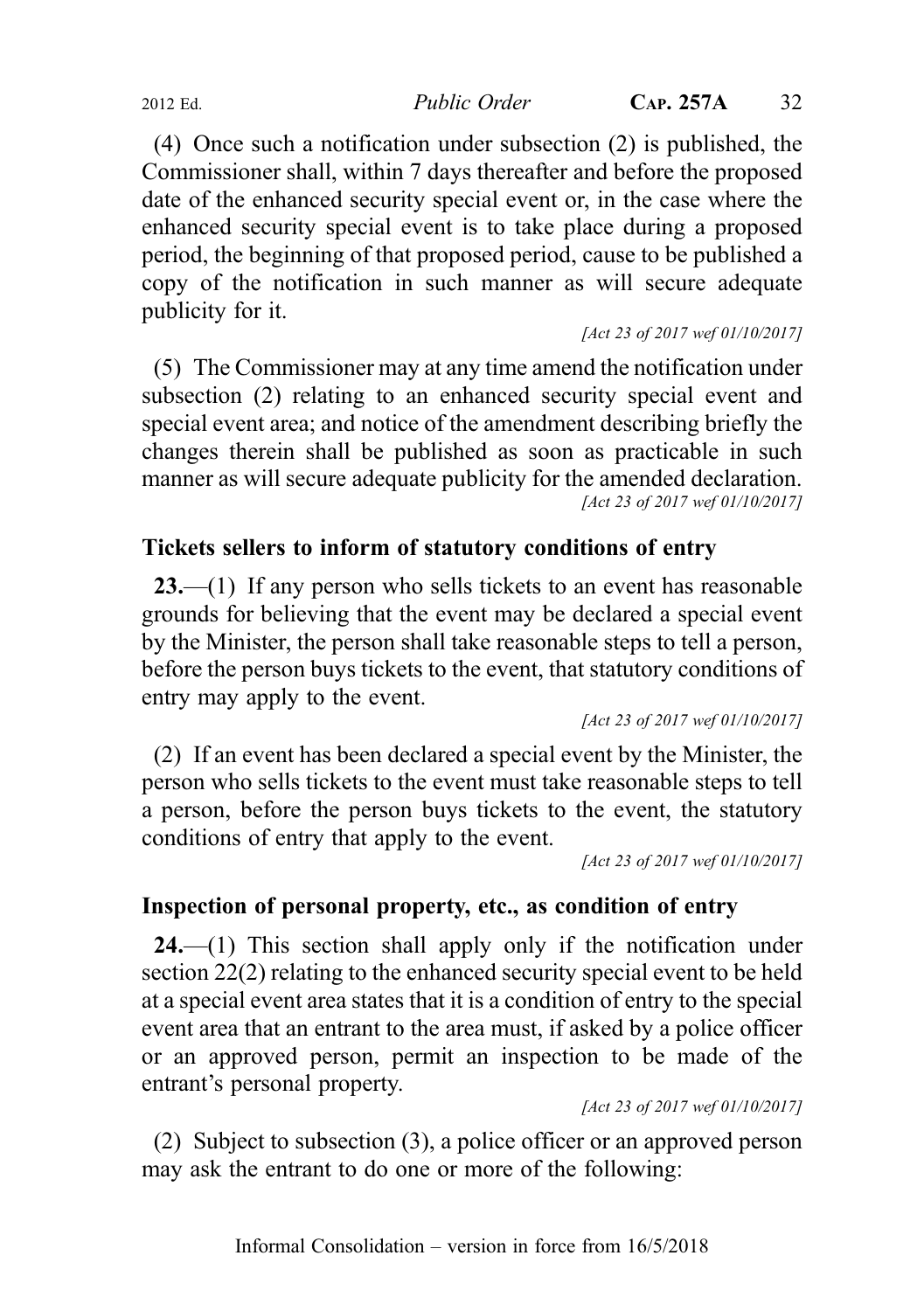- (a) allow the police officer or approved person to inspect the entrant's personal property;
- (b) remove one or more garments worn by the entrant as specified by the police officer or approved person and allow the police officer or approved person to inspect the garments;
- (c) remove all articles from the entrant's clothing and allow the police officer or approved person to inspect them;
- (d) open an article for inspection and allow the police officer or approved person to inspect it;
- (e) open a vehicle or a part of it for inspection and allow the police officer or approved person to inspect it;
- (f) remove an article from the vehicle as specified by the police officer or approved person and allow the police officer or approved person, as the case may be, to inspect it.

(3) A police officer or an approved person may make a request under subsection (2) if the police officer or approved person reasonably considers it necessary to make a request under subsection (2) in relation to an entrant or the entrant's personal property, whether or not the entrant or his personal property have been subjected to screening.

(4) Any person who fails to comply with the request of a police officer or an approved person under subsection (2) shall be guilty of an offence and shall be liable on conviction to a fine not exceeding \$10,000 or to imprisonment for a term not exceeding 6 months or to both.

(5) In this section, inspecting an article includes handling the article, opening it and examining its contents.

## Search of person

25.—(1) This section shall apply only if the notification under section 22(2) relating to the enhanced security special event to be held at a special event area states that it is a condition of entry to the special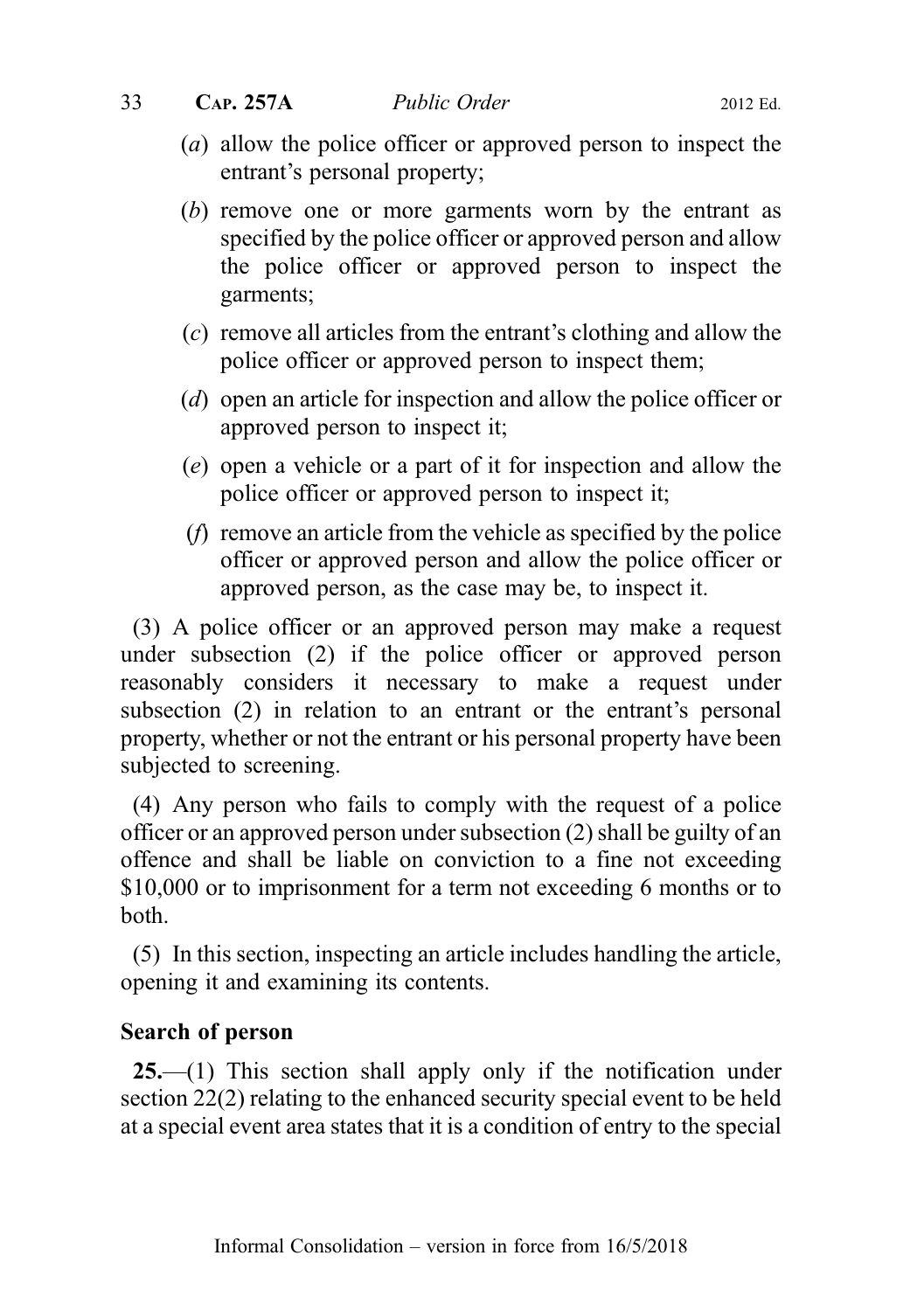2012 Ed. Public Order CAP. 257A 34

event area that an entrant to the area must, if asked by a police officer, permit a search to be made of the person.

[Act 23 of 2017 wef 01/10/2017]

(2) A police officer may ask a person to permit a search of the person where  $-$ 

- (a) the person is entering or about to enter a special event area; or
- (b) the person is in a special event area.

(3) Any person who fails to comply with the request of a police officer under subsection (2) shall be guilty of an offence and shall be liable on conviction to a fine not exceeding \$10,000 or to imprisonment for a term not exceeding 6 months or to both.

## Prohibited items

 $26$ —(1) This section shall apply only if the notification under section 22(2) relating to the enhanced security special event to be held at a special event area states that it is a condition of entry to the special event area that an entrant must not take into or possess in the special event area a prohibited item.

[Act 23 of 2017 wef 01/10/2017]

(2) A person shall not take a prohibited item into a special event area, unless the person has the express permission of a police officer to do so.

[Act 16 of 2015 wef 01/06/2015]

 $(2A)$  A person must not —

- (a) without lawful excuse, possess a prohibited item in a special event area; or
- (b) use a prohibited item in a way that causes
	- (i) the prohibited item or any part of it;
	- (ii) something contained in or on the prohibited item; or
	- (iii) something produced by the prohibited item,

to enter the special event area.

[Act 16 of 2015 wef 01/06/2015]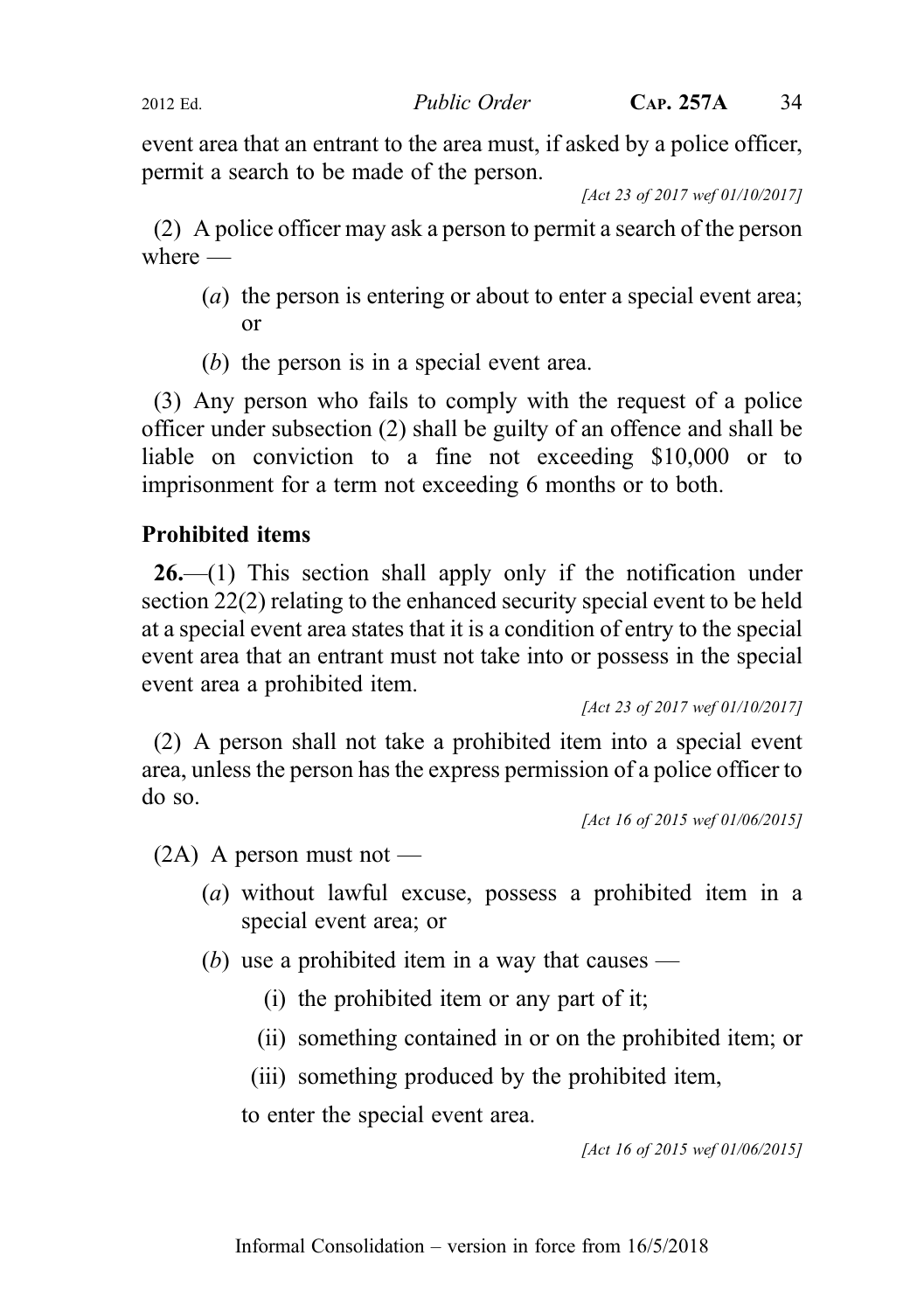(2B) In proceedings for an offence under subsection (3) for failing to comply with subsection  $(2A)$  —

- (a) it is not necessary for the prosecution to prove that an accused knew or had reason to believe that an area is a special event area; but
- (b) it is a defence to a charge for failing to comply with subsection  $(2A)(b)$  for the accused to prove, on a balance of probabilities, that —
	- (i) the accused did not intentionally cause the prohibited item or part of it, or something contained in or on, or produced by, the prohibited item, to enter the special event area, and the entry was not due to any want of reasonable care on the part of the accused; or
	- (ii) the accused had in force a prohibited item permit from the Commissioner and had, in accordance with that permit, used a prohibited item in a way that caused it, something contained in it or on it or something produced by it, to enter the special event area.

[Act 16 of 2015 wef 01/06/2015]

(3) Any person who fails to comply with subsection (2) or (2A) shall be guilty of an offence and shall be liable on conviction to a fine not exceeding \$20,000 or to imprisonment for a term not exceeding 12 months or to both.

[Act 16 of 2015 wef 01/06/2015]

(4) It shall not be an offence under this section if the person disposes of the prohibited item before entering the special event area.

## Security screening at special event area of enhanced security special event

 $27.$ —(1) This section shall apply if the security system for a special event area of an enhanced security special event involves the use of screening devices, such as (but not limited to) the following:

- (a) a walk-through detector;
- (b) an X-ray machine;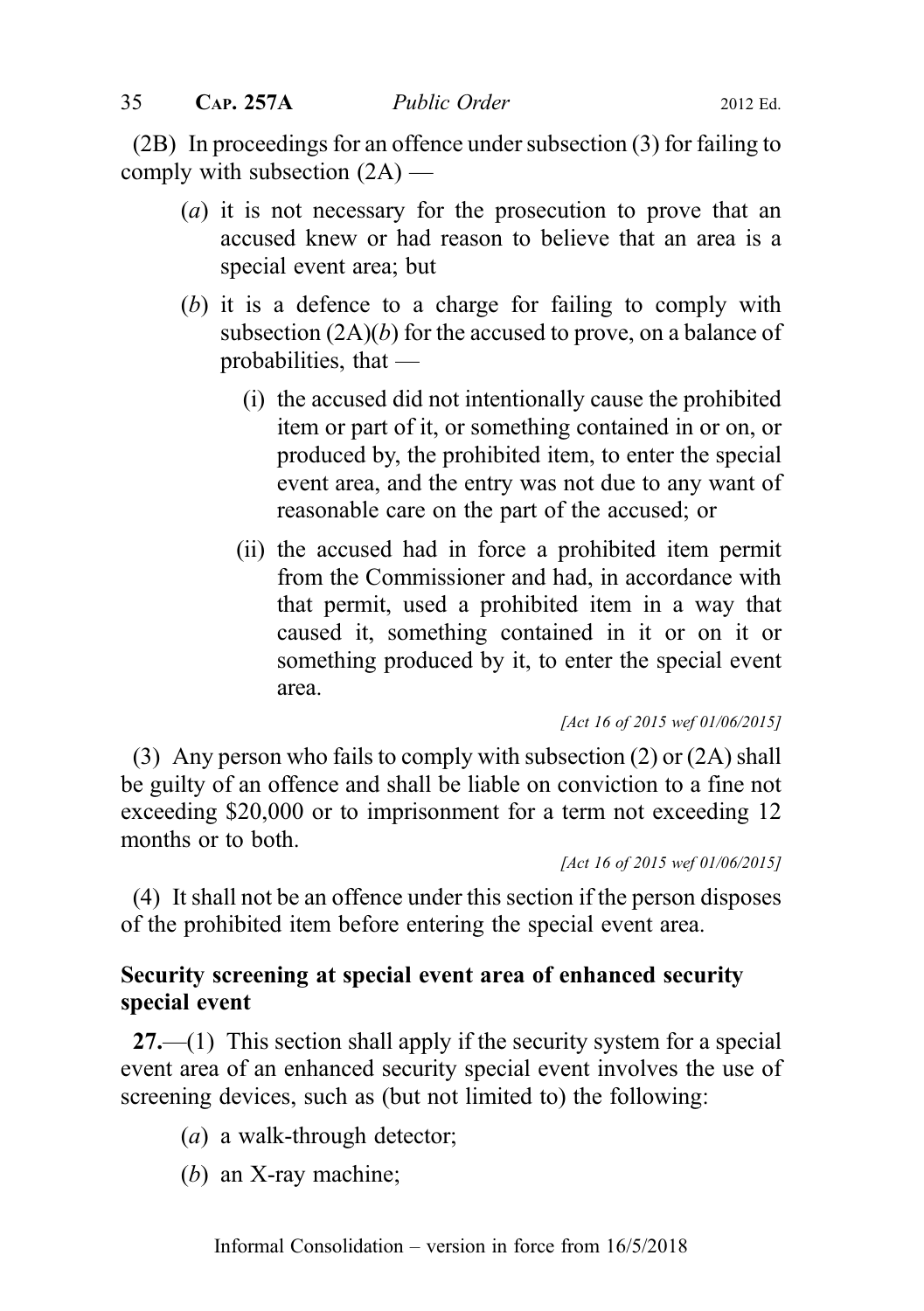(c) a hand-held scanner.

[Act 23 of 2017 wef 01/10/2017]

(2) A police officer or an approved person may ask an entrant to a special event area to undergo any form of security screening, including doing one or more of the following:

- (a) to walk through a walk-through detector;
- (b) to pass the entrant's personal property through an X-ray machine;
- (c) to allow the police officer or approved person to pass a hand-held scanner in close proximity to the entrant;
- (d) to allow the police officer or approved person to pass a hand-held scanner in close proximity to the entrant's personal property.

(3) Any person who fails to comply with the request of a police officer or an approved person under subsection (2) shall be guilty of an offence and shall be liable on conviction to a fine not exceeding \$10,000 or to imprisonment for a term not exceeding 6 months or to both.

[Act 23 of 2017 wef 01/10/2017]

## Power to require reasons for entry to special event area of enhanced security special event

**28.**—(1) A police officer or an approved person may ask an entrant to a special event area of an enhanced security special event to state the person's name and residence and his reason for being in, or about to enter, the area.

```
[Act 23 of 2017 wef 01/10/2017]
```
(2) If the person fails to comply with the request of a police officer or an approved person under subsection (1), the person shall be guilty of an offence and shall be liable on conviction to a fine not exceeding \$5,000.

(3) In this section, "residence", in relation to a person, means the address of the place where the person usually lives in Singapore.

[Act 23 of 2017 wef 01/10/2017]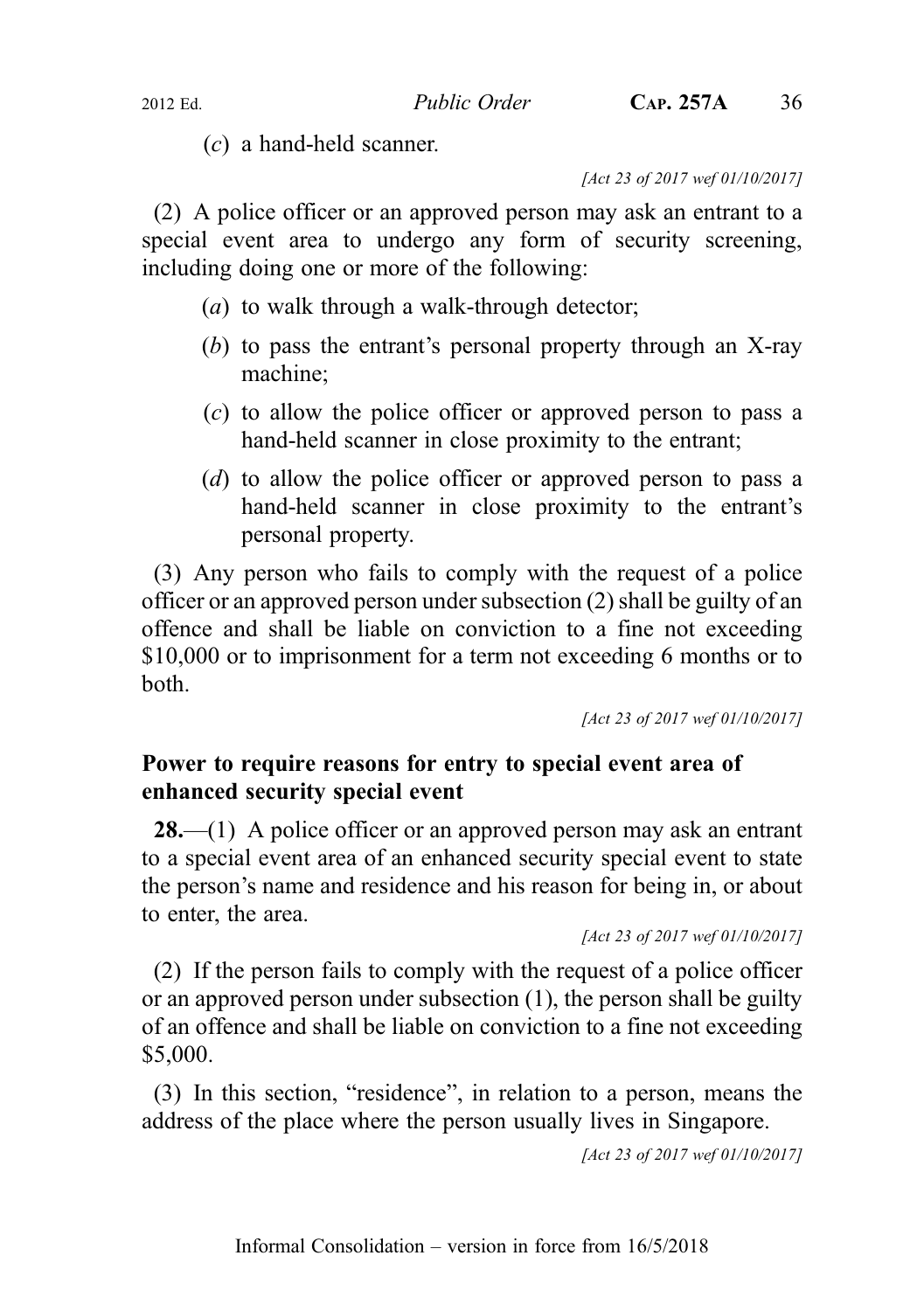## Refusal of entry and removal from special event area of enhanced security special event

- **29.**—(1) This section shall apply if
	- (a) the entrant fails to comply with a request of a police officer or an approved person made under this Part;
	- (b) the entrant fails to satisfy a police officer or an approved person that the entrant has a good and lawful reason to be at the special event area of an enhanced security special event or a particular part of it; or

[Act 23 of 2017 wef 01/10/2017]

- (c) a police officer or an approved person reasonably suspects that the entrant is about to commit, has committed or is committing an offence under section 26(3), 31 or 32.
- (2) Unless the entrant is arrested
	- (a) if the entrant has entered the special event area a police officer or an approved person may direct the entrant to leave and not re-enter the special event area; and
	- (b) if the entrant is about to enter the special event area  $\frac{a}{a}$ police officer or an approved person may by direction refuse him entry to the special event area.

(3) If a person contravenes any direction given by a police officer or an approved person under subsection  $(2)(a)$  or  $(b)$  to leave a special event area, or attempts to enter or re-enter the special event area contrary to such a direction, a police officer may use such force as is reasonable and necessary to arrest and detain the person for the purpose of removing the person from or preventing his entry or reentry to the special event area, or to remove the person from the area, as the case may be.

[Act 23 of 2017 wef 01/10/2017]

#### Directions to event organiser

30.—(1) The Commissioner may, if he reasonably believes that it is necessary for preserving public order and the safety of individuals involved in the special event and other individuals and for the avoidance of disruptions to the special event, at any time during the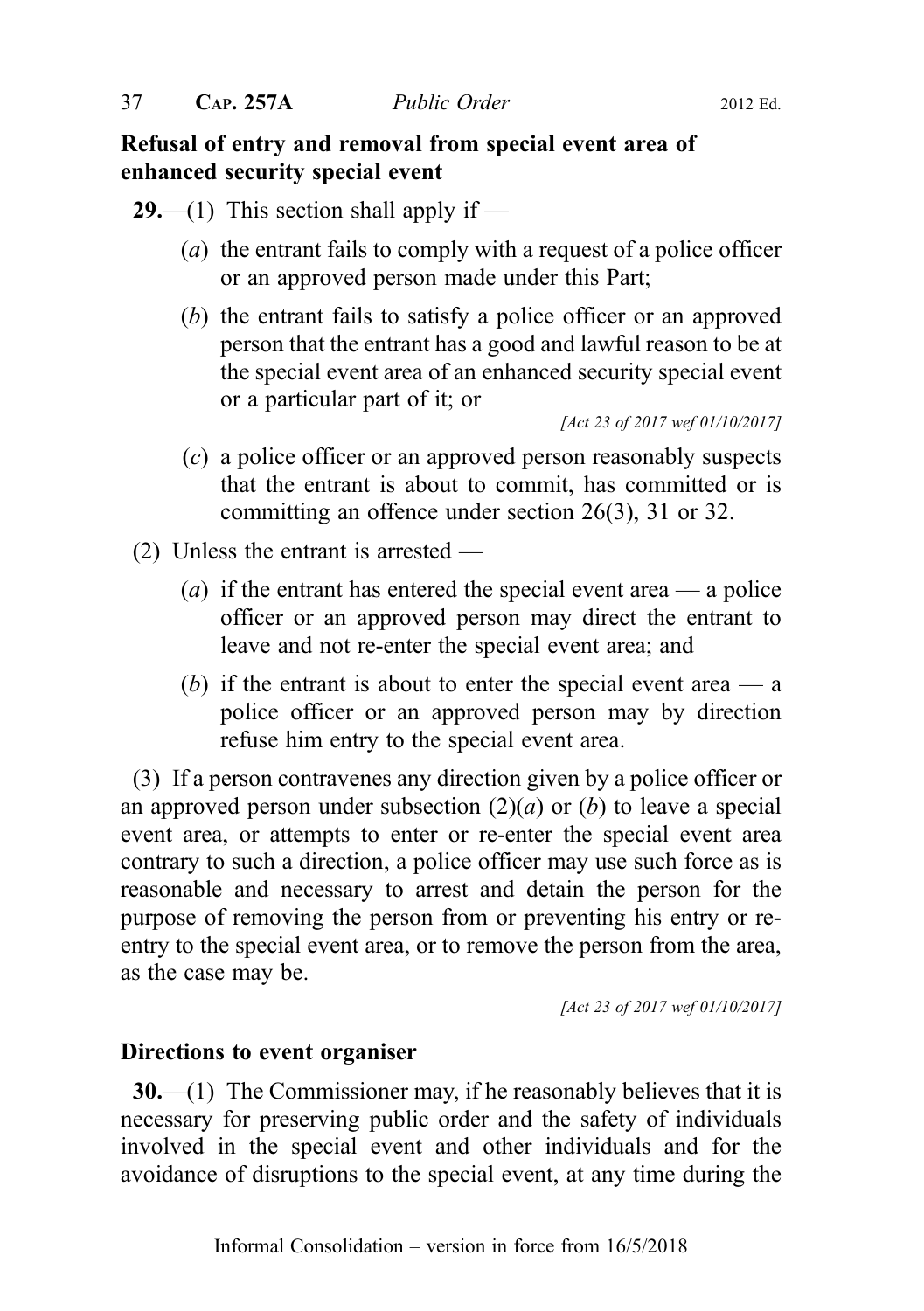2012 Ed. Public Order CAP. 257A 38

period the declaration relating to that special event is in force, give written directions to the event organiser of the special event requiring the event organiser concerned (according to the circumstances of the case) to do, or not to do, such things as are specified in the direction or are of a description as specified therein as are necessary for preserving public order and the safety of individuals involved in the special event and other individuals and for the avoidance of disruptions to the special event.

(2) Without prejudice to the generality of subsection (1), a written direction under that subsection may require the event organiser concerned —

- (a) to alter, demolish or remove any gate, door, fence, platform, staging, hoarding or other structure which is wholly within the special event area;
- (b) to keep unblocked any stairs, steps, aisle, gangway, overpass, underpass, bridge, passage, entry, exit or other thoroughfare wholly or partly within the special event area;
- (c) to arrange for the removal of a vehicle from, or the movement of a vehicle within, the special event area;
- (d) to give access or priority of access to the public to specified kinds of facilities, amenities or services provided by the event organiser;

[Act 23 of 2017 wef 01/10/2017]

(e) to cease, either wholly or to the extent specified in the direction, any activity on the special event area or part thereof;

(f) to implement security measures during the holding of the special event, such as the deployment of security personnel and the security screening of persons and vehicles;

```
[Act 23 of 2017 wef 01/10/2017]
```
(g) to change the venue of the special event, or to cancel or postpone the special event; or

[Act 23 of 2017 wef 01/10/2017]

(h) to inform any person attending or intending to attend the special event of any matter mentioned in paragraph (g), or

<sup>[</sup>Act 23 of 2017 wef 01/10/2017]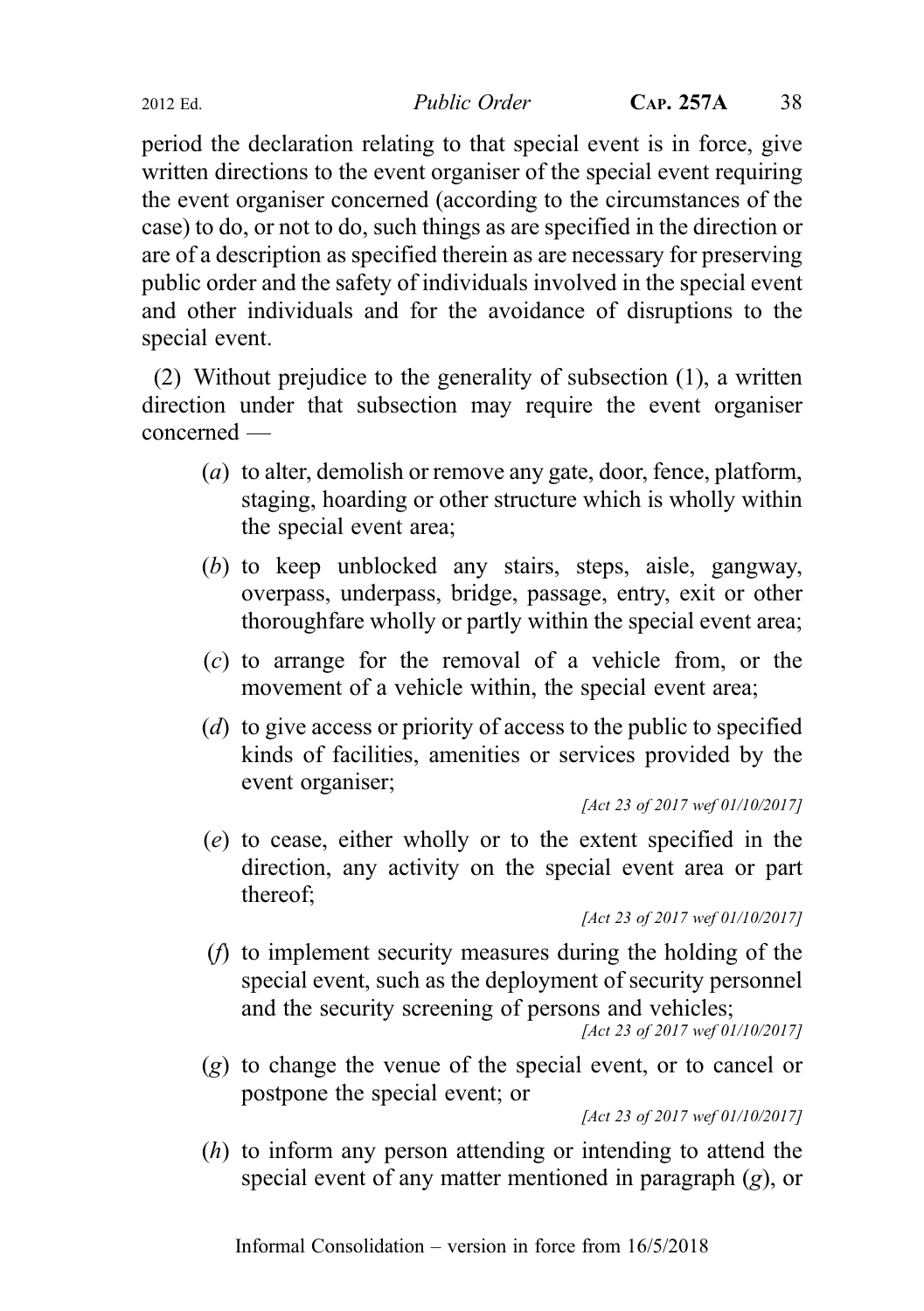## $39$  CAP. 257A *Public Order* 2012 Ed.

that requires the person to observe certain conduct at the special event, or such other matter in relation to the event, in such form and manner as the Commissioner may determine.

[Act 23 of 2017 wef 01/10/2017]

(3) The manner in which that access, or priority of access, is to be given shall be set out in the direction under subsection (1).

(4) The terms and conditions on which that access, or priority of access, is to be given shall be set out in the direction under subsection (1).

(5) An event organiser who, without reasonable excuse, fails to comply with any written direction given under subsection (1) or as modified under subsection (7A) shall be guilty of an offence and shall be liable on conviction to a fine not exceeding \$20,000 or to imprisonment for a term not exceeding 12 months or to both and, in the case of a continuing offence, to a further fine not exceeding \$1,000 for every day or part thereof during which the offence continues after conviction.

[Act 23 of 2017 wef 01/10/2017]

(6) Notwithstanding subsection (5), no event organiser shall, by virtue of this section, be guilty of an offence of failing to comply with a written direction containing requirements mentioned in subsection (2)(*a*) or (*b*) if the event organiser —

- $(a)$  is not the owner of the gate, door, fence, platform, staging, hoarding or other structure, or the stairs, steps, aisle, gangway, overpass, underpass, bridge, passage, entry, exit or other thoroughfare, mentioned in the direction at the relevant time relating to the offence concerned; and
- (b) within 7 days after service on him of a notice alleging that he has been guilty of the offence, furnishes by declaration to the Commissioner, the name and address of the person who is the owner of the gate, door, fence, platform, staging, hoarding or other structure, or the stairs, steps, aisle, gangway, overpass, underpass, bridge, passage, entry, exit or other thoroughfare, as the case may be.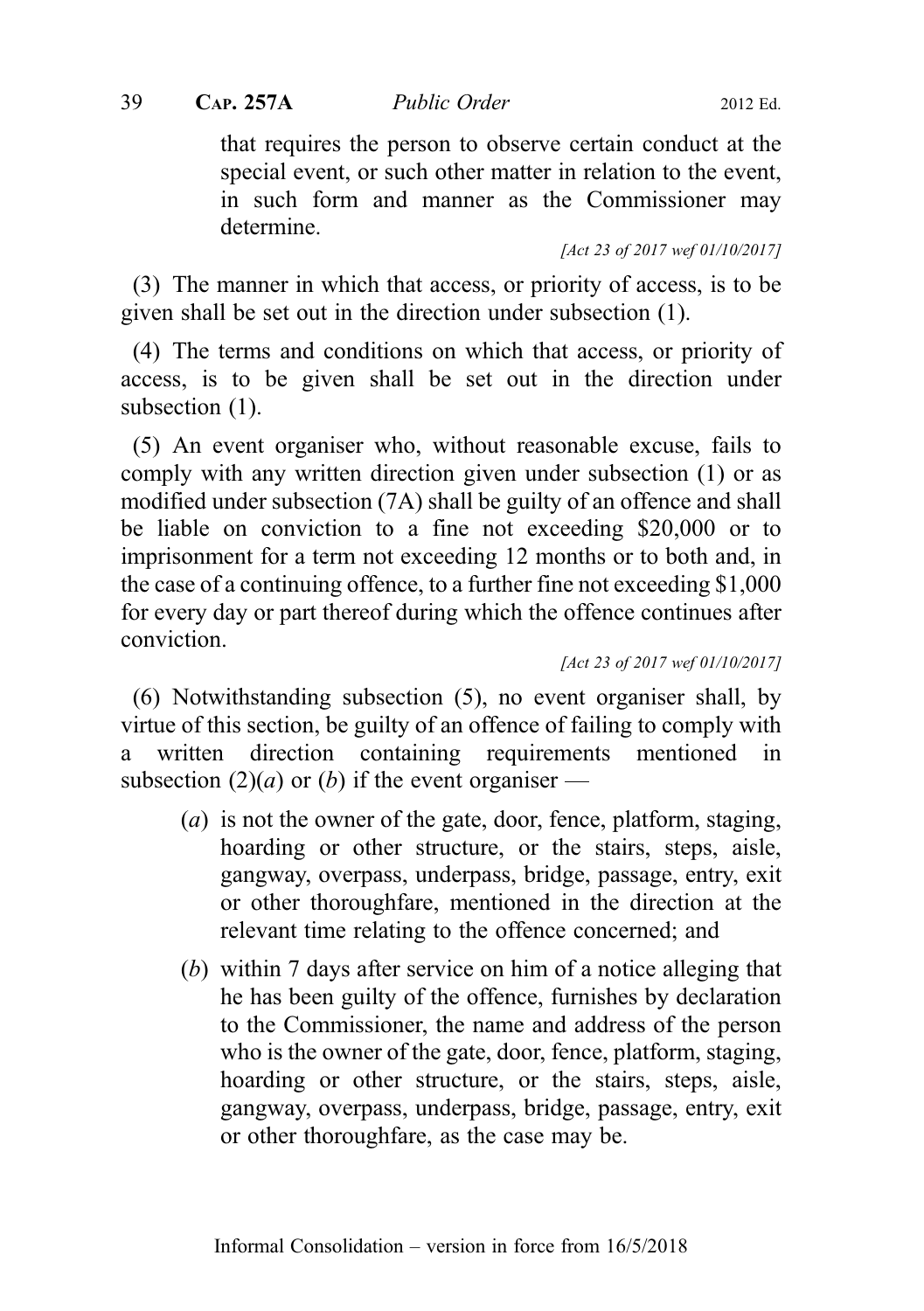2012 Ed. Public Order CAP. 257A 40

(7) Upon receipt of a declaration under subsection (6), the Commissioner may, during the period a declaration relating to that special event is in force, give another written direction in writing requiring the person named in the declaration under subsection (6) as the owner of —

- (a) the gate, door, fence, platform, staging, hoarding or other structure; or
- (b) the stairs, steps, aisle, gangway, overpass, underpass, bridge, passage, entry, exit or other thoroughfare,

specified in the written direction to the event organiser (referred to as the original direction) requiring that owner to do, or not to do, such things as are specified in the original direction or are of a description as specified therein as necessary for preserving public order and the safety of individuals involved in the special event and other individuals and for the avoidance of disruptions to the special event. [Act 23 of 2017 wef 01/10/2017]

(7A) The Commissioner may, without affording an opportunity to be heard, modify any written direction given under subsection (1) or (7) for any purpose mentioned in that subsection.

[Act 23 of 2017 wef 01/10/2017]

(7B) The Commissioner must first obtain the approval of the Minister if, in relation to an enhanced security special event, the Commissioner gives, or modifies, a written direction containing the requirement mentioned in subsection  $(2)(g)$  or  $(7)$ .

[Act 23 of 2017 wef 01/10/2017]

(8) If, after the expiration of 7 days from the date of the written direction given under subsection (7) or as modified under subsection (7A), the owner to whom the written direction is given fails, without reasonable excuse, to comply with the written direction, he shall be guilty of an offence and shall be liable on conviction to a fine not exceeding \$20,000 or to imprisonment for a term not exceeding 12 months or to both and, in the case of a continuing offence, to a further fine not exceeding \$1,000 for every day or part thereof during which the offence continues after conviction.

[Act 23 of 2017 wef 01/10/2017]

(8A) Where an event organiser or an owner fails to comply with any requirement in a written direction given under subsection (1) or (7),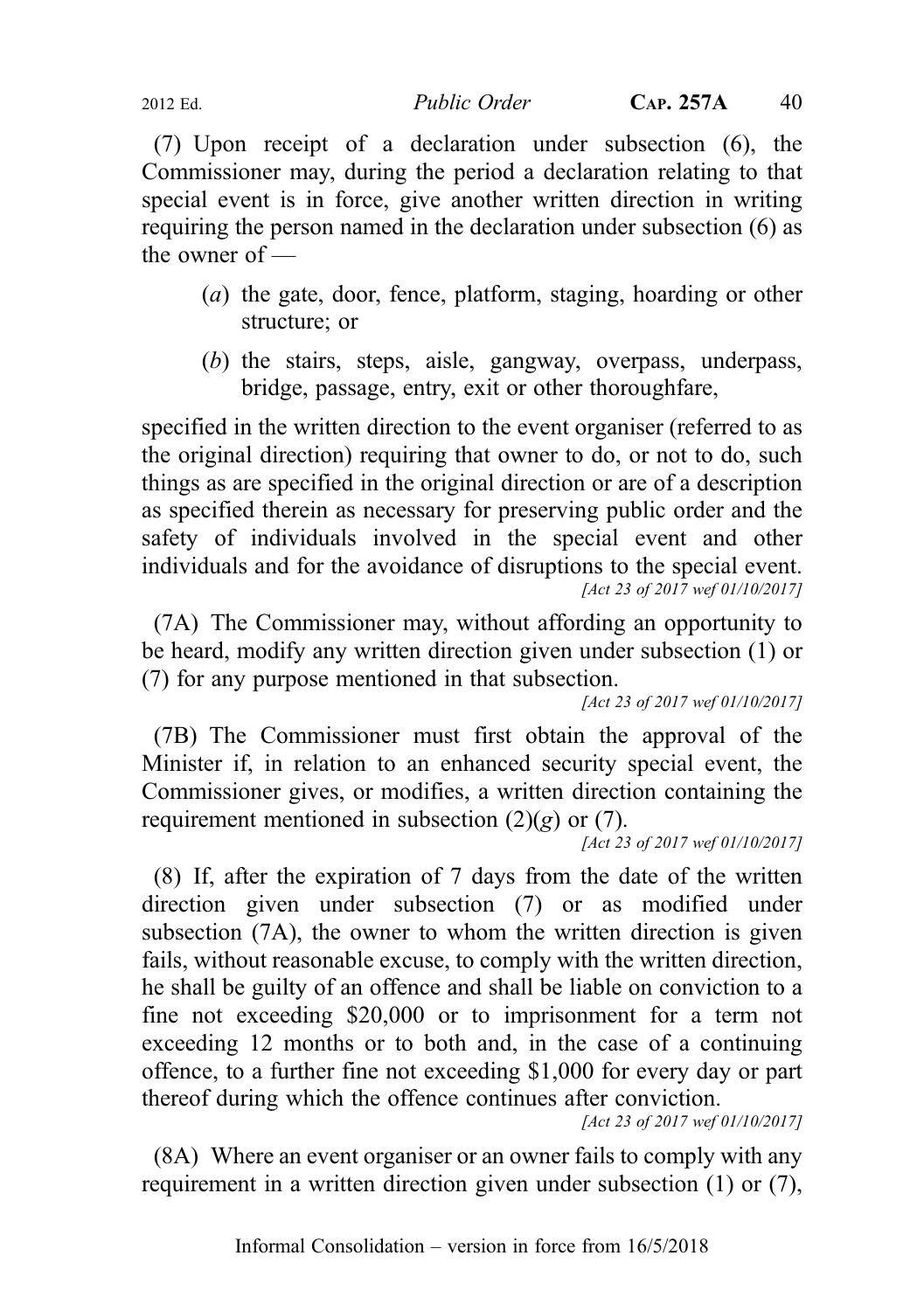respectively (or as modified under subsection (7A)), the Commissioner may, if satisfied that the failure is likely to pose a risk to the safety of individuals involved in the special event and other individuals, take such measures and do such work as may be necessary to give effect to the written direction.

[Act 23 of 2017 wef 01/10/2017]

(8B) The Commissioner may recover all costs and expenses reasonably incurred under subsection (8A) from the event organiser, or the owner, in default, as a civil debt due to the Government.

(9) In subsections (6), (7), (8), (8A) and (8B), "owner", in relation to any gate, door, fence, platform, staging, hoarding or other structure, or stairs, steps, aisle, gangway, overpass, underpass, bridge, passage, entry, exit or other thoroughfare, in any premises means —

- (a) except as otherwise provided in paragraph (b) or  $(c)$  the person for the time being receiving the rent of the premises, whether on his own account or as agent or trustee or as receiver, or who would receive the same if the premises were let to a tenant and includes a mortgagee in possession;
- (b) where the gate, door, fence, platform, staging, hoarding or other structure, or the stairs, steps, aisle, gangway, overpass, underpass, bridge, passage, entry, exit or other thoroughfare, is part of any common property or limited common property within the meaning of the Building Maintenance and Strata Management Act (Cap. 30C) —
	- (i) the management corporation established under that Act having control of the common property if comprised in a strata title plan, or the person receiving any rent or charge for the maintenance of that common property;
	- (ii) the subsidiary management corporation established under that Act having control of the limited common property if comprised in a strata title plan, or the person receiving any rent or charge for the maintenance of that limited common property; or

<sup>[</sup>Act 23 of 2017 wef 01/10/2017]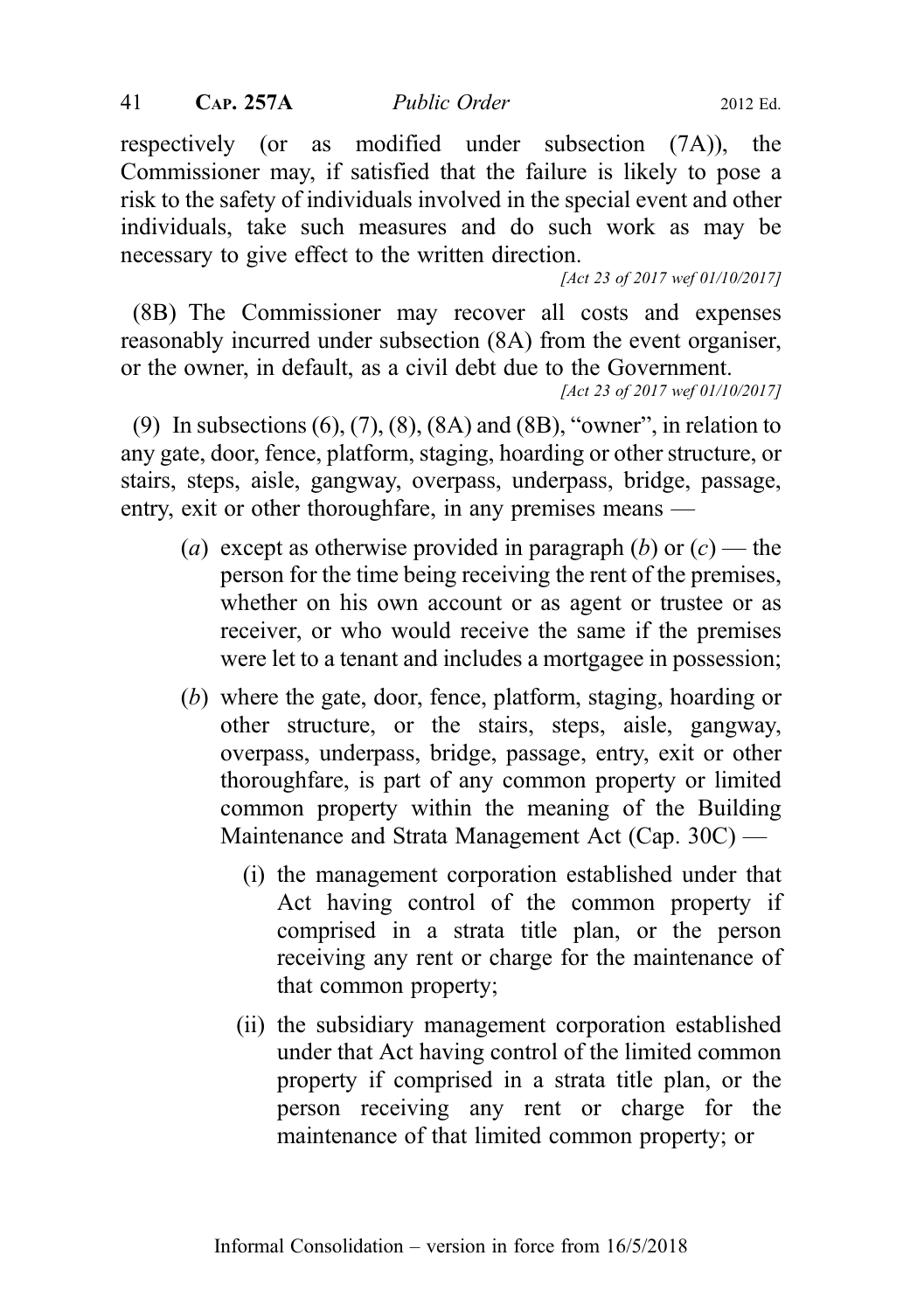- (iii) the person receiving any rent or charge for the maintenance and management of the common property not comprised in a strata title plan; and
- (c) where the gate, door, fence, platform, staging, hoarding or other structure, or the stairs, steps, aisle, gangway, overpass, underpass, bridge, passage, entry, exit or other thoroughfare, is part of the common property of any housing estate of the Housing and Development Board that Board or the Town Council established under the Town Councils Act (Cap. 329A) for that housing estate.

[Act 23 of 2017 wef 01/10/2017]

## Unauthorised entry to special event area of enhanced security special event, etc.

31.—(1) A person shall not enter or remain in a special event area of an enhanced security special event unless the person —

- (a) has the consent of the event organiser; and
- (b) is otherwise authorised to enter or remain at the area under this Act.

[Act 23 of 2017 wef 01/10/2017]

- $(2)$  A person who
	- (a) contravenes subsection (1); or
	- (b) contravenes any direction given by a police officer or an approved person under section 29(2) to leave a special event area of an enhanced security special event, or attempts to enter or re-enter the special event area contrary to such a direction,

[Act 23 of 2017 wef 01/10/2017]

shall be guilty of an offence and shall be liable on conviction to a fine not exceeding \$20,000 or to imprisonment for a term not exceeding 12 months or to both.

[Act 23 of 2017 wef 01/10/2017]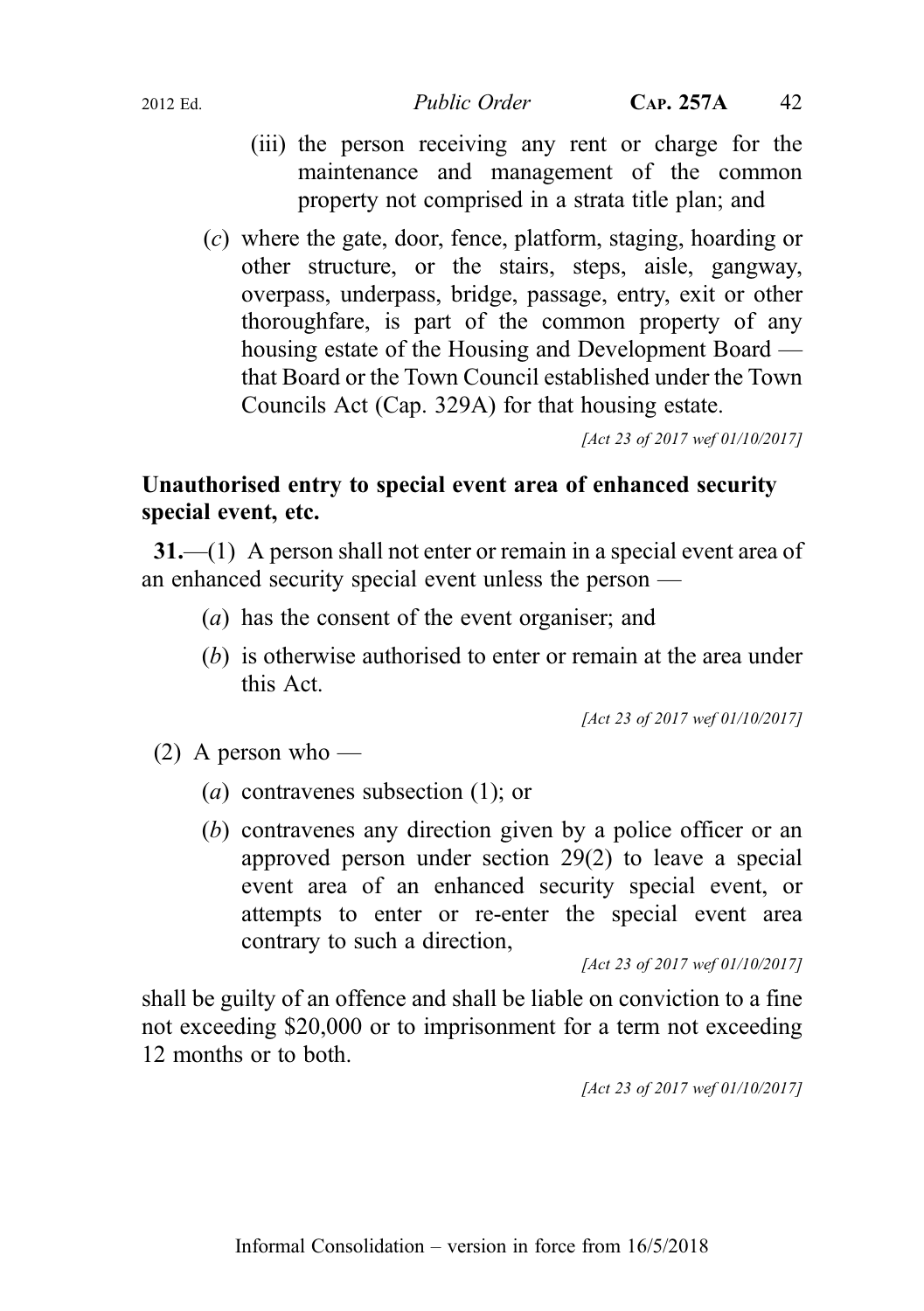## Interference with enhanced security special event, etc.

32.—(1) If a person in a special event area of an enhanced security special event —

- (a) engages in violent behaviour;
- (b) disrupts, interferes with, delays or obstructs the conduct of an enhanced security special event, or any activity associated with the enhanced security special event, by throwing anything or in any other way; or

[Act 23 of 2017 wef 01/10/2017]

(c) in any other way interferes with the reasonable enjoyment of an enhanced security special event, or an activity associated with the enhanced security special event, by someone else,

[Act 23 of 2017 wef 01/10/2017]

he shall be guilty of an offence and shall be liable on conviction to a fine not exceeding \$10,000 or to imprisonment for a term not exceeding 6 months or to both.

> [Act 16 of 2015 wef 01/06/2015] [Act 23 of 2017 wef 01/10/2017]

(2) If a person (whether in or outside a special event area of an enhanced security special event) operates an unmanned aircraft in a manner —

(a) that disrupts, interferes with, delays or obstructs the conduct of an enhanced security special event, or any activity associated with the enhanced security special event; or

(b) that interferes with the reasonable enjoyment of an enhanced security special event, or an activity associated with the enhanced security special event,

[Act 23 of 2017 wef 01/10/2017]

the person shall be guilty of an offence and shall be liable on conviction to a fine not exceeding \$20,000 or to imprisonment for a term not exceeding 12 months or to both.

[Act 16 of 2015 wef 01/06/2015] [Act 23 of 2017 wef 01/10/2017]

<sup>[</sup>Act 23 of 2017 wef 01/10/2017]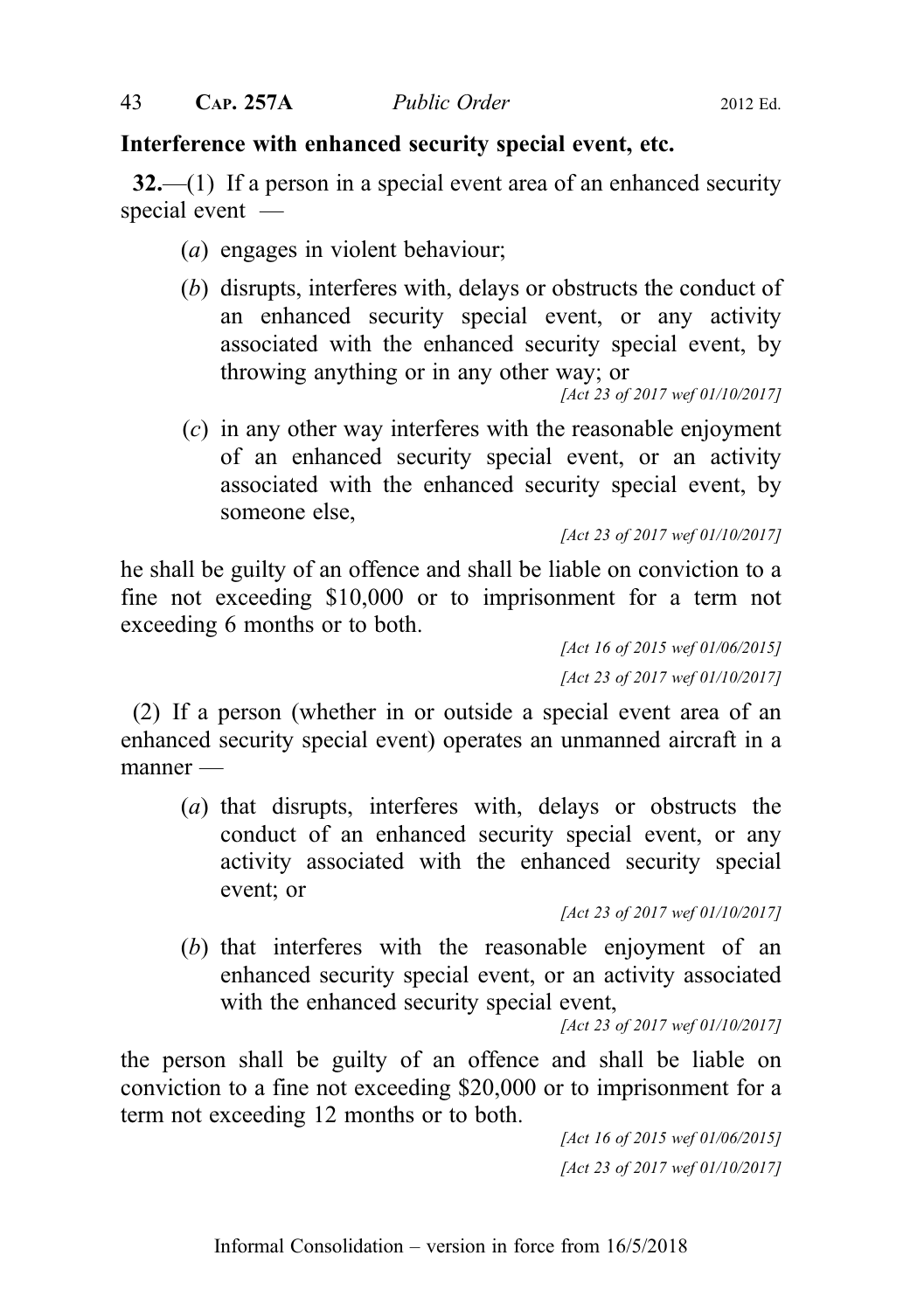(3) In proceedings for an offence under subsection  $(2)$  —

- (a) it is not necessary for the prosecution to prove that an accused intentionally caused the unmanned aircraft to fly in a manner as described in subsection  $(2)(a)$  or  $(b)$ ; but
- (b) it is a defence to the charge for the accused to prove, on a balance of probabilities, that the flight was not due to any want of reasonable care on the part of the accused.

```
[Act 16 of 2015 wef 01/06/2015]
[Act 23 of 2017 wef 01/10/2017]
```
## Interception, etc., of unmanned aircraft

32A.—(1) Where an authorised person has reason to believe that an unmanned aircraft is being operated in a manner —

- (a) that contravenes section 26(2) or (2A) or 32(2); or
- (b) that poses a serious and an imminent risk to the security or safety of persons lawfully attending an enhanced security special event,

[Act 23 of 2017 wef 01/10/2017]

the authorised person may, subject to subsection (3), exercise all or any of the powers in subsection (2) in relation to the unmanned aircraft for either purpose:

- (i) preventing further contravention of section 26(2) or (2A) or 32(2);
- (ii) preventing or stopping any actual or imminent occurrence that endangers or threatens to endanger the security or safety of persons lawfully attending an enhanced security special event.

[Act 23 of 2017 wef 01/10/2017]

(2) For the purposes of subsection (1), the powers that may be exercised by an authorised person in relation to an unmanned aircraft are without warrant —

(a) to direct any person whom the authorised person reasonably believes to be involved in the operation of the unmanned aircraft —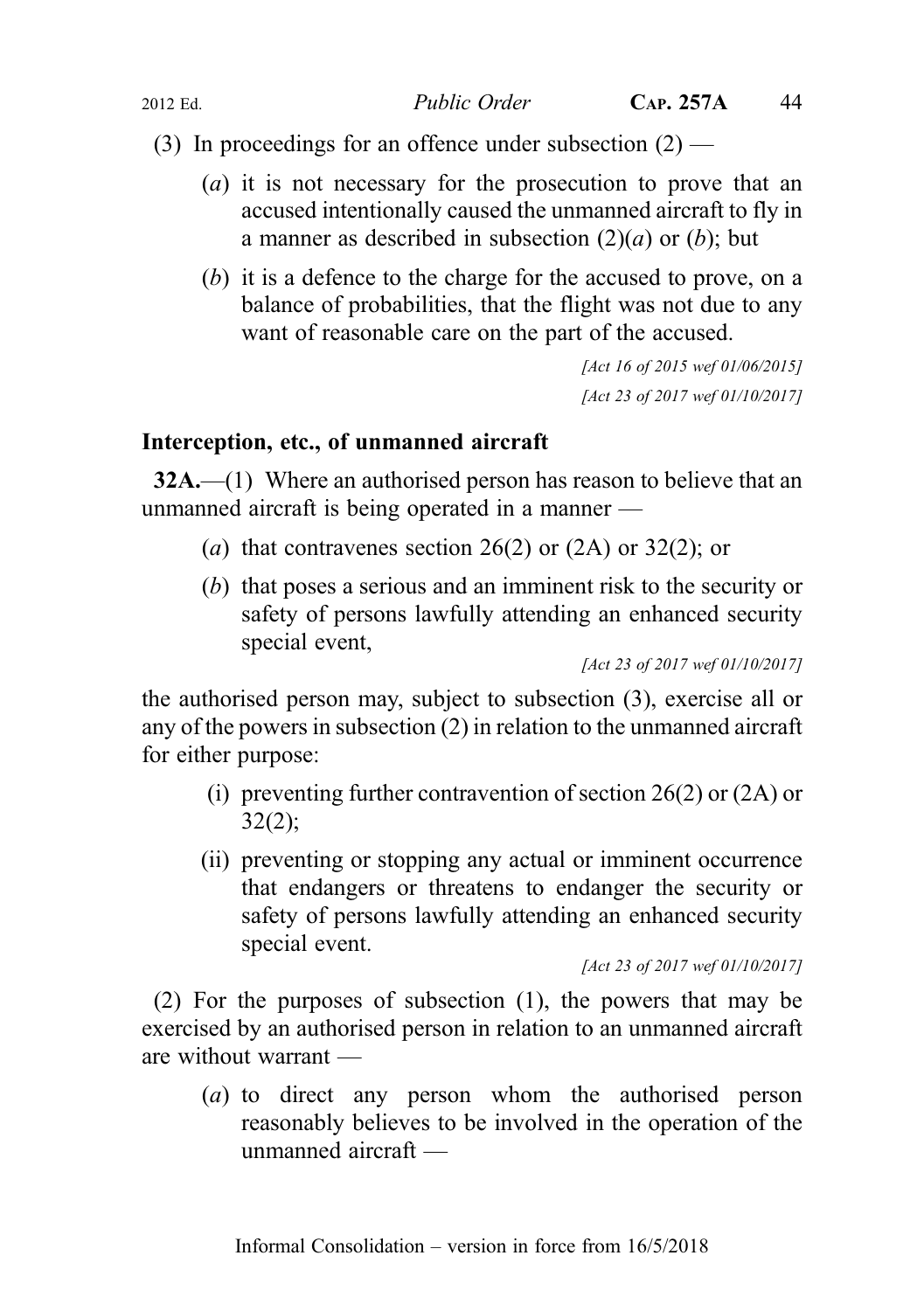- (i) to end the flight of the unmanned aircraft, or land it, safely in the fastest practicable way; or
- (ii) to fly the unmanned aircraft in the manner specified by the authorised person;
- (b) with such assistance and by such force as is necessary
	- (i) to assume control of an unmanned aircraft to fly the aircraft or to end the flight of the aircraft, or land it, safely in the fastest practicable way; or
	- (ii) to end the flight of the unmanned aircraft in the fastest and safest practicable way; or
- (c) to seize the unmanned aircraft and any component of the unmanned aircraft system for that aircraft, or other thing, that the authorised person believes on reasonable grounds —
	- (i) to be evidential material relevant to an offence under this Part; or
	- (ii) needs to be seized to prevent its concealment, loss or destruction, or its use in committing, continuing or repeating an offence under this Part.

(3) In authorising any person under subsection (1), the Commissioner may do all or any of the following:

- (a) limit the powers in subsection (2) that the authorised person may exercise;
- (b) limit when the authorised person may exercise his powers in subsection (2) or any of them;
- (c) limit where in Singapore the authorised person may exercise his powers in subsection (2) or any of them;
- (d) limit the circumstances in which the authorised person may exercise his powers in subsection (2) or any of them;
- (e) limit the offences in respect of which the authorised person may exercise his powers in subsection (2) or any of them.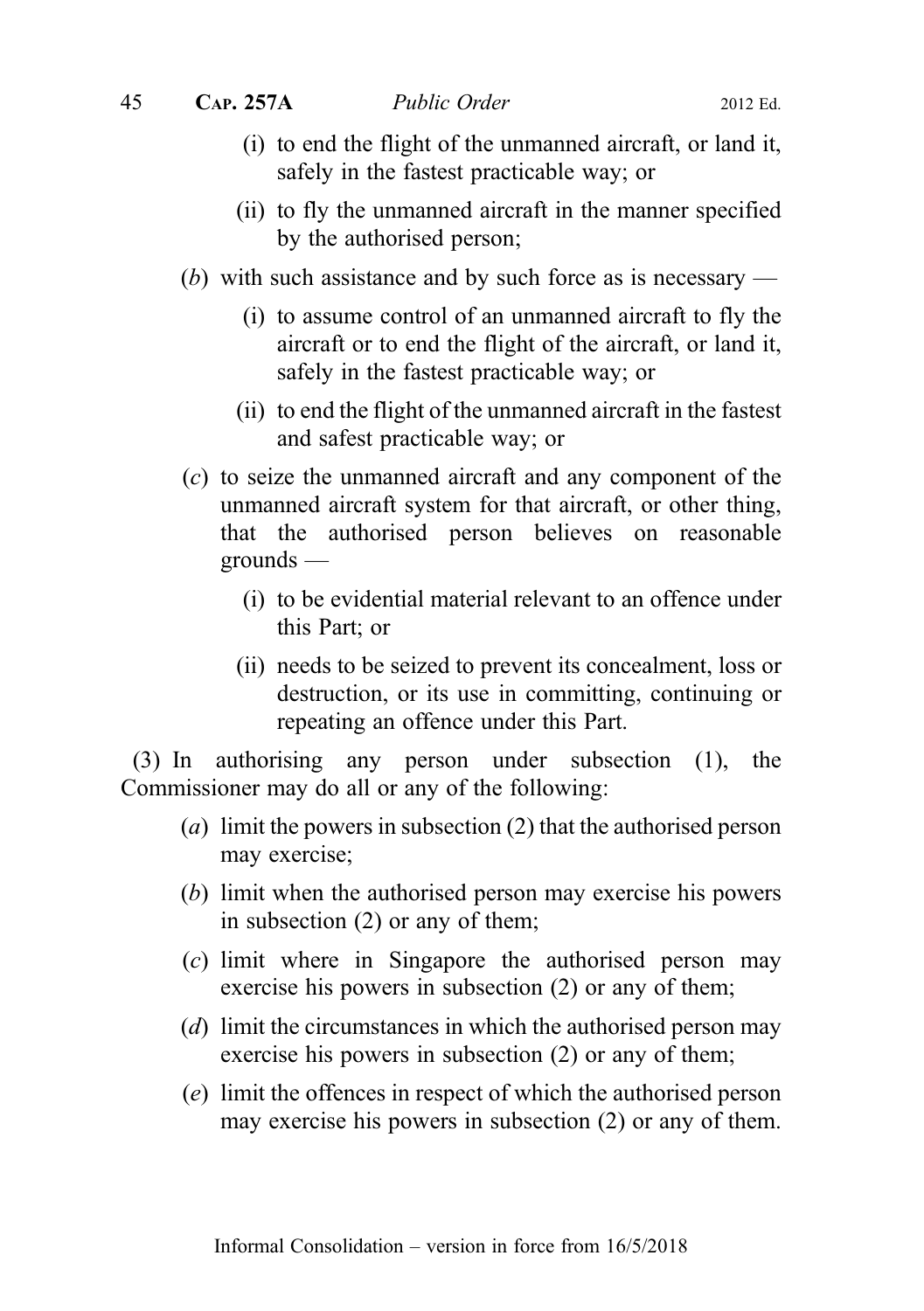2012 Ed. Public Order CAP. 257A 46

(4) Any person who, without reasonable excuse, contravenes any direction under subsection  $(2)(a)$  shall be guilty of an offence and shall be liable on conviction to a fine not exceeding \$20,000 or to imprisonment for a term not exceeding 12 months or to both.

(5) A Magistrate may, on an application by the Commissioner, make an order authorising the Commissioner to destroy or otherwise dispose of any thing seized under subsection  $(2)(c)$  by an authorised person, if the Magistrate is satisfied that —

- (a) apart from this section, an authorised person or the Commissioner is required to return the thing to a person; and
- (b) the authorised person or the Commissioner cannot, despite making reasonable efforts, locate the person or the person has refused to take possession of that thing.

(6) In this section, "evidential material" means any thing that is relevant to proving a contravention of any provision of this Act or any subsidiary legislation under this Act (whether or not an offence).

(7) In this section, an authorised person is a police officer, or an auxiliary police officer, of or above the rank of sergeant and authorised by the Commissioner to exercise powers under this section.

(8) To avoid doubt, nothing in this section derogates from the provisions of the Criminal Procedure Code (Cap. 68) or section 201B of the Singapore Armed Forces Act (Cap. 295).

[Act 16 of 2015 wef 01/06/2015]

## Saving of operation of Part II

33. Notwithstanding anything in Part II, no public assembly and no public procession of any class or description (whether or not exempted from section 5 under section 46, and whether or not excluded from any prohibition under section 12(2)) shall take place within any special event area of an enhanced security special event for such period as the declaration relating to the special event area is in force unless the Commissioner is notified under section 6 of the intention to hold the public assembly or public procession, and a permit is granted under section 7 in respect of that public assembly or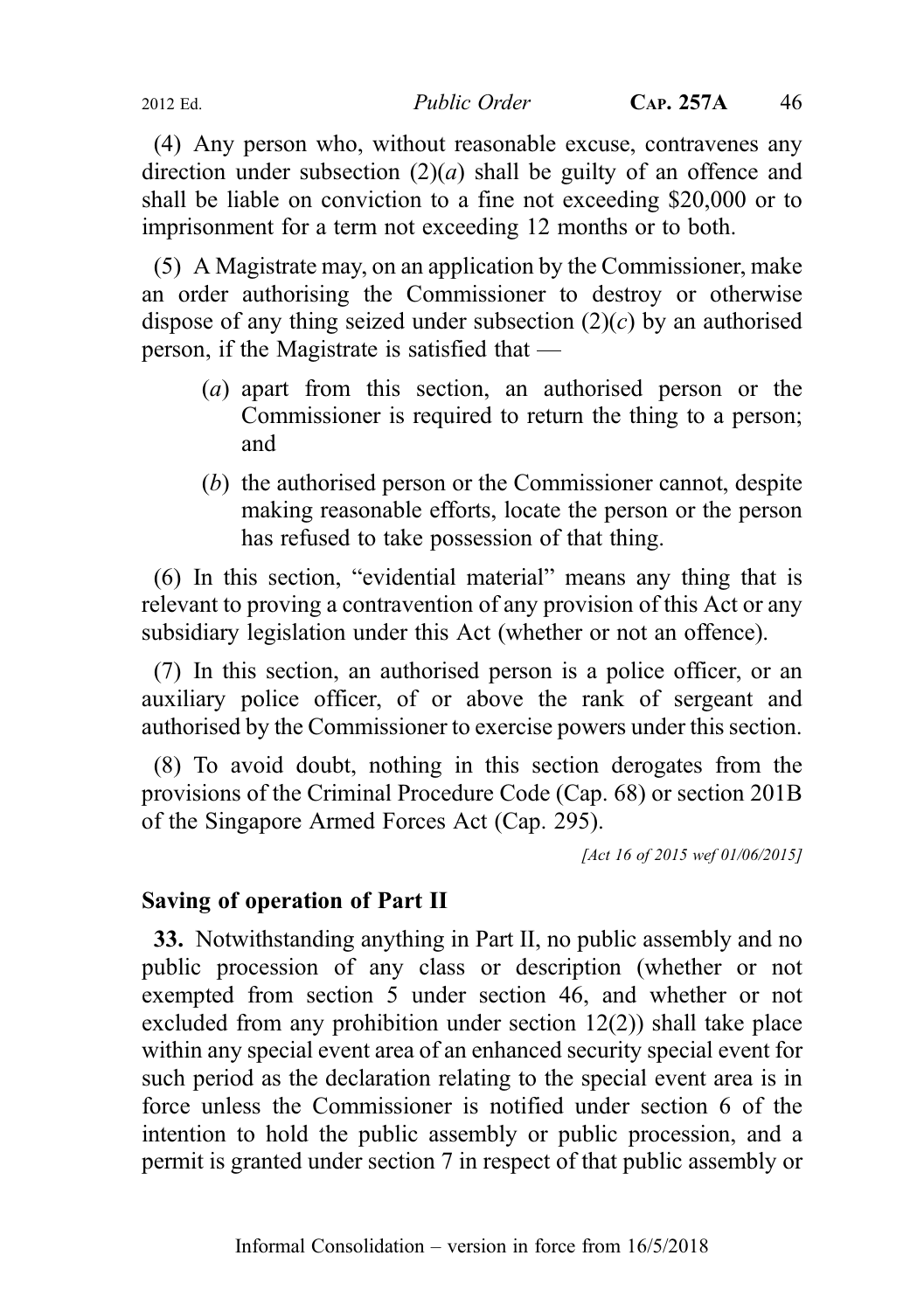public procession, as the case may be; and the provisions of Part II shall apply to such a public assembly and public procession.

[Act 23 of 2017 wef 01/10/2017]

## PART IV

## POWERS TO PRESERVE AND MAINTAIN PUBLIC ORDER

## Application of this Part

34.—(1) This Part shall apply in relation to the following places (referred to in this Act as regulated places):

- (a) all public places; and
- (b) such other places that are prescribed,

and in this section, "place" includes an area.

(2) This Part shall not apply to any assembly or procession that is not unlawful under Part II.

## When power applies to behaviour

35.—(1) Subject to this section, a police officer may exercise a power under section 36 in relation to any person at or near a regulated place if a police officer reasonably suspects the person's behaviour —

- (a) is or has been interfering with trade or business at the place by obstructing, hindering or impeding someone entering, at or leaving the place;
- (b) is or has been disorderly, indecent, offensive, or threatening to someone entering, at or leaving the place;
- (c) is or has been disrupting the peaceable and orderly conduct of any event, entertainment or gathering at the place; or
- (d) shows that he is just about to commit an offence or has just committed or is committing an offence.

(2) If the regulated place is a public place, subsection (1) shall apply in relation to a person at or near the public place only if the person's behaviour has or had the effect mentioned in subsection  $(1)(a)$ ,  $(b)$ ,  $(c)$ or  $(d)$  in the part of the public place at or near where the person then is.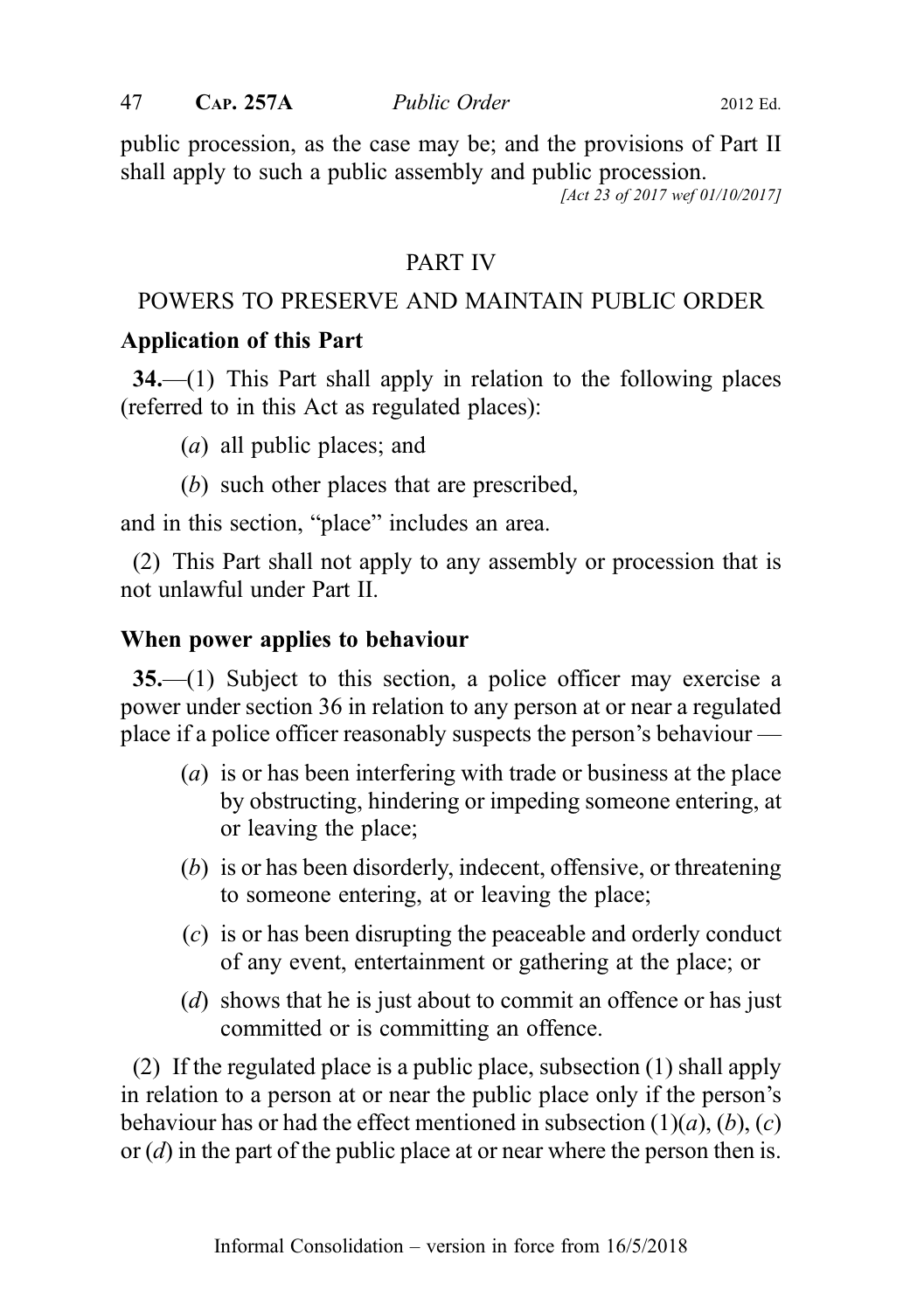(3) Subsection  $(1)(a)$  shall apply to premises used for trade or business only if the occupier of the premises complains about the person's behaviour.

(4) For the avoidance of doubt, subsections  $(1)(a)$  and  $(3)$  do not limit subsection  $(1)(b)$ ,  $(c)$  and  $(d)$ .

## Direction to move on

 $36$ —(1) Subject to this section, a police officer of or above the rank of sergeant may give to a person or group of persons whose behaviour is of a kind mentioned in section 35 any direction in writing that is reasonable in the circumstances.

(2) A police officer shall not give a direction under subsection (1) that interferes with a person's right of peaceful assembly unless it is reasonably necessary in the interests of —

- (a) public safety;
- (b) public order; or
- (c) the protection of the rights and freedoms of other persons.

(3) The rights and freedoms referred to in subsection  $(2)(c)$  includes a reference to the rights and freedoms of the public to enjoy the place and the rights of persons to carry on lawful business in or in association with the place.

(4) Without prejudice to the generality of subsection (1), a direction may require a person to do one of the following:

- (a) leave the regulated place and not return or be within the regulated place within a stated reasonable time of not more than 24 hours;
- (b) leave a stated part of the regulated place and not return or be within the stated part of the regulated place within a stated reasonable time of not more than 24 hours;
- (c) move from a particular location at or near the regulated place for a stated reasonable distance, in a stated direction, and not return or be within the stated distance from the place within a stated reasonable time of not more than 24 hours.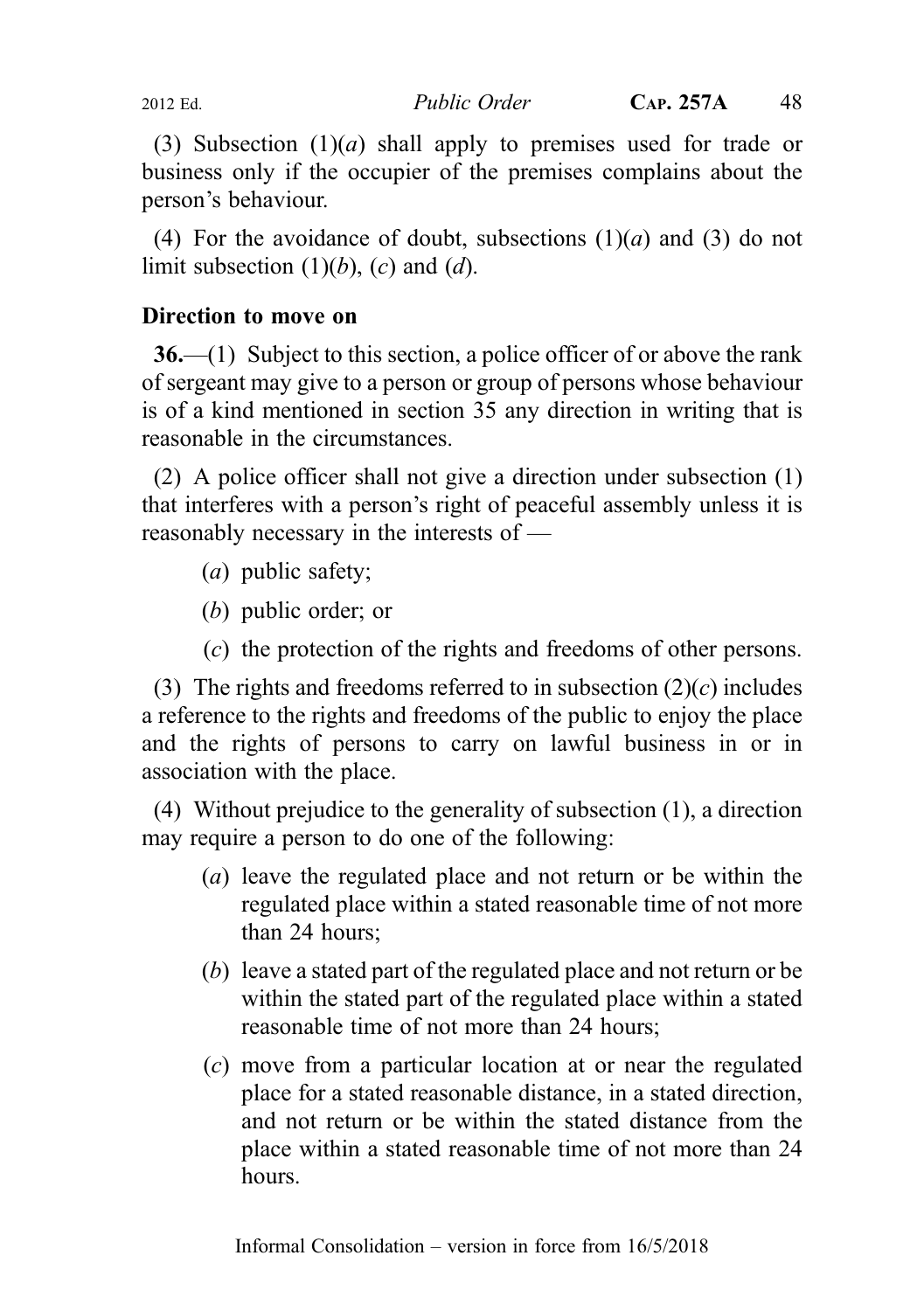### Contravening direction to move on

37. Any person who, without reasonable excuse, contravenes any direction under section 36 to him shall be guilty of an offence and shall be liable on conviction to a fine not exceeding \$20,000 or to imprisonment for a term not exceeding 12 months or to both.

## Seizure of films of law enforcement activities

**38.—(1)** Any police officer of or above the rank of sergeant, or any CPIB officer, narcotics officer, intelligence officer or immigration officer, if satisfied upon information and after such further inquiry as he thinks necessary, that any person —

- (a) is making, has made or is about to make;
- (b) is exhibiting or communicating or is about to exhibit or communicate; or
- (c) has in his possession,

any film or picture containing a record of any law enforcement activities, and he reasonably believes that the film or picture, if exhibited or communicated (whether to the public or any section thereof or otherwise) —

- (i) prejudices the effective conduct of an ongoing law enforcement operation or investigation, or any intelligence operation; or
- (ii) endangers or will endanger the safety of any law enforcement officer in an ongoing law enforcement operation or investigation, or any intelligence operation,

he may exercise any of the powers specified in subsection (2).

(2) A police officer of or above the rank of sergeant, a CPIB officer, a narcotics officer, an intelligence officer or an immigration officer may —

(a) direct the person reasonably believed to be making, exhibiting or communicating a film or picture or about to do so to immediately cease making, exhibiting or communicating the film, and either to immediately delete, erase or otherwise destroy the film or picture or to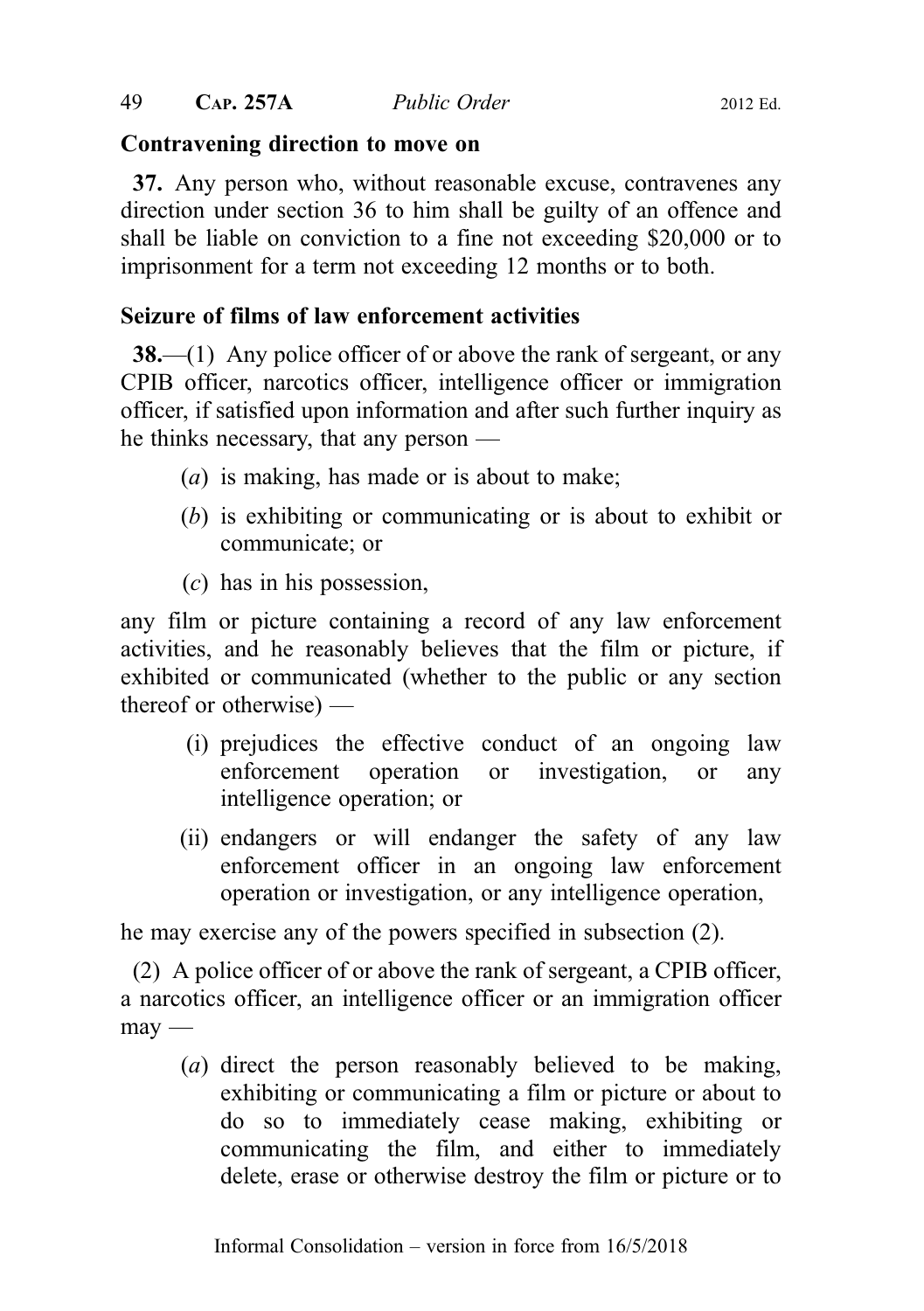surrender the film or picture to the police officer, CPIB officer, narcotics officer, intelligence officer or immigration officer, as the case may be;

- (b) without warrant, search any person whom he has reason to believe is in possession of a film or picture referred to in subsection (1);
- (c) without warrant, and with such assistance and by such force as is necessary, by night or by day, enter and search any place where he has reason to believe any film or picture referred to in subsection (1) is kept; or
- (d) without warrant, and with such assistance and by such force as is necessary, seize any film or picture referred to in subsection (1) and any copy thereof, and any equipment (including a handphone) used or about to be used in the making, exhibition or communication of the film or picture,

and take into custody any person reasonably believed to be in possession thereof.

(3) Any film, picture and any equipment (including a handphone) used in the making, exhibition or communication of the film or picture may be forfeited and shall be destroyed or otherwise disposed of in such manner as the Commissioner may direct.

(4) Where a person to whom a direction under subsection  $(2)(a)$  is given fails to comply with the direction, he shall be guilty of an offence and shall be liable on conviction to a fine not exceeding \$20,000 or to imprisonment for a term not exceeding 12 months or to both.

 $(5)$  In this section —

- "cinematograph film" means the aggregate of visual images embodied in an article or a thing so as to be capable by the use of that article or thing —
	- (a) of being shown as a moving picture; or
	- (b) of being embodied in another article or thing by the use of which it can be so shown,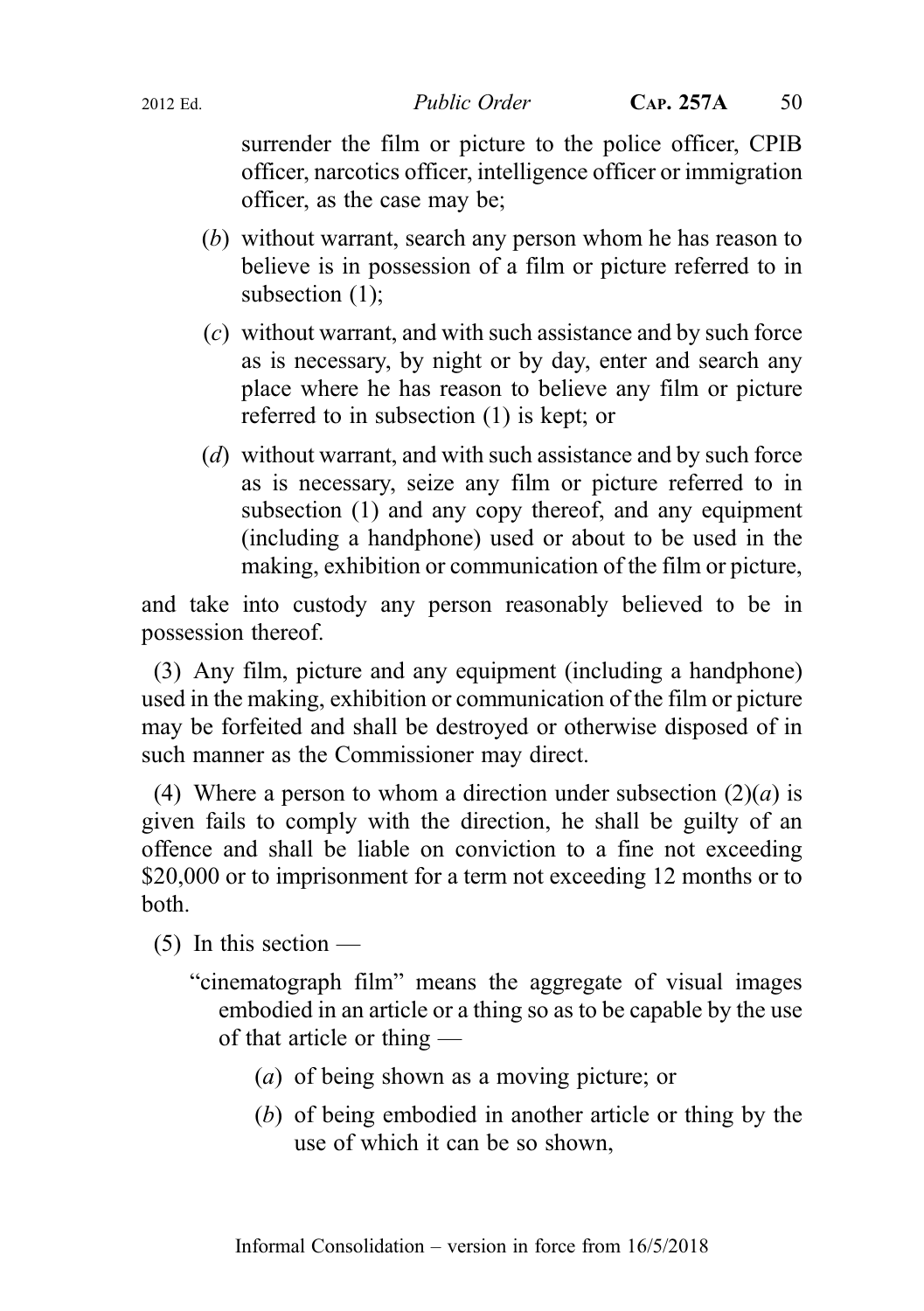and includes the aggregate of the sounds embodied in a sound-track associated with such visual images;

"communicate" means to transmit by electronic means (whether over a path, or a combination of paths, provided by a material substance or by wireless means or otherwise) a film or picture, whether or not it is sent in response to a request, and includes —

- (a) the broadcasting of the film or picture;
- (b) the inclusion of the film or picture in a cable programme; and
- (c) the making available of a film or picture on a network or otherwise in such a way that the film or picture may be accessed by any person from a place and at a time chosen by him,

and "communicating" and "communication" shall be construed accordingly;

"CPIB officer" has the same meaning as in the Prevention of Corruption Act (Cap. 241);

"film" means —

- $(a)$  any cinematograph film;
- (b) any video recording, or any disc or solid state recording device containing information by the use of which one or more series of visual images may be produced electronically and shown as a moving picture; or
- (c) any other material, record or thing on which is recorded or stored for immediate or future retrieval any information that, by the use of any computer or electronic device, is capable of being reproduced or displayed as wholly or partly visual moving pictures,

and includes any part of a film, and any copy or part of a copy of the whole or any part of a film;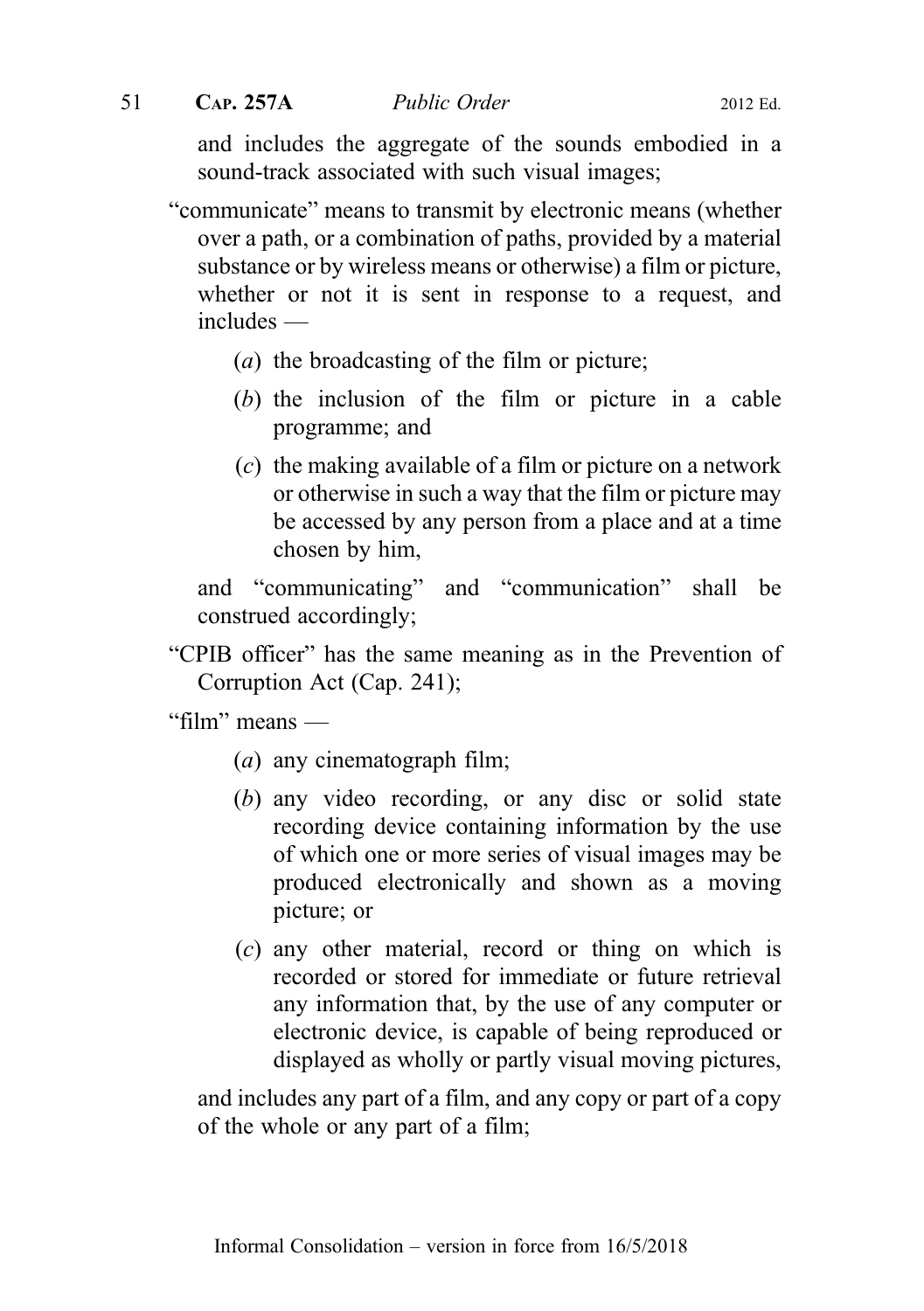- "immigration officer" means an immigration officer appointed under section 3 of the Immigration Act (Cap. 133);
- "intelligence officer" means a public officer appointed to such Scheme of Service as the Minister designates;

"law enforcement" means —

- (a) activities carried on by any police officer, CPIB officer, narcotics officer, intelligence officer or immigration officer in the exercise of any function, power or duty of such an officer in accordance with law;
- (b) activities carried on by any police officer, CPIB officer, narcotics officer, intelligence officer or immigration officer for the purpose of dealing with terrorism, civil unrest or public disorder; or
- (c) activities carried on by any police officer, CPIB officer, narcotics officer, intelligence officer or immigration officer, as the case may be, in preparation for or directly in support of any activity referred to in paragraph  $(a)$  or  $(b)$ ;
- "narcotics officer" means a public officer appointed to the Narcotics Service;
- "photograph" means a product of photography or of a process similar to photography, other than an article or thing in which visual images forming part of a cinematograph film have been embodied, and includes a product of xerography, photocopy, and record an image, whether digitally or in another way;

"picture" includes —

- (a) any drawing, whether made by computer-graphics or otherwise; and
- (b) any photograph, photographic negative, photographic plate or photographic slide,

and includes any part of a picture.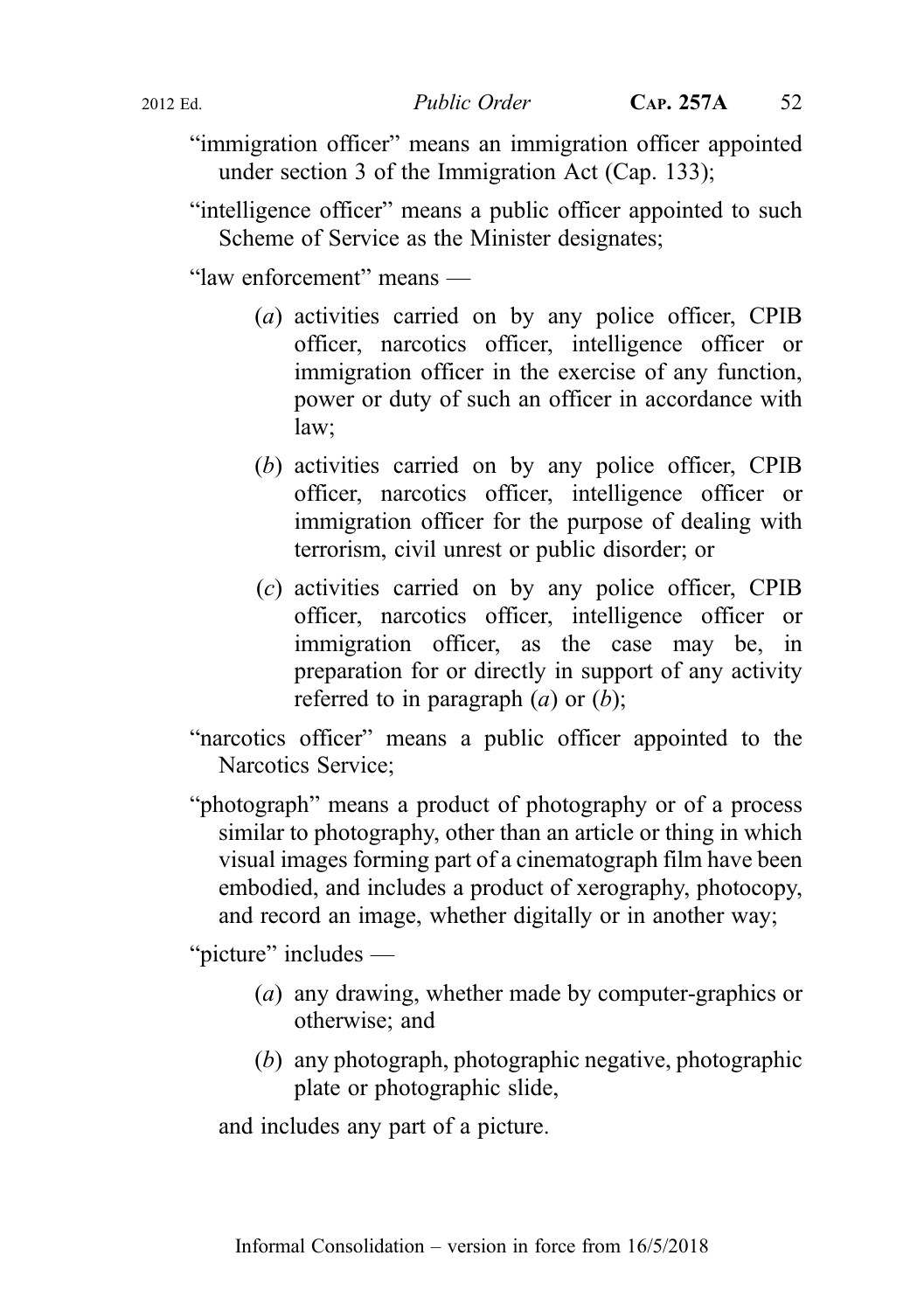## Obstruction of police officers under section 29 or 38 or Commissioner under section 30(8A)

39. Any person who wilfully obstructs —

- (a) any police officer in the exercise of any power conferred by or under section 29(3) or 38(2); or
- (b) the Commissioner in the exercise of the power conferred by or under section 30(8A),

shall be guilty of an offence and shall be liable on conviction to a fine not exceeding \$20,000 or to imprisonment for a term not exceeding 12 months or to both.

[Act 23 of 2017 wef 01/10/2017]

## PART V

## MISCELLANEOUS

### Power of arrest

40. Any police officer may arrest without warrant any person offending in his view against any of the provisions of this Act, and take him before a Magistrate's Court to be dealt with according to law.

## Composition of offences

41.—(1) The Commissioner or any police officer authorised in writing by the Commissioner may, in his discretion, compound any offence under this Act which is prescribed as an offence which may be compounded by the Commissioner or such police officer by collecting from a person reasonably suspected of having committed the offence a sum not exceeding the lower of either of the following amounts:

- (a) one half of the amount of the maximum fine that is prescribed for the offence; or
- (b) \$5,000.

(2) On payment of such sum of money, no further proceedings shall be taken against that person in respect of the offence.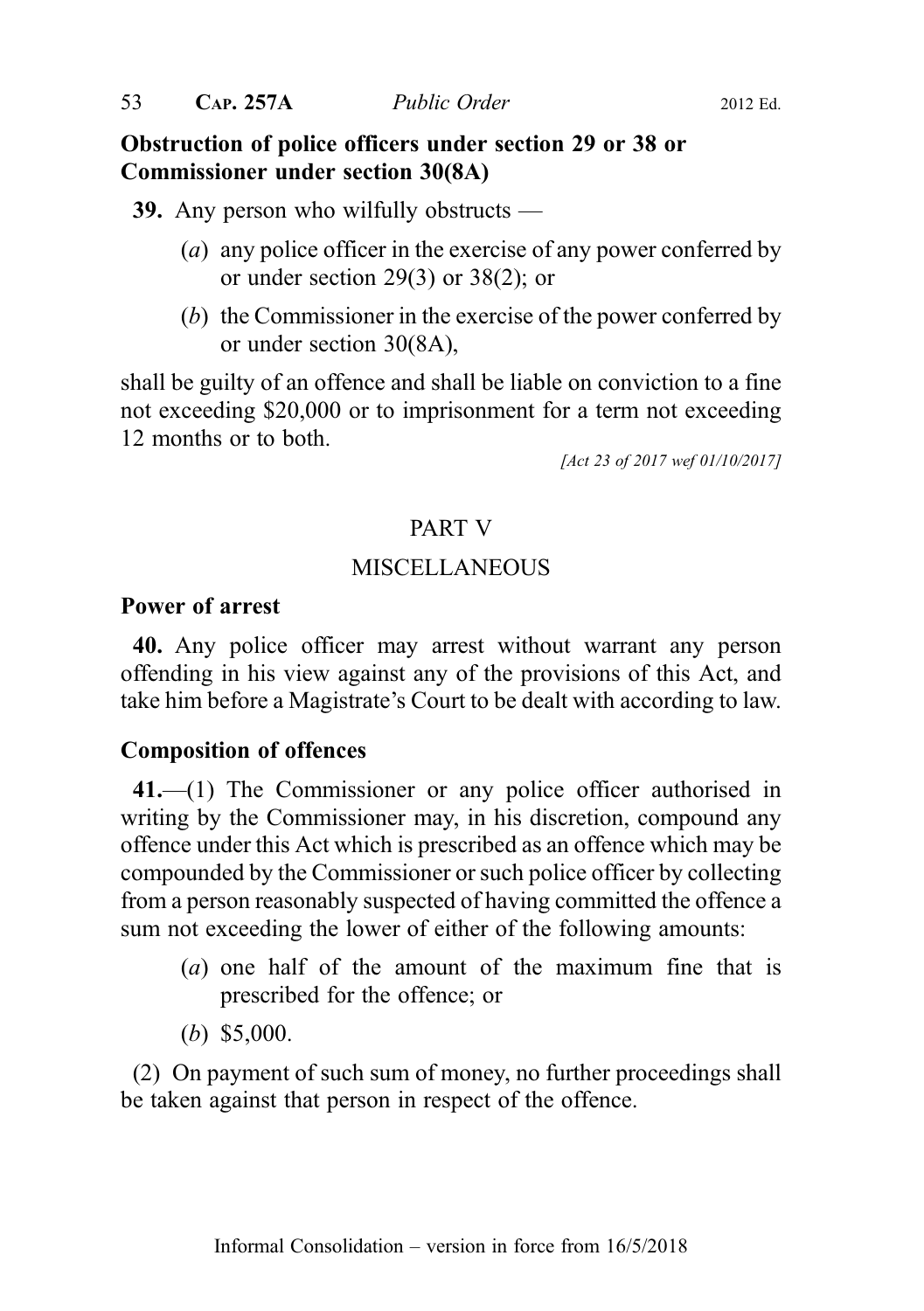## Owner or occupier of premises where unlawful assembly, etc., takes place

42. Where the owner or occupier of any premises upon which an assembly or a procession is about to take place is given notice by any police officer that the assembly or procession is unlawful under Part II, and such assembly or procession does take place on those premises, the owner or occupier of those premises shall be guilty of an offence and shall be liable on conviction to a fine not exceeding \$5,000, unless he took all reasonable measures and exercised all due diligence to prevent the assembly or procession from taking place.

## Onus of proof

43. In any proceedings under this Act, the onus of proving that the public or any class of the public did not have access to any public place shall lie on the person alleging the fact.

## Offences by bodies corporate, etc.

44.—(1) Where an offence under this Act committed by a body corporate is proved —

- (a) to have been committed with the consent or connivance of an officer; or
- (b) to be attributable to any act or default on his part,

the officer as well as the body corporate shall be guilty of the offence and shall be liable to be proceeded against and punished accordingly.

(2) Where the affairs of a body corporate are managed by its members, subsection (1) shall apply in relation to the acts and defaults of a member in connection with his functions of management as if he were a director of the body corporate.

[2/2012]

(3) Where an offence under this Act committed by a partnership is proved —

- (a) to have been committed with the consent or connivance of a partner; or
- (b) to be attributable to any act or default on his part,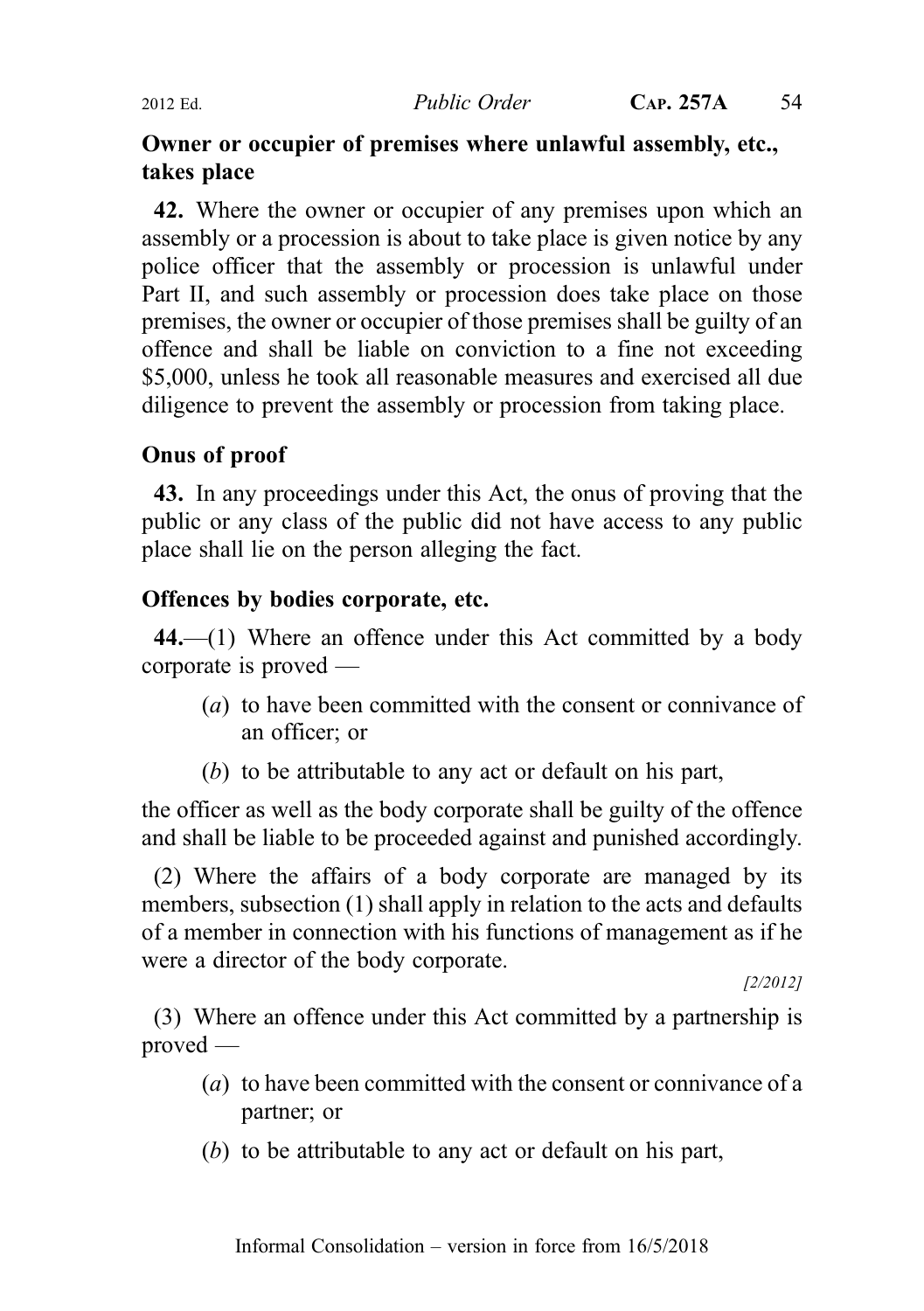the partner as well as the partnership shall be guilty of the offence and shall be liable to be proceeded against and punished accordingly.

(4) Where an offence under this Act committed by a limited liability partnership is proved to have been committed with the consent or connivance of, or to be attributable to any neglect on the part of, a partner or manager of the limited liability partnership, the partner or manager (as the case may be) as well as the partnership shall be guilty of that offence and shall be liable to be proceeded against and punished accordingly.

(5) Where an offence under this Act committed by an unincorporated association (other than a partnership) is proved —

- (a) to have been committed with the consent or connivance of an officer of the unincorporated association or a member of its governing body; or
- (b) to be attributable to any act or default on the part of such an officer or a member,

the officer or member as well as the unincorporated association shall be guilty of the offence and shall be liable to be proceeded against and punished accordingly.

 $(6)$  In this section —

"body corporate" and "partnership" exclude a limited liability partnership within the meaning of the Limited Liability Partnerships Act (Cap. 163A);

"officer" —

- (a) in relation to a body corporate, means any director, member of the committee of management, chief executive, manager, secretary or other similar officer of the body corporate and includes any person purporting to act in any such capacity; and
- (b) in relation to an unincorporated association (other than a partnership), means the president, the secretary, or any member of the committee of the unincorporated association, or any person holding a position analogous to that of the president, secretary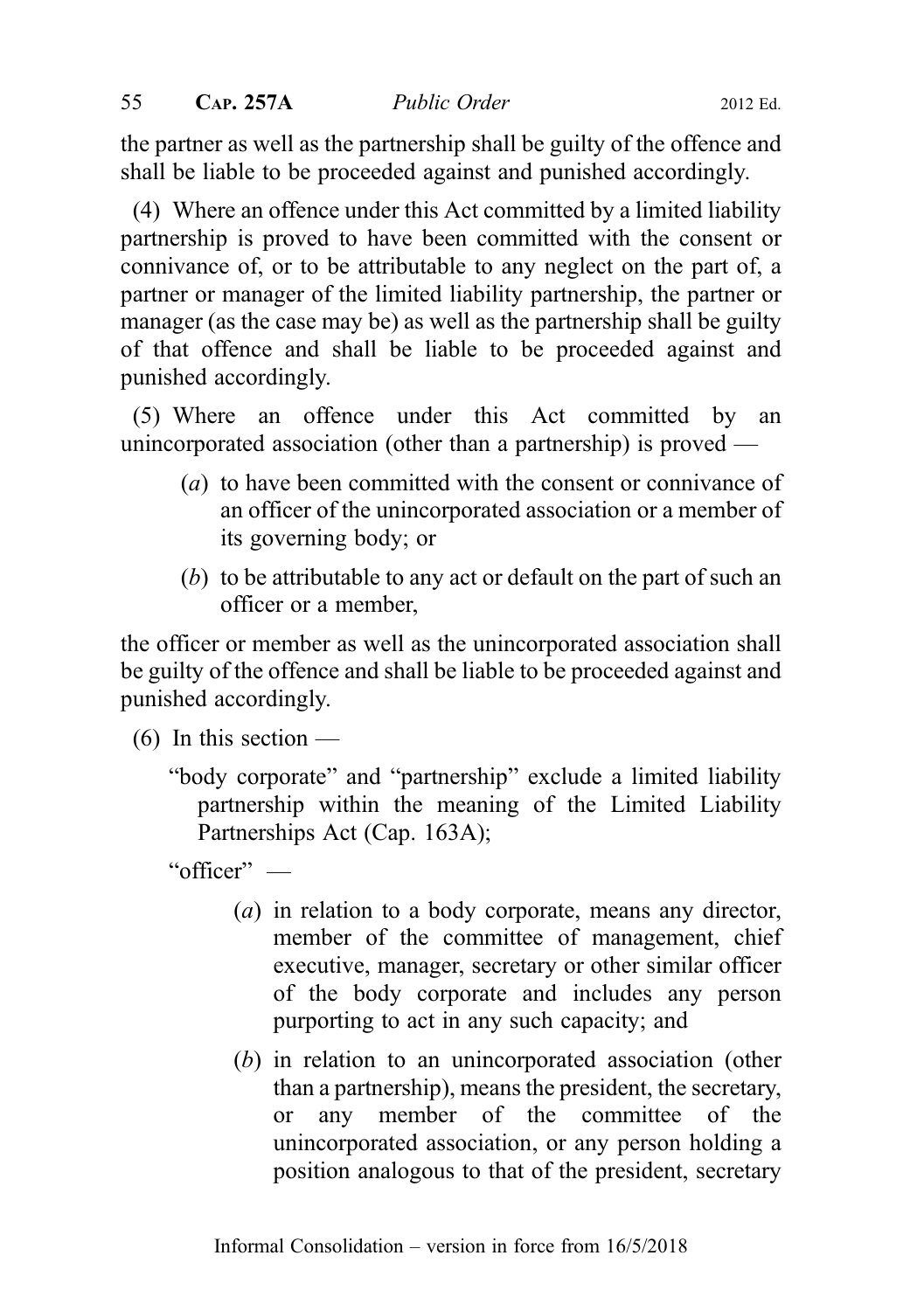or member of such a committee and includes any person purporting to act in any such capacity;

"partner" includes a person purporting to act as a partner.

(7) The regulations may provide for the application of any provision of this section, with such modifications as the Minister considers appropriate, to any body corporate or unincorporated association formed or recognised under the law of a territory outside Singapore.

## Service of documents, etc.

45.—(1) Any document required or authorised to be given or served under this Act may be served —

- (*a*) in the case of an individual
	- (i) by delivering it to the individual personally;
	- (ii) by leaving it with an adult person apparently resident at, or by sending it by pre-paid registered post to, the usual or last known address of the place of residence of the individual;
	- (iii) by leaving it with an adult person apparently employed at, or by sending it by pre-paid registered post to, the usual or last known address of the place of business of the individual;
	- (iv) by affixing a copy of the notice in a conspicuous place at the usual or last known address of residence or business of the individual;
	- (v) by sending it by facsimile transmission to the fax transmission number operated at the usual or last known address of the place of residence or business of the individual, or the last fax number given to the Commissioner or an authorised officer by the individual as the facsimile transmission number for the service of documents on the individual; or
	- (vi) by electronic communication, by sending an electronic communication of the document to the last email address given to the Commissioner or an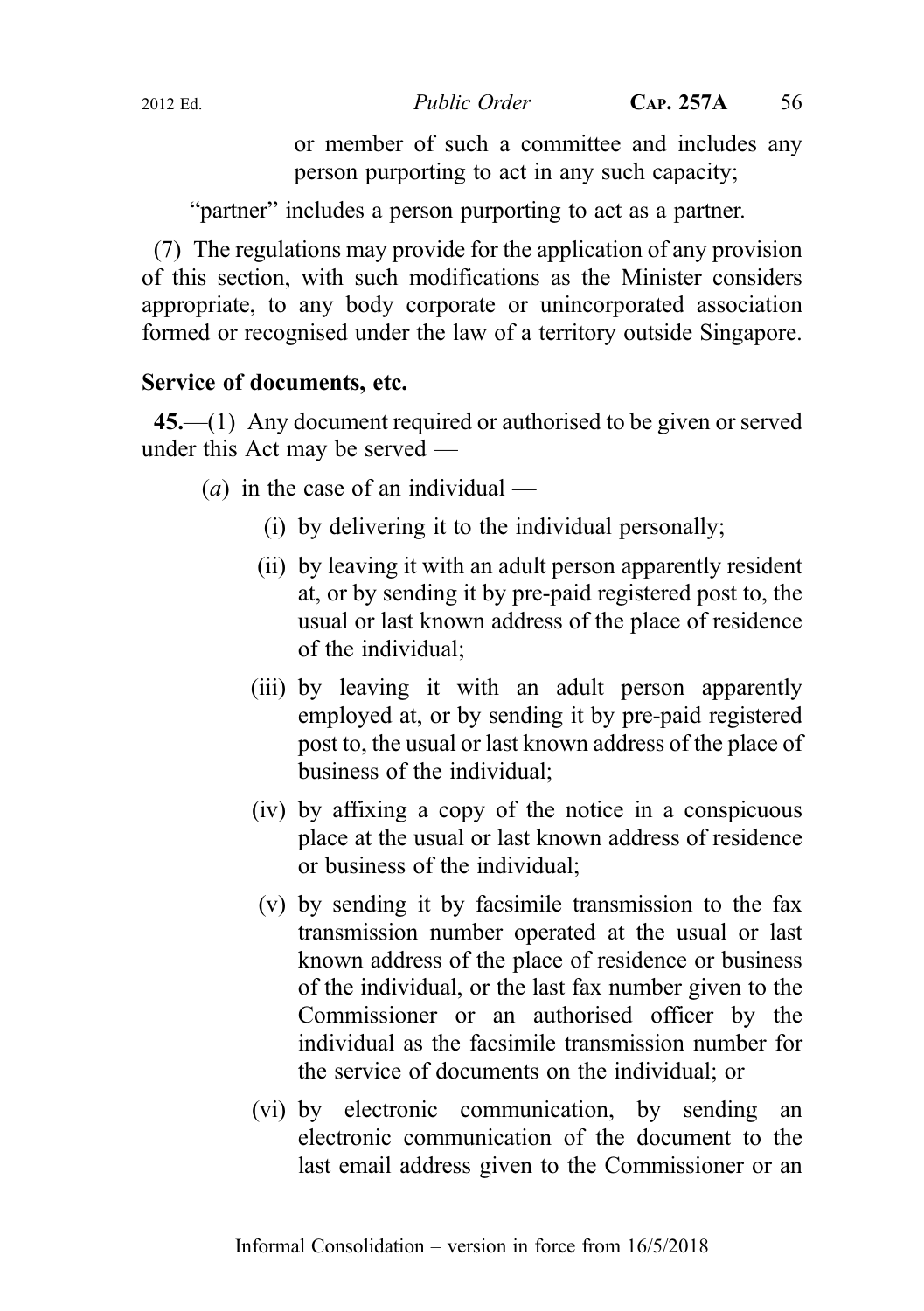authorised officer by the individual as the email address for the service of documents on the individual;

- (b) in the case of a partnership other than a limited liability partnership —
	- (i) by delivering it to any one of the partners or the secretary or other like officer of the partnership;
	- (ii) by leaving it at, or by sending it by pre-paid registered post to, the principal or last known place of business of the partnership in Singapore;
	- (iii) by sending it by facsimile transmission to the fax transmission number operated at the principal or last known place of business of the partnership in Singapore; or
	- (iv) by electronic communication, by sending an electronic communication of the document to the last email address given to the Commissioner or an authorised officer by the partnership as the email address for the service of documents on the partnership; and
- (c) in the case of any limited liability partnership or any other body corporate —
	- (i) by delivering it to the secretary or other like officer of the body corporate or, in the case of a limited liability partnership, the manager thereof;
	- (ii) by leaving it at, or by sending it by pre-paid registered post to, the registered office or principal office of the limited liability partnership or body corporate in Singapore;
	- (iii) by sending it by facsimile transmission to the fax transmission number operated at the registered office or principal office of the limited liability partnership or body corporate in Singapore; or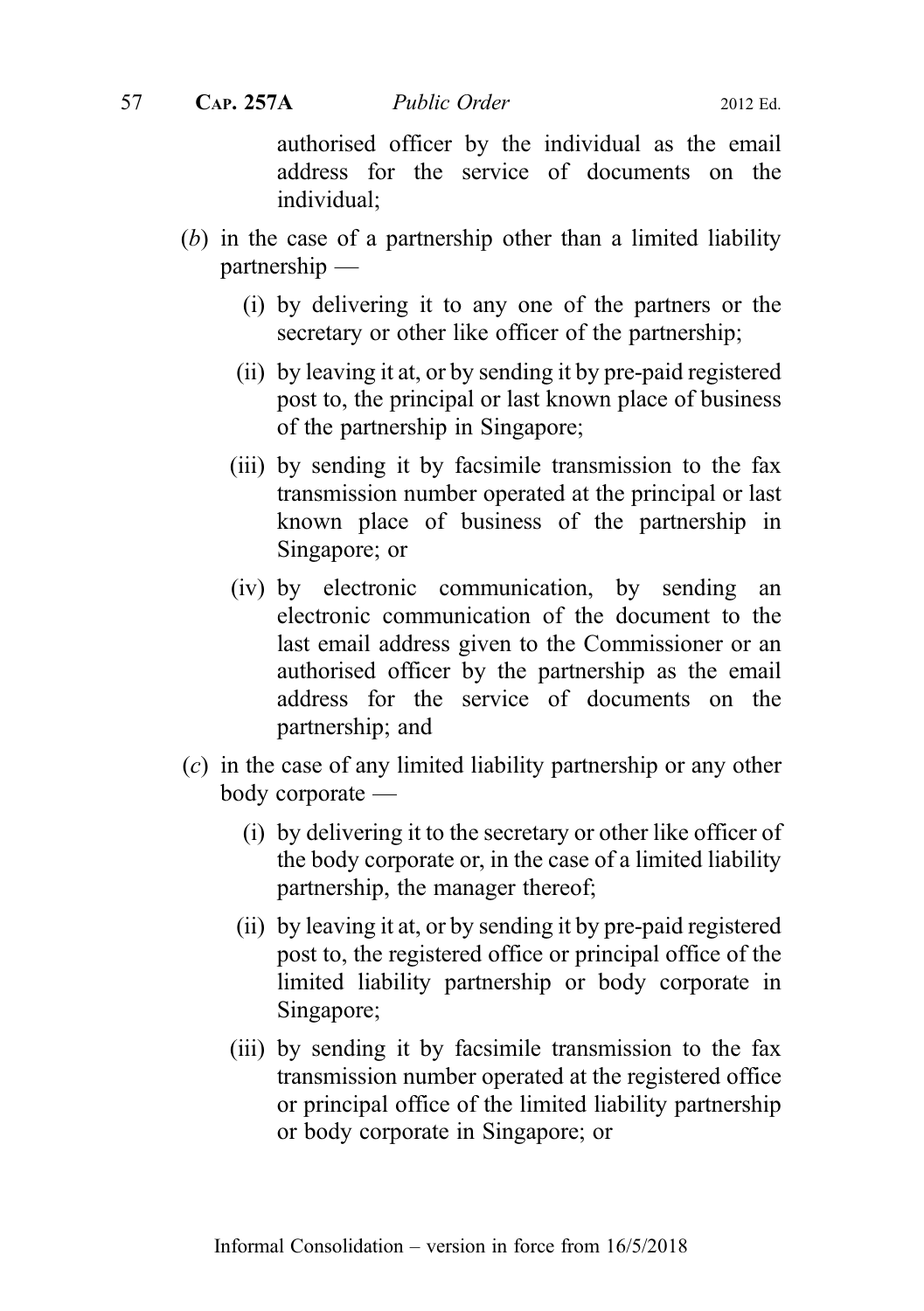(iv) by electronic communication, by sending an electronic communication of the document to the last email address given to the Commissioner or an authorised officer by the limited liability partnership or body corporate as the email address for the service of documents on the limited liability partnership or body corporate.

(2) In addition to the modes of service prescribed in subsection (1), any document required or authorised to be given or served under Part II in connection with an advance notice of or an application for a permit in respect of a public assembly or public procession, the grant or cancellation of such a permit, or an appeal under section 11, may, subject to subsection (4), be served by electronic communication, by sending an electronic communication of the document —

- (*a*) in the case of an individual to the last email address given to the Commissioner or an authorised officer by the individual as the email address for the service of documents on the individual;
- (b) in the case of a partnership other than a limited liability partnership — to the last email address given to the Commissioner or an authorised officer by the partnership as the email address for the service of documents on the partnership; and
- (c) in the case of any limited liability partnership or any other body corporate — to the last email address given to the Commissioner or an authorised officer by the limited liability partnership or body corporate as the email address for the service of documents on the limited liability partnership or body corporate.

(3) Where any notice or other document to be served by the Commissioner or the Minister is —

(a) sent by a facsimile transmission to the fax transmission number operated at the last known place of residence or business or registered office or principal office in accordance with subsection (1), it shall be deemed to have been duly served on the person to whom it is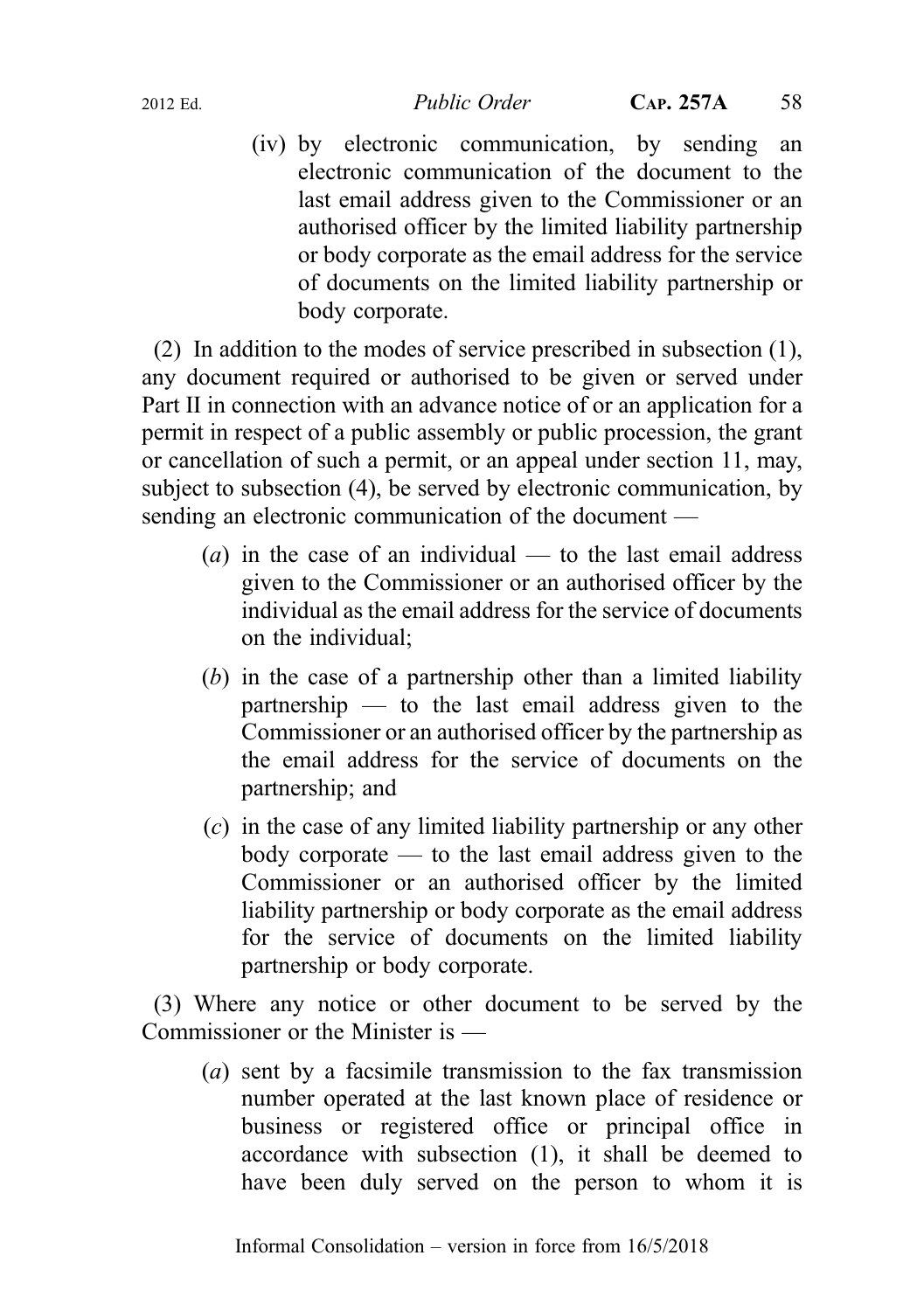## 59 CAP. 257A Public Order 2012 Ed.

addressed on the day of transmission, subject to receipt on the sending facsimile machine of a notification (by electronic or other means) of a successful transmission to the place of residence or business or registered office or principal office, as the case may be;

- (b) sent by electronic communication to an email address in accordance with subsection (1), it shall be deemed to have been duly served on the person to whom it is addressed at the time of entering the information system addressed to the email address; and
- (c) sent by pre-paid registered post, it shall be deemed to have been duly served on the person to whom it is addressed 2 days after the day the notice or document was posted, whether or not it is returned undelivered.

(4) Service of any document under subsection (2) on a person by electronic communication may be effected only if the person gives as part of his or its address for service an email address.

(5) This section shall not apply to notices and documents to be served in proceedings in court.

## Power to exempt

46. The Minister may, by order published in the Gazette, with or without conditions, exempt any person or class of persons, or any assembly or procession or class of assemblies or processions, from any of the provisions of this Act.

## Regulations

47.—(1) The Minister may make regulations necessary or convenient to be prescribed for carrying out or giving effect to the provisions of this Act.

(2) Without prejudice to the generality of subsection (1), the Minister may make regulations for or with respect to all or any of the following matters: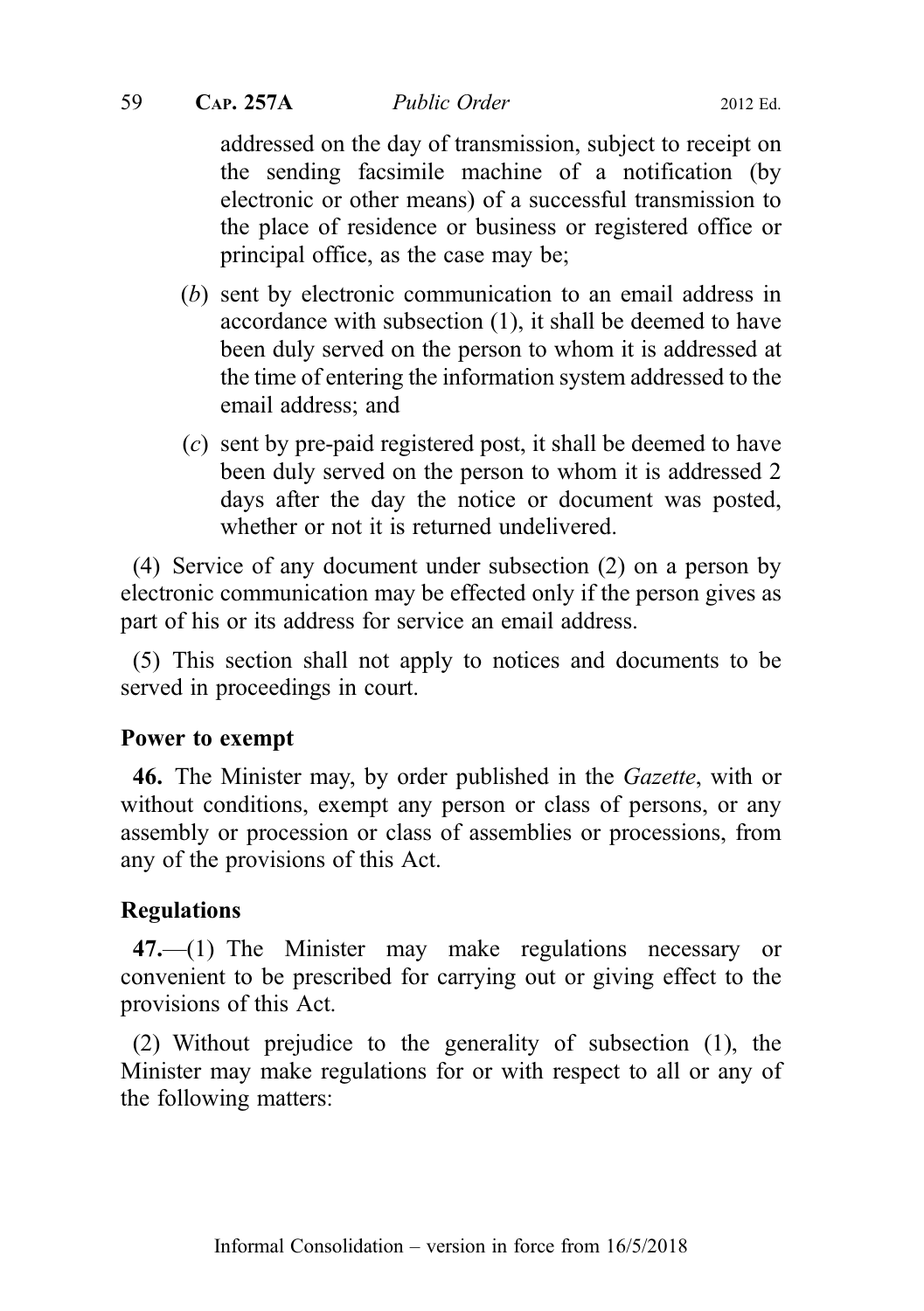(a) the form or particulars of application for the issue of a permit or prohibited item permit;

[Act 16 of 2015 wef 01/06/2015]

(b) the conditions subject to which such a permit or prohibited item permit may be issued;

[Act 16 of 2015 wef 01/06/2015]

- (c) the procedure as regards the lodging of an appeal under section 11 and the practice and procedure upon the hearing of such an appeal;
- (d) the fees to be paid in respect of any matter or anything done, or any services rendered, by the Commissioner under or by virtue of this Act;
- (e) the waiver or refund, in whole or in part, by authorised officers of any such fees in the circumstances of any particular case;
- (f) the offences which may be compounded under section 41 and the manner in which such offences may be compounded;
- (g) the prescribing of anything that is required or permitted to be prescribed under this Act.
- $(3)$  The regulations may
	- (a) provide that any contravention of any provision of the regulations shall be an offence punishable with a fine not exceeding \$5,000 or with imprisonment for a term not exceeding 6 months or with both;
	- (b) prescribe different fees for different classes of permits; and
	- (c) provide for such transitional, savings and other consequential, incidental and supplemental provisions as the Minister considers necessary or expedient.

(4) All regulations made under this section shall be presented to Parliament as soon as possible after publication in the Gazette.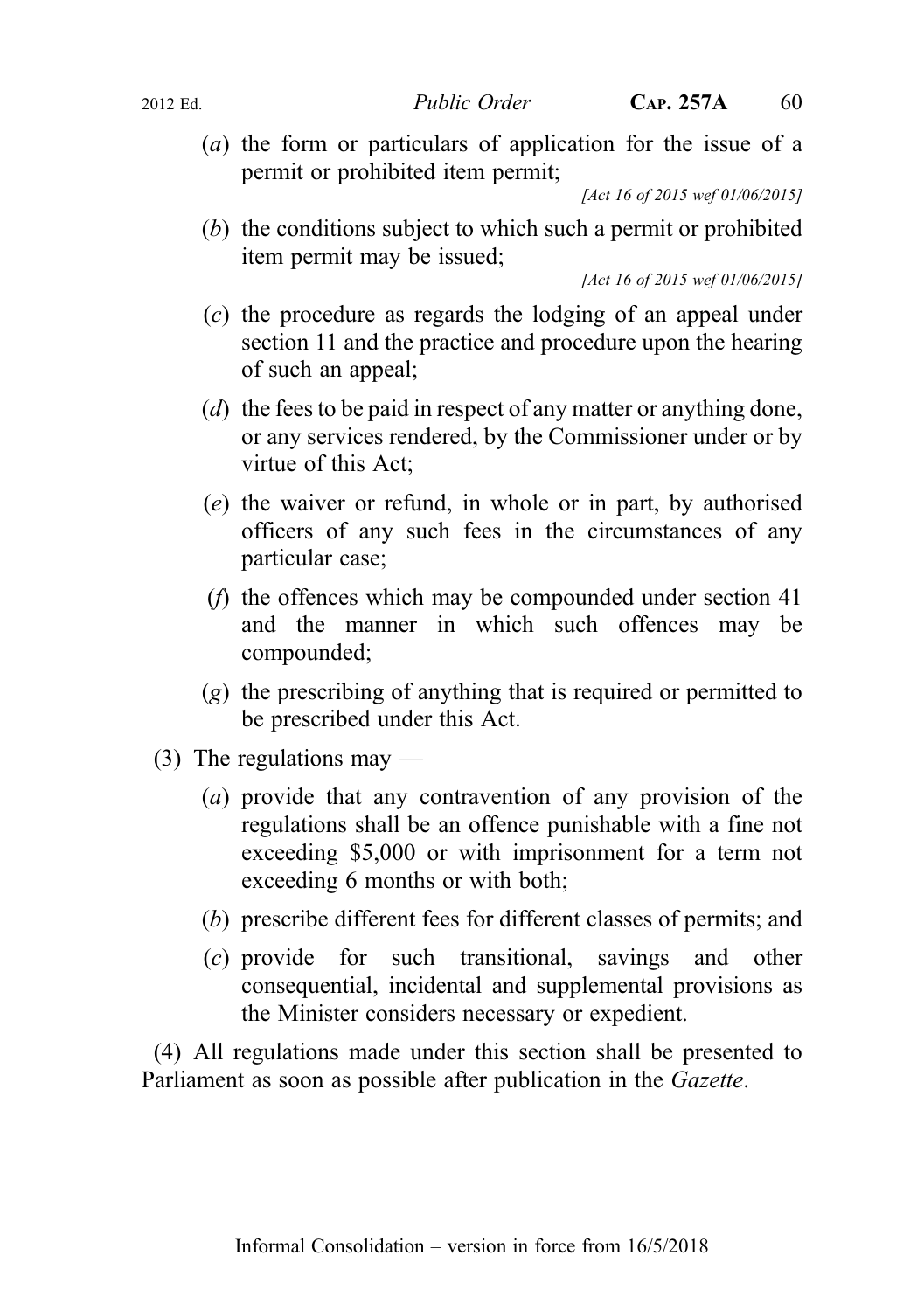## Application of other laws

48.—(1) This Act shall have effect notwithstanding any other law relating to the movement of traffic or pedestrians on roads or the use or obstruction of a public place, to air navigation, to public entertainment or to undesirable publications.

[Act 16 of 2015 wef 01/06/2015]

(2) Notwithstanding subsection (1), nothing in this Act shall affect the common law of trespass and, in particular, the right of a person in, or entitled to, possession of land to request a trespasser to leave the land, and if the trespasser refuses to leave on being requested, to remove the trespasser from the land.

(3) To avoid doubt, nothing in Part III affects the operation of the provisions of the Liquor Control (Supply and Consumption) Act 2015 (Act 5 of 2015) in relation to any Liquor Control Zone declared under section 15(1) of that Act that falls wholly or partly within a special event area.

[Act 23 of 2017 wef 01/10/2017]

## Saving and transitional provisions

 $49$ —(1) Any —

- (a) permit granted before 9th October 2009 under any rules made under section 5 of the Miscellaneous Offences (Public Order and Nuisance) Act (Cap. 184) in respect of any assembly or procession; or
- (b) licence granted before 9th October 2009 for a licence under the Public Entertainments and Meetings Act (Cap. 257) in respect of any lecture, talk, address, debate or discussion,

shall, so far as it is not inconsistent with the provisions of this Act, continue and be deemed to be a permit granted under Part II of this Act.

(2) Any notice, order or other document prepared, issued or made under —

(a) any rules made under section 5 of the Miscellaneous Offences (Public Order and Nuisance) Act in respect of any assembly or procession; or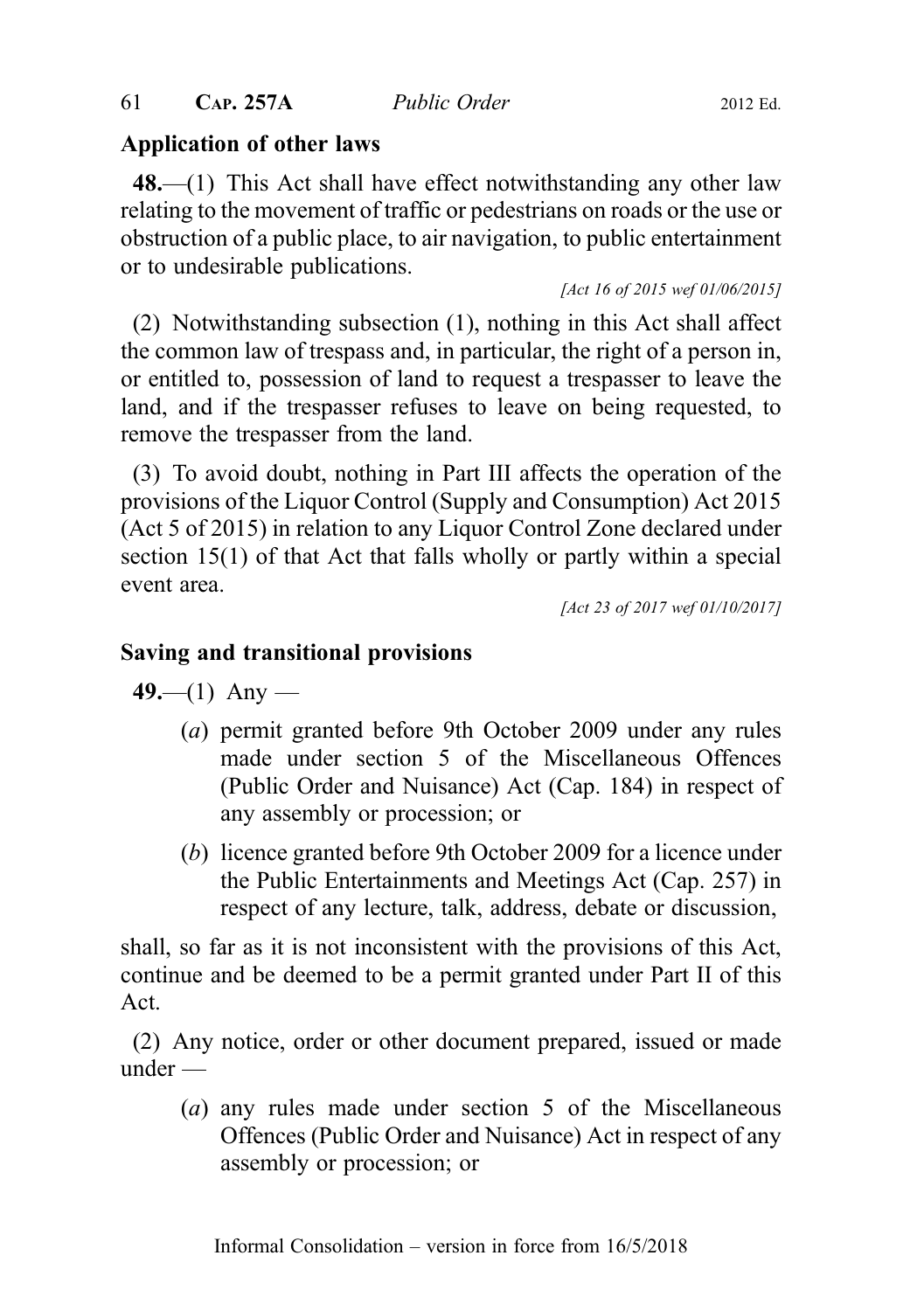(b) the Public Entertainments and Meetings Act in respect of any lecture, talk, address, debate or discussion by the Licensing Officer under that Act,

shall, so far as it is not inconsistent with the provisions of this Act, continue and be deemed to have been prepared, issued or made by the Commissioner under the corresponding provisions of Part II of this Act.

- $(3)$  Any
	- (a) application before 9th October 2009 for a permit under any rules made under section 5 of the Miscellaneous Offences (Public Order and Nuisance) Act in respect of any assembly or procession; or
	- (b) application before 9th October 2009 for a licence under the Public Entertainments and Meetings Act in respect of any lecture, talk, address, debate or discussion,

whose application was not granted before that date shall, where applicable, be deemed to be an application for a permit under Part II of this Act.

 $(4)$  Where —

- (a) an appeal has been made to the Minister under section 10(5), 11(6), 13(3) or 14(5) of the Public Entertainments and Meetings Act as in force immediately before 9th October 2009; and
- (b) the appeal has not been dealt with or disposed of immediately before that date,

the appeal may continue to be dealt with in accordance with that Act as if the Schedule to that Act had not been amended on that date.

(5) Except as otherwise expressly provided in an order made under this section, where any period of time specified in  $-$ 

(a) any rules made under section 5 of the Miscellaneous Offences (Public Order and Nuisance) Act as in force immediately before 9th October 2009; or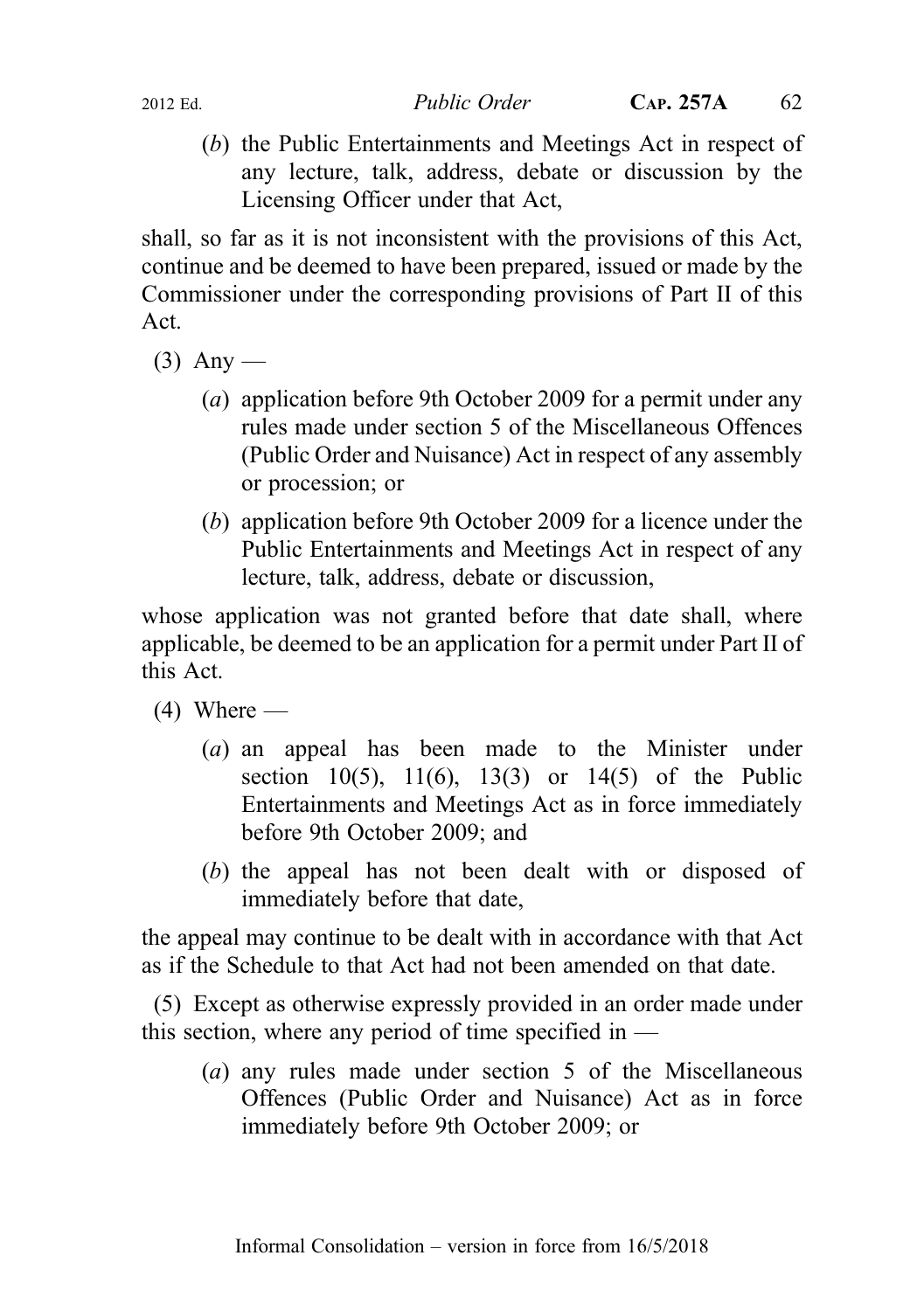- 
- (b) the Public Entertainments and Meetings Act as in force immediately before 9th October 2009 in relation to any lecture, talk, address, debate or discussion,

is current immediately before 9th October 2009, this Act shall have effect as if the corresponding provision in this Act had been in force when the period began to run; and (without prejudice to the foregoing) any period of time so specified and current shall be deemed for the purposes of this Act —

- (i) to run from the date or event from which it was running immediately before 9th October 2009; and
- (ii) to expire (subject to any provision of this Act for its extension) whenever it would have expired if this Act had not been enacted,

and any rights, priorities, liabilities, reliefs, obligations, requirements, powers, duties or exemptions dependent on the beginning, duration or end of such a period as above mentioned shall be under this Act as they were or would have been under that former provision.

(6) Except as otherwise expressly provided, nothing in this section shall affect any saving provided by the Interpretation Act (Cap. 1).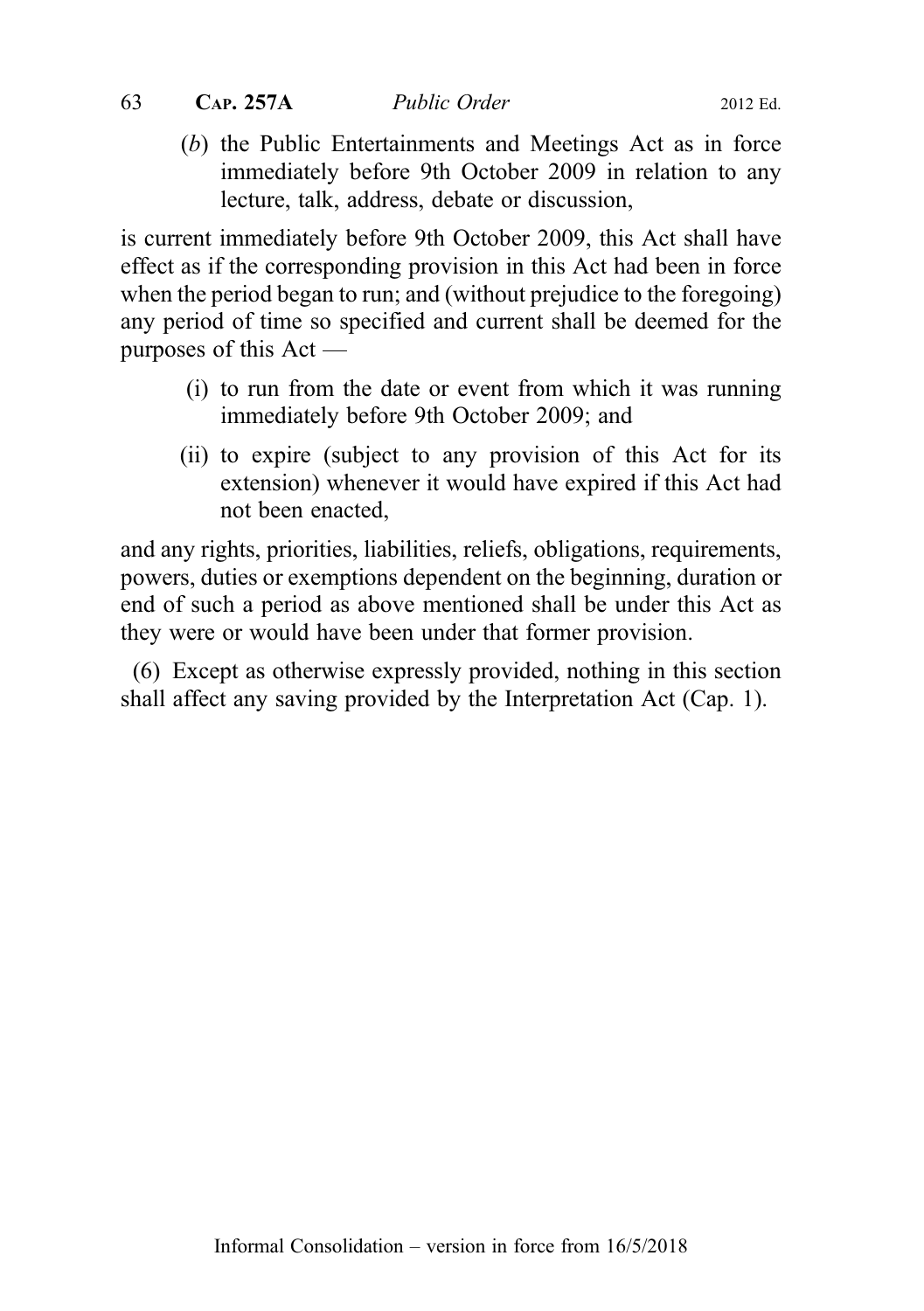## LEGISLATIVE HISTORY PUBLIC ORDER ACT (CHAPTER 257A)

This Legislative History is provided for the convenience of users of the Public Order Act. It is not part of the Act.

## 1. Act 15 of 2009 — Public Order Act 2009

| Date of First Reading                                                          |  | : 23 March 2009<br>(Bill No. 8/2009 published on<br>23 March 2009)          |  |
|--------------------------------------------------------------------------------|--|-----------------------------------------------------------------------------|--|
| Date of Second and Third Readings                                              |  | : 13 April 2009                                                             |  |
| Date of commencement                                                           |  | : 9 October 2009                                                            |  |
| 2. Act 2 of 2012 - Statutes (Miscellaneous Amendments) Act 2012                |  |                                                                             |  |
| Date of First Reading                                                          |  | : 21 November 2011 (Bill No.<br>$22/2011$ published on<br>21 November 2011) |  |
| Date of Second and Third Readings                                              |  | : 18 January 2012                                                           |  |
| Date of commencement                                                           |  | 1 March 2012 (Section 32 –<br>Amendment of Public Order Act<br>2009)        |  |
| 3. 2012 Revised Edition — Public Order Act (Chapter 257A)                      |  |                                                                             |  |
| Date of operation                                                              |  | : $31$ May 2012                                                             |  |
| 4. Act 16 of 2015 — Unmanned Aircraft (Public Safety and Security) Act<br>2015 |  |                                                                             |  |
| Date of First Reading                                                          |  | : 13 April 2015 (Bill No. 13/2015)<br>published on 13 April 2015)           |  |
| Date of Second and Third Readings : 11 May 2015                                |  |                                                                             |  |
| Date of commencement                                                           |  | : 1 June 2015                                                               |  |
| 5. Act 28 of 2017 - Public Entertainments and Meetings (Amendment) Act<br>2017 |  |                                                                             |  |
| Date of First Reading                                                          |  | : 3 April 2017 (Bill No. 22/2017<br>published on 3 April 2017)              |  |
| Date of Second and Third Readings                                              |  | : 8 May 2017                                                                |  |
| Date of commencement                                                           |  | 1 August 2017                                                               |  |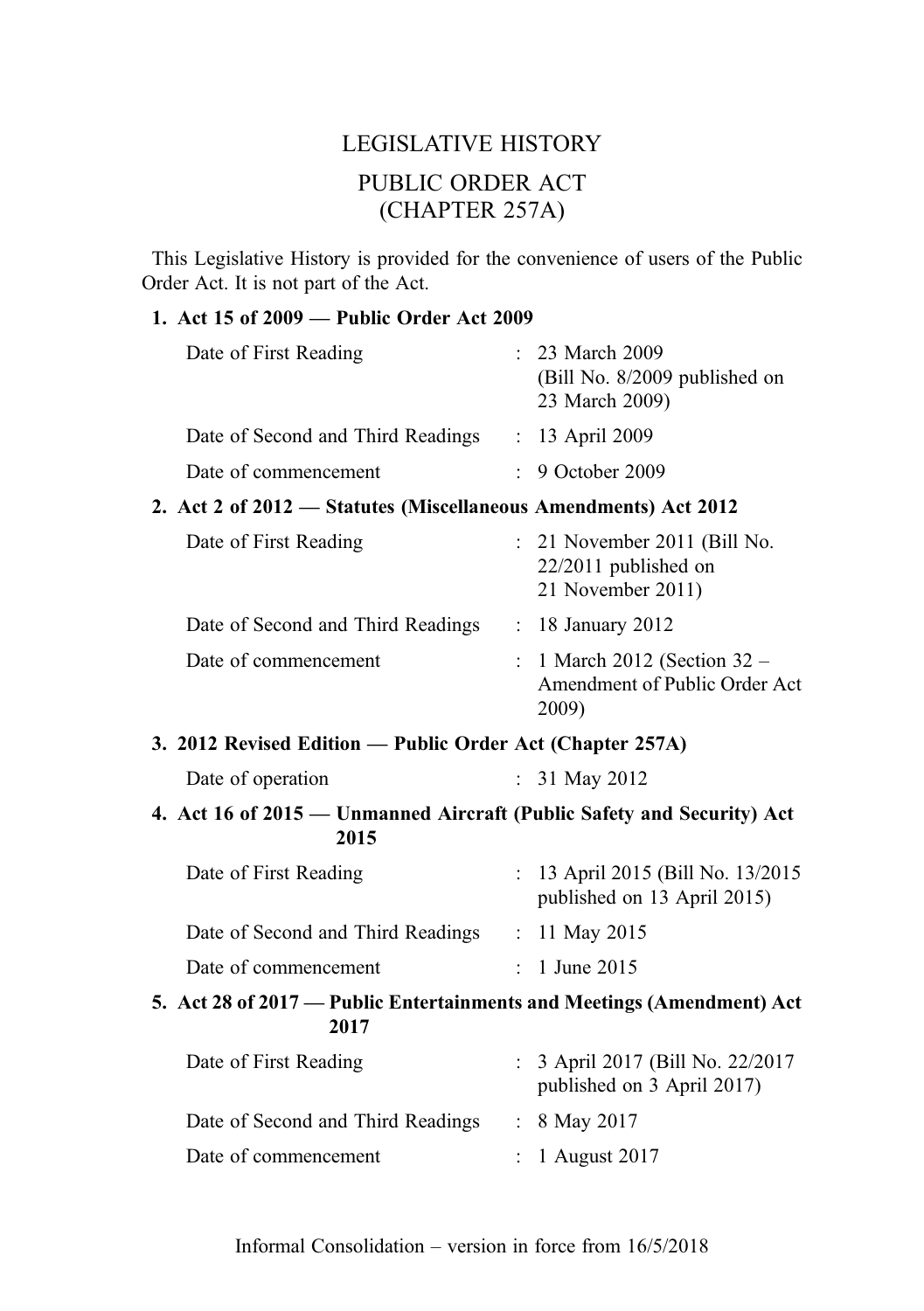#### 6. Act 23 of 2017 — Public Order (Amendment) Act 2017

| Date of First Reading             | : 9 March 2017 (Bill No. 16/2017)<br>published on 9 March 2017) |  |
|-----------------------------------|-----------------------------------------------------------------|--|
| Date of Second and Third Readings | $\therefore$ 3 April 2017                                       |  |
| Date of commencement              | $\therefore$ 1 October 2017                                     |  |

### 7. Act 26 of 2018 — Public Order and Safety (Special Powers) Act 2018

| Date of First Reading             | $: 27$ February 2018 (Bill No.<br>$11/2018$ published on<br>27 February 2018) |
|-----------------------------------|-------------------------------------------------------------------------------|
| Date of Second and Third Readings | $\therefore$ 21 March 2018                                                    |
| Date of commencement              | : 16 May 2018                                                                 |